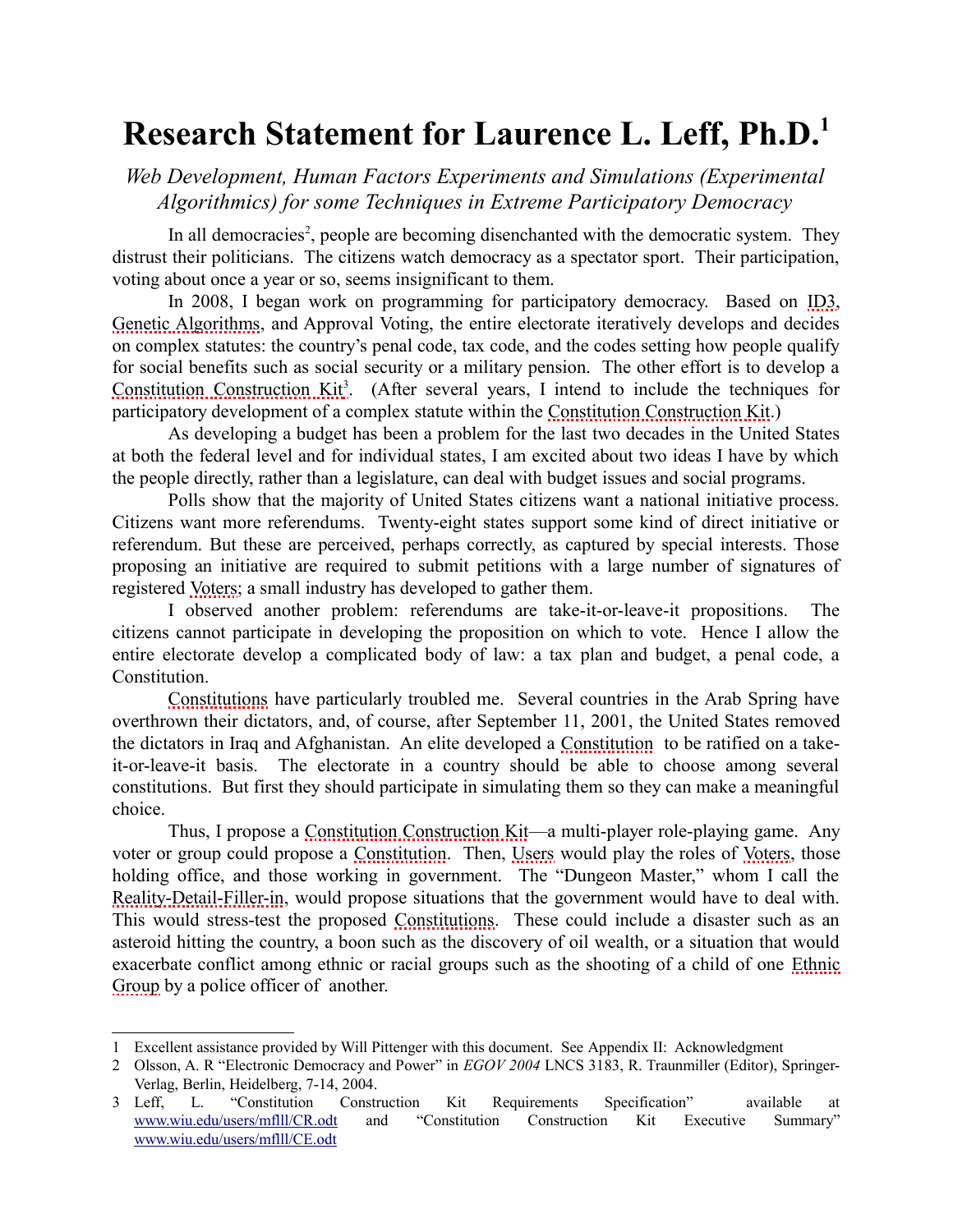Of course, one is aware of the whole concern over voters being ill-informed, prone to demagoguery and even "mob rule." However, the Deliberation Project at Stanford shows that randomly-chosen groups of citizens can successfully deliberate on public issues. They can interact with experts and will change their opinions and become more interested in politics as informed voters.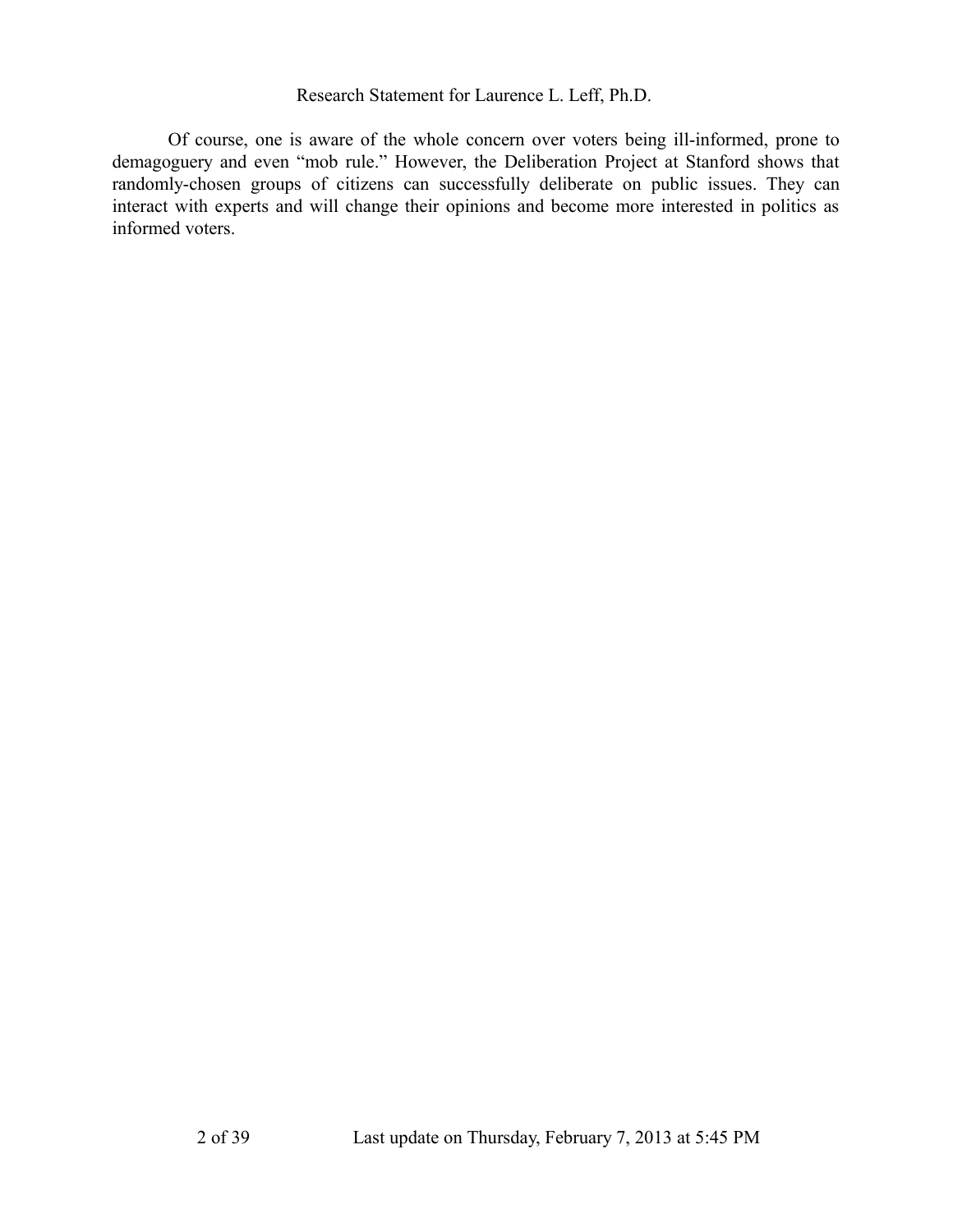## <span id="page-2-4"></span>*1. Computational Social Choice Voting Background*

We are fortunate that many fine researchers have studied voting systems with more than two candidates. As we know from the Nader-Bush-Gore election, many people are faced with the unpleasant choice of voting either for the lesser-of-two-evils who has a chance to win, or for the one they truly want to win, their first preference. Voting for a less-favored candidate to prevent a more-disliked candidate from winning is called manipulating the vote. Over the centuries, researchers and others have proposed techniques for selecting a winner given the expressed preferences. This is the social choice function. In the United States, we use plurality voting; each voter gets a single vote to assign to a single candidate; the one with the most votes wins. There have been many other proposed techniques. Several are what Conitzer termed scoring systems and Wally Smith termed [COAF](#page-32-0) systems. In these voting systems, each voter assigns a number to each candidate. The social choice system sums the numbers for each one. The one with the highest total is the winner.

The most general version of this is [Range Voting](#page-36-1)<sup>[5](#page-2-2)</sup>. Here each voter may use any number between zero and ten, the range. More specific is approval voting, where each voter can only enter zero or one for each voter, but may vote for more than one candidate. For example: Assume there are three candidates, **A**, **B** and **C** and six [Voters.](#page-38-0) [Table 1: COAF example for](#page-2-0) [Range Voting](#page-2-0) shows that candidate **B** would win with the highest total.

The most familiar voting system, usually the one used in the United States, is simple majority voting or plurality voting. In the [COAF](#page-32-0) framework, each voter is able to enter a one for only one candidate. All other candidates receive zero from that voter. [Table 2: COAF table for](#page-2-1) [Plurality Voting](#page-2-1) shows the plurality voting system in which each voter votes for their most preferred candidate from [Table 1—](#page-2-0)as you can see there is a different winner.

|              | A  | B              | $\overline{\mathsf{C}}$ |
|--------------|----|----------------|-------------------------|
|              | 5  | 4              | 4                       |
|              | 1  | 4              | $\overline{2}$          |
|              | 5  | 8              | 1                       |
|              | 5  | $\overline{2}$ | $\overline{2}$          |
|              | 3  | 3              | 4                       |
|              | 4  | 3              | 1                       |
| <b>Total</b> | 23 | 24             | 14                      |

<span id="page-2-0"></span>*Table 1: [COAF](#page-32-0) Example For [Range Voting](#page-36-1)*

<span id="page-2-1"></span>

|                | A              | B              | $\overline{\text{C}}$ |
|----------------|----------------|----------------|-----------------------|
|                | 1              | $\overline{0}$ | $\overline{0}$        |
|                | $\overline{0}$ | 1              | $\overline{0}$        |
|                | $\overline{0}$ | 1              | $\overline{0}$        |
|                | 1              | $\overline{0}$ | $\overline{0}$        |
|                | $\overline{0}$ | $\overline{0}$ | 1                     |
|                | 1              | $\overline{0}$ | $\overline{0}$        |
| <b>Total</b>   | 3              | $\overline{2}$ | 1                     |
| Table<br>Table | 2:             |                | <u>COAF.</u><br>For   |

Another possible voting system is "bullet voting," in which [Voters](#page-38-0) *Plurality Voting* enter ones for all the candidates except one; in other words, they can knock the one they hate.

The other broad class of social choice functions has each voter rank the candidates in preference order. A popular one involves seeing if one candidate has a majority based on the first preference of the voters. That is, did 50% of the voters give their first preference as candidate *X*? If yes, then that person is the winner. If not, then find which candidate has the least votes as first preference. Eliminate that candidate and shift the choices for the [Voters](#page-38-0) who voted for them so their second preference is now the first, their third is the second, etc. Is there a candidate with 50% of the vote based on the new first preference? If not, go back to the beginning and repeat. This is the [Single Transferable Vote](#page-37-0)<sup>[6](#page-2-3)</sup>. Assume, for example, that we have eight [Voters](#page-38-0) and four

<span id="page-2-2"></span><sup>5</sup><http://uthreee.blogspot.com/2010/11/wally-smith-on-range-voting-thoughtful.html>

<span id="page-2-3"></span><sup>6</sup> Conitzer, V., Sandholm, T., Lang, J. "When are Elections with Few Candidates Hard to Manipulate?" *Journal of the ACM*, Volume 54 Number 3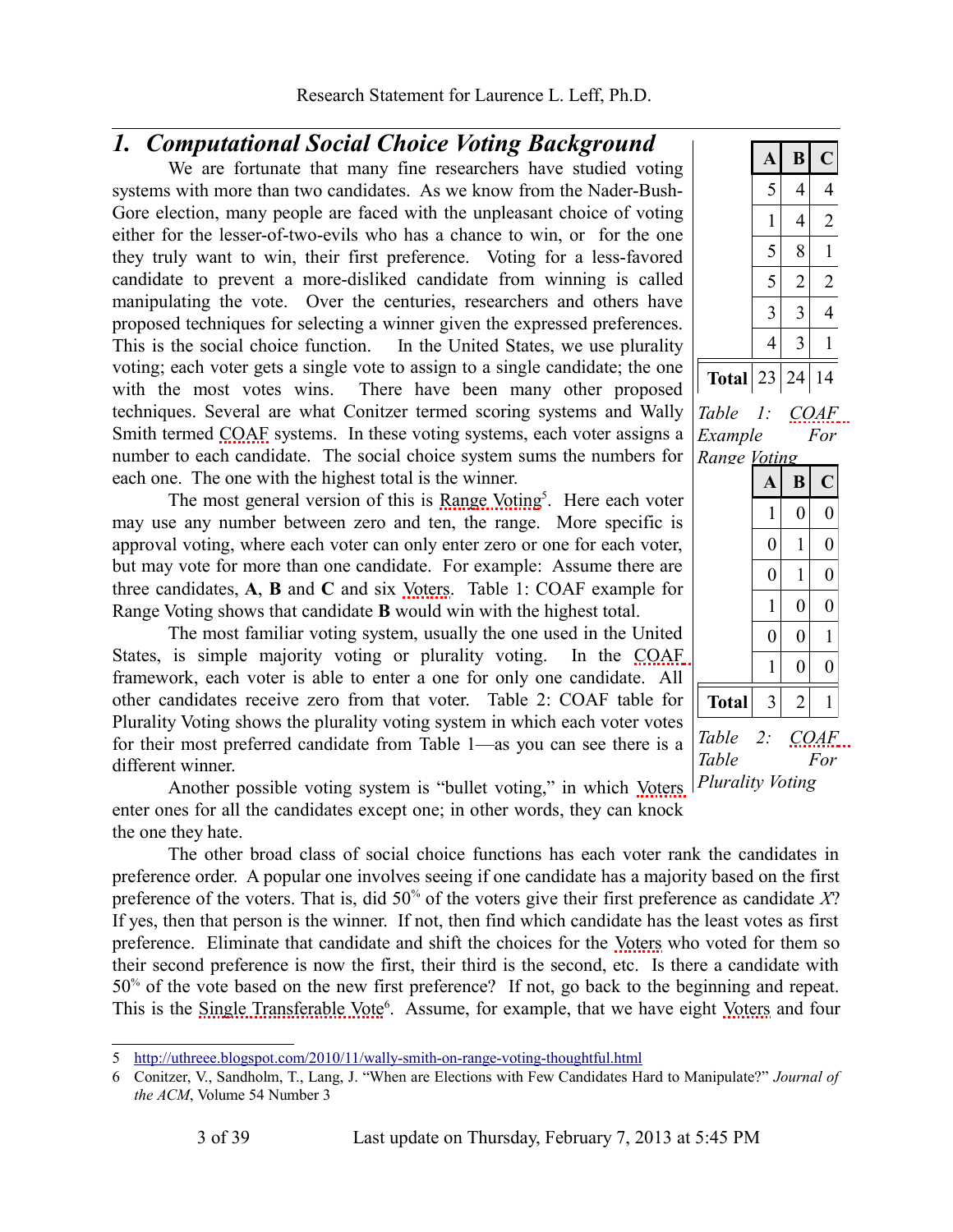candidates:  $A$ ,  $B$ ,  $C$ , and  $D$ . [Table 3: Single Transferable Vote](#page-3-2) votes. **D** has only one number one ranking, so is eliminated. the second group shown in [Table 3.](#page-3-2) Here, **A** has the fewest  $\overrightarrow{AB|CD}$   $\overrightarrow{AB|C}$  **B**  $\overrightarrow{C}$ eliminating that column, that leaves the assumed votes in the winner is thus **C**, with five first-place [Voters.](#page-38-0)

their processing. This is particularly true for the first technique I propose in Section 2.1 The ID[3](#page-3-1) [Decision Tree System.](#page-3-1) Of course, I want to do experiment  $\begin{bmatrix} 2 & 1 & 4 & 3 & 2 & 1 & 3 & 1 & 1 & 2 \end{bmatrix}$ voting choice mechanisms work best in the contexts here.

# *2. The Systems*

### <span id="page-3-1"></span>*2.1. The [ID3 Decision Tree](#page-34-4) System*

[Decision Trees](#page-33-5) represent a penal code, a tax code or a social benefit code. There are three types, one where the result is simply true or false. For example, the citizens might simply vote on whether a person in a given situation may or may not legally possess the Type Of Gun indicated. The ID3 [Decision Tree](#page-33-4) in [Figure 1: A Decision Tree](#page-3-0) [Representing Part of a Penal Code](#page-3-0) exemplifies the second type, where each [Node](#page-35-0) is given a [Result.](#page-36-2) As the [ID3 Decision Tree Process](#page-34-3) forms the *Code*



<span id="page-3-2"></span><span id="page-3-0"></span>*Figure 1: A [Decision Tree](#page-33-4) Representing Part Of A Penal*

tree, [Voters](#page-38-0) will choose a from a list of possible [Result](#page-36-2) classes for each [Node.](#page-35-0) For the third and most interesting type, [Voters](#page-38-0) choose a mathematical [Formula](#page-34-2) involving the four functions  $(+, -,$  $\div$ , x) and a set of parameters. For the United States tax code, they would include quantities such as the total income, percentage earned from capital gains, percentage earned from wages and the number of children.

As the [Decision Tree](#page-33-4) is formed, I term the words from which the [Users](#page-38-1) can choose [Titles.](#page-37-1) In the penal code example, it might be Gun Type, Location of the gun and possessor, and Conviction status of the person possessing the gun. The categories for each [Title](#page-37-2) would be the [Attributes.](#page-32-1) For example, for Gun Type, they might be pistol, antique gun, bb-gun, rifle, shotgun, or assault rifle.

This is an extensive game with perfect information and simultaneous moves<sup>[7](#page-3-3)</sup>. At every stage of forming the tree, the [Voters](#page-38-0) can choose, for any of the open [Nodes,](#page-35-1) to expand the [Node.](#page-35-0) They can cast a vote for each possible [Title.](#page-37-2) (Those are the [Titles](#page-37-1) not chosen for any of the

<span id="page-3-3"></span><sup>7</sup> Martin J. Osborne and Ariel Rubinstein, *A Course in Game Theory* MIT Press, Cambridge Massachusetts, 1994, page 102-3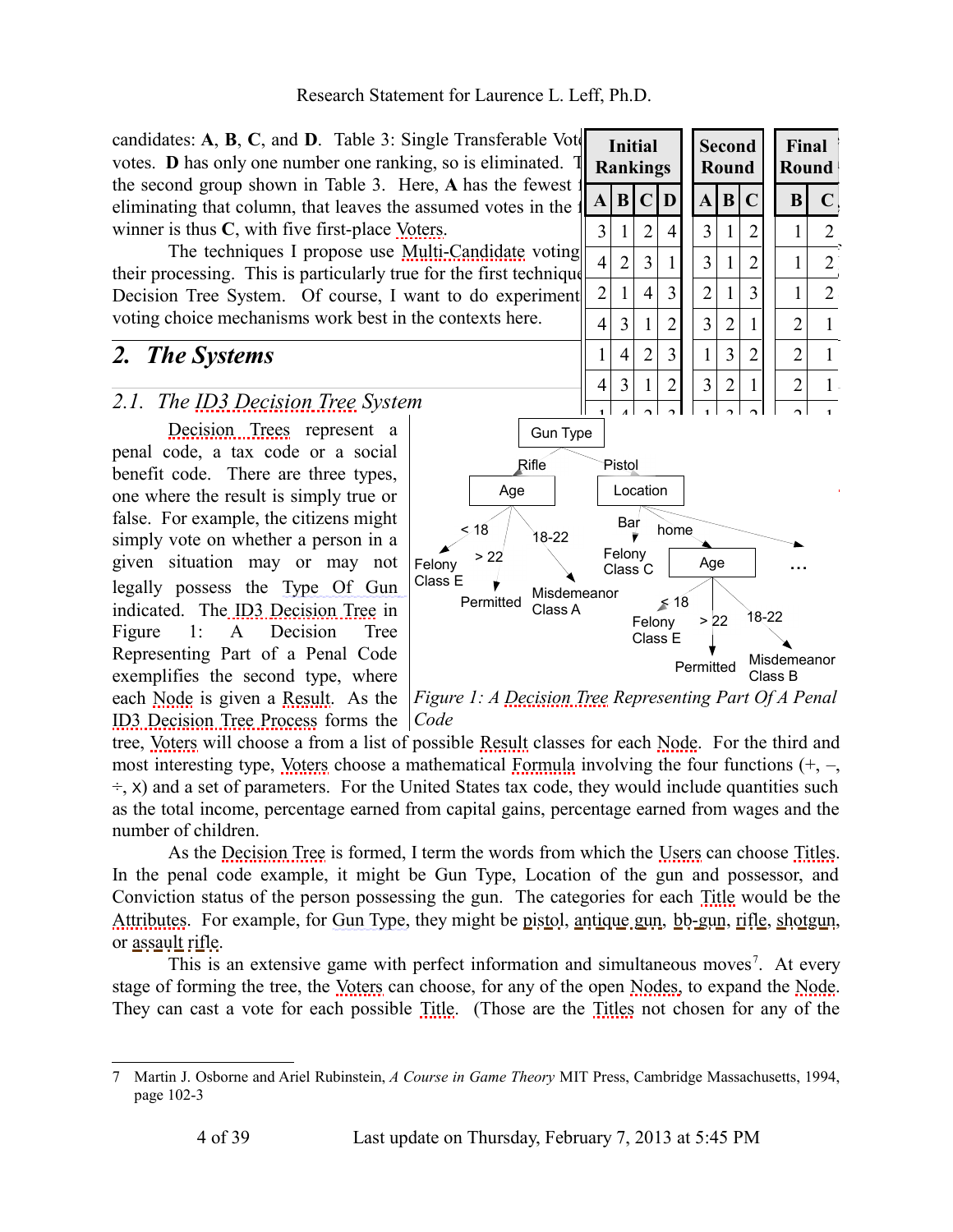[Nodes](#page-35-1) on the path fromt[he Root N](#page-36-3)ode t[o the](#page-35-0) Node in [question.](#page-35-2) For each Node, this is a Multi-Candidate election, as described above.)

For all except the Root Node, there is one more opti[on. Th](#page-35-0)at i[s to hav](#page-35-0)e a vote for the Resu[lt. If th](#page-35-1)e option to vote for the result does not win, when everyo[ne has](#page-35-2) [voted for](#page-35-2) the Title for that Node, t[he Nod](#page-35-1)e will expand and new Nodes will be created. Of course, [there](#page-37-1) will be another Multi-Candidate election for [each of the](#page-32-1)se new Nodes.

[For example, assume tha](#page-4-1)t there are three Titles: **A**, **B**, [and](#page-35-0) **C**. Al[so assu](#page-38-1)me they have three Attributes each,  $a_1$ ,  $a_2$ ,  $a_3$  [an](#page-38-1)d  $b_1$ ,  $b_2$ ,  $b_3$  and  $c_1$ ,  $c_2$ ,  $c_3$ . Error: Ref[erence](#page-36-2) source not found shows this tree in progress. [At Nod](#page-35-0)e 1, the Users wou[ld be presented](#page-4-0) with a ballot with **B** and **C**[. Those Users would then](#page-4-0) ["vote](#page-4-0) for Result." **B** won. [So th](#page-35-1)e system would expand that  $\text{Nodge}$  with  $b_1$ ,  $b_2$ ,  $b_3$ . See Figur[e 3: Af](#page-36-2)ter the vote on expanding Node 2 in an ID3 Decision Tree. [For each of these three Nodes, th](#page-34-3)ere [would be a](#page-34-5) [vote with two optio](#page-34-5)ns, expand, or vote for a Result.



<span id="page-4-1"></span><span id="page-4-0"></span>*[Figur](#page-35-0)e 3: Aft[er The Vote On Ex](#page-34-4)panding [Node 2 In An ID3 Decision Tree](#page-34-5)*

### 2.1.1. [ID3 D](#page-38-0)ecision Tree Proce[ss With F](#page-34-5)ormulae

As mentioned earlier, the most [interesting](#page-34-5) thing to do with I[D3 is to](#page-38-0) have Formulae at the [edge.](#page-36-2) Voters can [propose](#page-34-2) their o[wn Formu](#page-34-2)lae. The tax or benefit would use the median of the Result of all the different proposed Formulae. Of course, some Voters would just vote for another prop[osed Form](#page-34-2)ula—each [Formula would be w](#page-35-3)eighted by the number of votes, as if each person who voted for it had proposed it themselves.

Each Formula can inc[lude](#page-38-0) Median Parameters: e.g[., the tax could be](#page-35-3)  $m_1 I - m_2 C$ , where *I* is the income, C is the number of children and  $m_1$ ,  $m_2$  are Median Parameters.

Whenever they want, Voters enter the values they prefer for the coefficient. The value used is the median of all the ones entered. (Of course, as citizens pass on or leave the country or jurisdiction, their values are deleted from consideration.)

<span id="page-4-3"></span>Hysteresis is provided, so the tax structure doesn't change [too fa](#page-38-1)st. The maximum change per year is limited, say to  $5<sup>%</sup>$  per year. Thus, even if all the Users were to change the coeffi[cient to zero, the value u](#page-34-0)sed would only go down by 5% .

### *2.2. Ge[netic Algorithms](#page-34-0)*

<span id="page-4-2"></span>Another approach is inspired by Genetic Algorithms, a technique used to [optimize](#page-34-2). For example, Genetic Algorithms have been used to engineer the size of the I-beams in a bridge and the location of the joints connecting [th](#page-4-2)em. There the program seeks to optimize a Formula based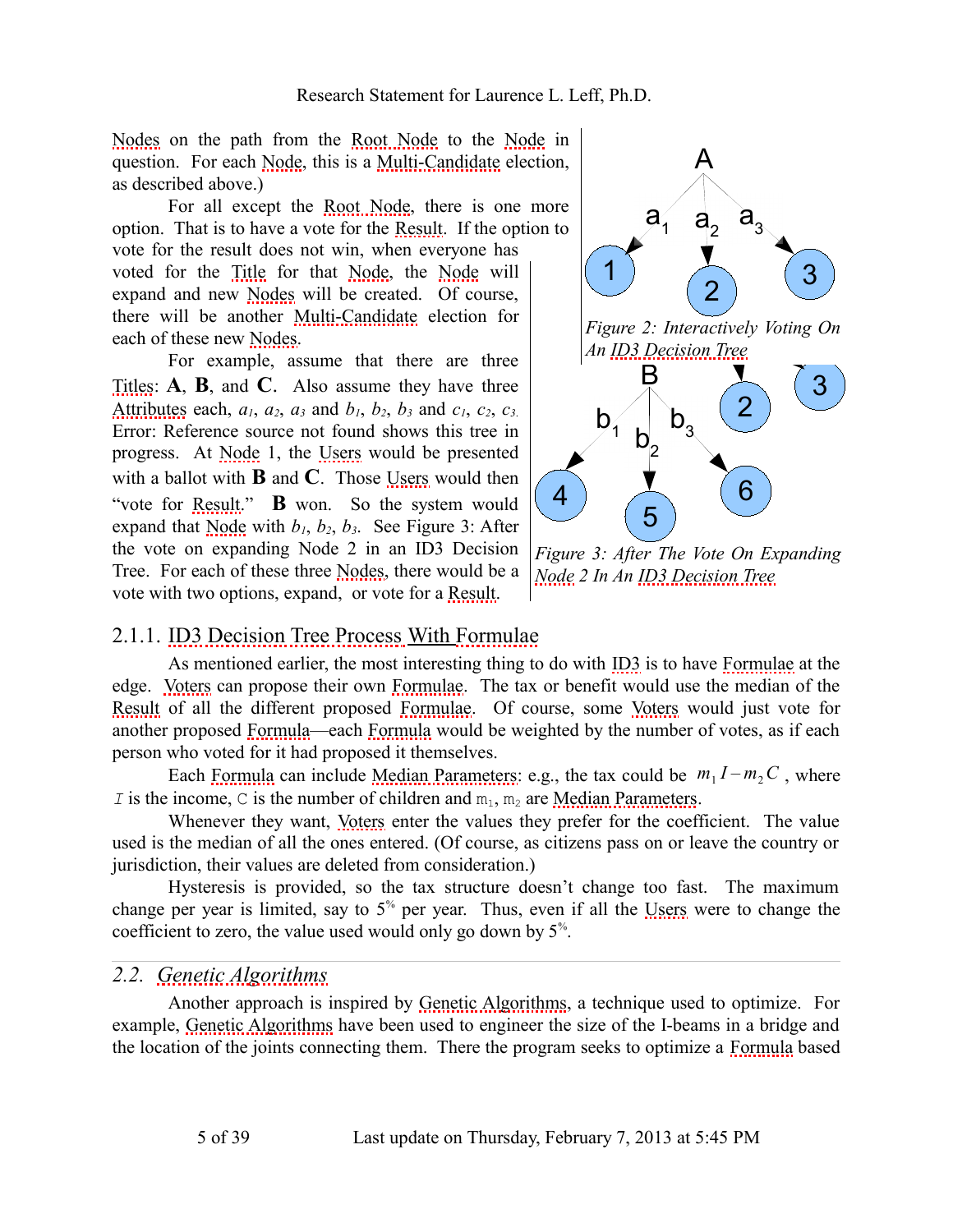|                     |        |     | position $\le$ S-1        |             |     |                         |     | $S-1$ | S                   |     | position $\gtrsim S$ |     |     |     |     |
|---------------------|--------|-----|---------------------------|-------------|-----|-------------------------|-----|-------|---------------------|-----|----------------------|-----|-----|-----|-----|
|                     |        |     | Genes that aren't swapped |             |     |                         |     |       |                     |     | Swapped Genes        |     |     |     |     |
| <b>Generation #</b> | Gamete | A   | B                         | $\mathbf C$ | D   | E                       | F   | G     | H                   |     | $\bf J$              | K   |     | M   | N   |
|                     | A      | 1.7 | 2.3                       | 9.9         | 8.2 | 11                      | 9.2 |       | 4.2 $5.6$ 3.7 $2.2$ |     |                      | 3.5 | 4.8 | 6   | 4.6 |
| 1                   | B      | 32  | 0.211                     | 67.2        |     | 8.1 3.2 2.5 2.6 7.2     |     |       |                     | 6.2 | 6.4                  | 4.3 | 4.2 | 1.2 | 9.4 |
|                     | A'     | 1.7 | 2.3                       | 9.9         | 8.2 | 11                      | 9.2 |       | 4.2 $5.6$ 3.7 2.2   |     |                      | 4.3 | 4.2 | 1.2 | 9.4 |
| $\boldsymbol{2}$    | B'     | 3.2 | 0.21                      | 67.2        |     | 8.1 3.2 2.5 2.6 7.2 6.2 |     |       |                     |     | 6.4                  | 3.5 | 4.8 | 6   | 4.6 |

on the ability of the bridge to withstand loads as well as on its cost—in other words, it finds the cheapest bridge that will still stay up.<sup>8</sup>

<span id="page-5-0"></span>*Table 4: Illustration Of Crossover In Genetic Algorithms*

In each cycle, the Genetic Algorithm combines some features of the bridges that have [high fitness—are c](#page-34-7)losest to satisfying the desired criteria. These are analyzed against those criteria, and in turn features from b[oth parts are ra](#page-32-2)ndoml[y mixed. In e](#page-32-2)ngineering a bridge, the Genetic Algorithm designer assign[s the thickness](#page-32-2) of each be[am and](#page-34-6) the x and y posi[tion o](#page-34-6)f each connection point to a position on a Chr[omoso](#page-35-0)me. Each Chromosome represents one possible design. Each [of the values on](#page-32-3) the Chromosome is termed a Gene. For example, a Gene might represent the *x*-value for the posi[tion of Node 1](#page-32-3)7 or the thickness of girder 22.[The process of](#page-32-2)

<sup>8</sup> Adeli H. Kumar S. "Distributed Genetic Algorithms for Structural Optimization" *Journal of Aerospace Engineering* 8(3) 156-163.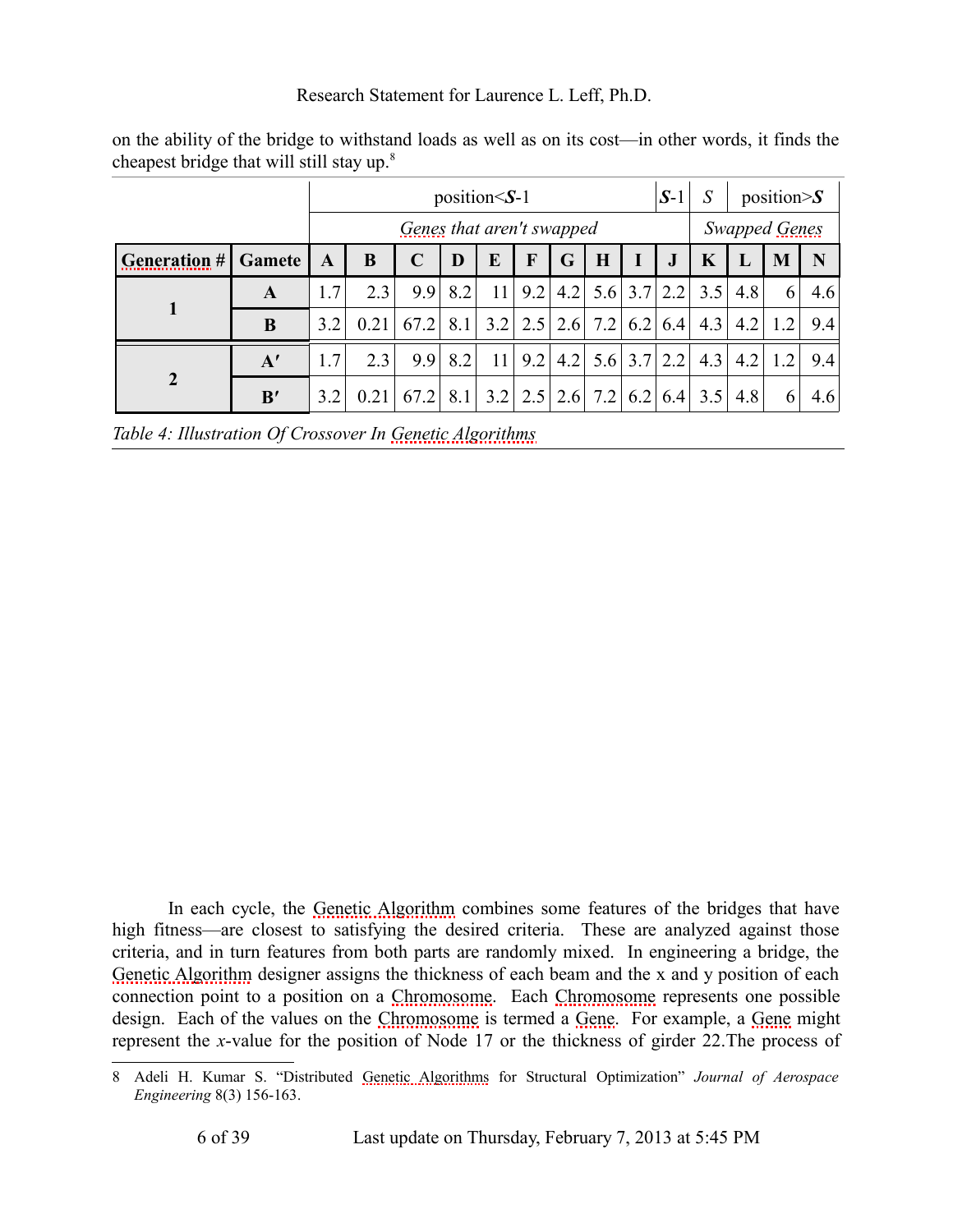combining the Chro[mosome](#page-34-8)s is te[rmed "crossin](#page-32-2)g over" and is inspired by the meiosis process in sexual reprodu[ction that sets](#page-32-2) the Chromosomes [that w](#page-34-8)ill appear in spores o[r gametes such](#page-32-2) as [sperm](#page-34-8) and eggs. To cross over, the syst[em chooses a](#page-32-2) p[osition randomly in the Chromosome.](#page-5-0) [That is, if there are](#page-5-0) *n* Genes in the Chromosome, the system chooses a random number, *S*, from 1 to *n*. The new Chromos[ome contains th](#page-32-3)e first *S* Genes from one high-fitness Chromosome and Genes  $S+1$  through *n* from the other Chrom[osome](#page-34-10). Table 4: Illustration of Crossover in

Genetic Algorithms shows a [possible](#page-34-7) [crossover](#page-34-7) between two Chromosomes at position *S***.**

In engineering a bridge, the Genetic [Algorithm de](#page-32-2)[si](#page-6-0)gner assigns th[e thickness of](#page-32-2) each beam and the x and y position of each connection po[int to a po](#page-32-2)sition on a  $Chromosome<sup>9</sup>$  $Chromosome<sup>9</sup>$ . Each [Chrom](#page-34-6)osome represents one possible design. Each of the [values](#page-35-0) on the Chromosome is termed a Gene. F[or exa](#page-34-6)mple, a Gene might represent the *x*-value for [the p](#page-35-0)osition of Node 17 or the thickness of girder 22. For example, a Gene might represent the *x*[value for the positio](#page-34-0)n of Node 17 or the [thickness of g](#page-32-2)irder 22.

[The f](#page-32-3)undamental operati[on in](#page-34-8) Genet[ic Algorithms](#page-32-2) is creating a new Chromosome by crossing-over. two in the Chromosome. A random value, *S*, is *Budget*chosen between 1 to  $K-1$ [. The new](#page-34-7)

<span id="page-6-1"></span>

| Item name                 | Percentage<br>voting for<br><b>Item</b> | Amount<br>allocated |
|---------------------------|-----------------------------------------|---------------------|
| <b>Air Force</b>          | $60.00\%$                               | \$2,000,000.00      |
| Conventional              | $70.00\%$                               | \$1,000,000.00      |
| <b>Nuclear</b>            | $50.00\%$                               | \$1,000,000.00      |
| <b>Submarine Defense</b>  | $60.00\%$                               | \$500,000.00        |
| Surface Defense           | $45.00\%$                               | \$600,000.00        |
| <b>Defend East Coast</b>  | $25.00\%$                               | \$2,000,000.00      |
| <b>Defend West Coast</b>  | $20.00\%$                               | \$1,000,000.00      |
|                           | $90.00\%$                               | \$1,000,000.00      |
| <b>Defend Both Coasts</b> | 83.00%                                  | \$2,000,000.00      |
| Air Craft Carrier         | 85.00%                                  | \$500,000.00        |

[Chromosomes](#page-32-2). Assume [there a](#page-34-8)re *K* Genes *Table 5: S[ample Allocati](#page-32-3)on [For Th](#page-34-8)e Defense*

Chromosome consists of Genes 1 to *S* from one of the two Chromosomes and Genes to *S*+1 to *K* from the other. [This was inspired by](#page-34-0) the meiosis process in gen[etic rep](#page-38-0)roduction.

Each cycle, the Gene[tic Algorithm](#page-32-2) crosses over the Chromosomes from two that have high rating.

To apply Genetic Algorithms to the budgeting process, Voters first propos[e their](#page-38-1) own budgets. The numbers [on the Chrom](#page-34-9)[osome represent](#page-32-3) the parameters in the tax code and benefit structures, or simply the amounts budgeted for vario[us gov](#page-38-4)ernmental activities, say foreign aid to a specifi[c country or gr](#page-32-2)ants for [breast cance](#page-34-9)r rese[arch. Thus, the nu](#page-33-6)mbers from each User's ideal budget become the first Generation of Chromosomes.

Each of the subsequent rounds involves each User [entering a rating betw](#page-34-0)een zero and one for each Chromoso[me in](#page-38-3) that Generation. The Fitness Function [is simply the a](#page-32-3)verage of the ratings.

My voting scheme differs from the usual use of the Genetic Algorithms in how the fitness is computed. Each Voter would have a randomly-chosen set of Chromosomes or tax/budget

<span id="page-6-0"></span><sup>9</sup> Chee-Kiong Soh and Jiaping Yang, "Optimal Layout of Bridge Trusses" " *Computer-Aided Civil and Infrastructure Engineering* 13 247-254,.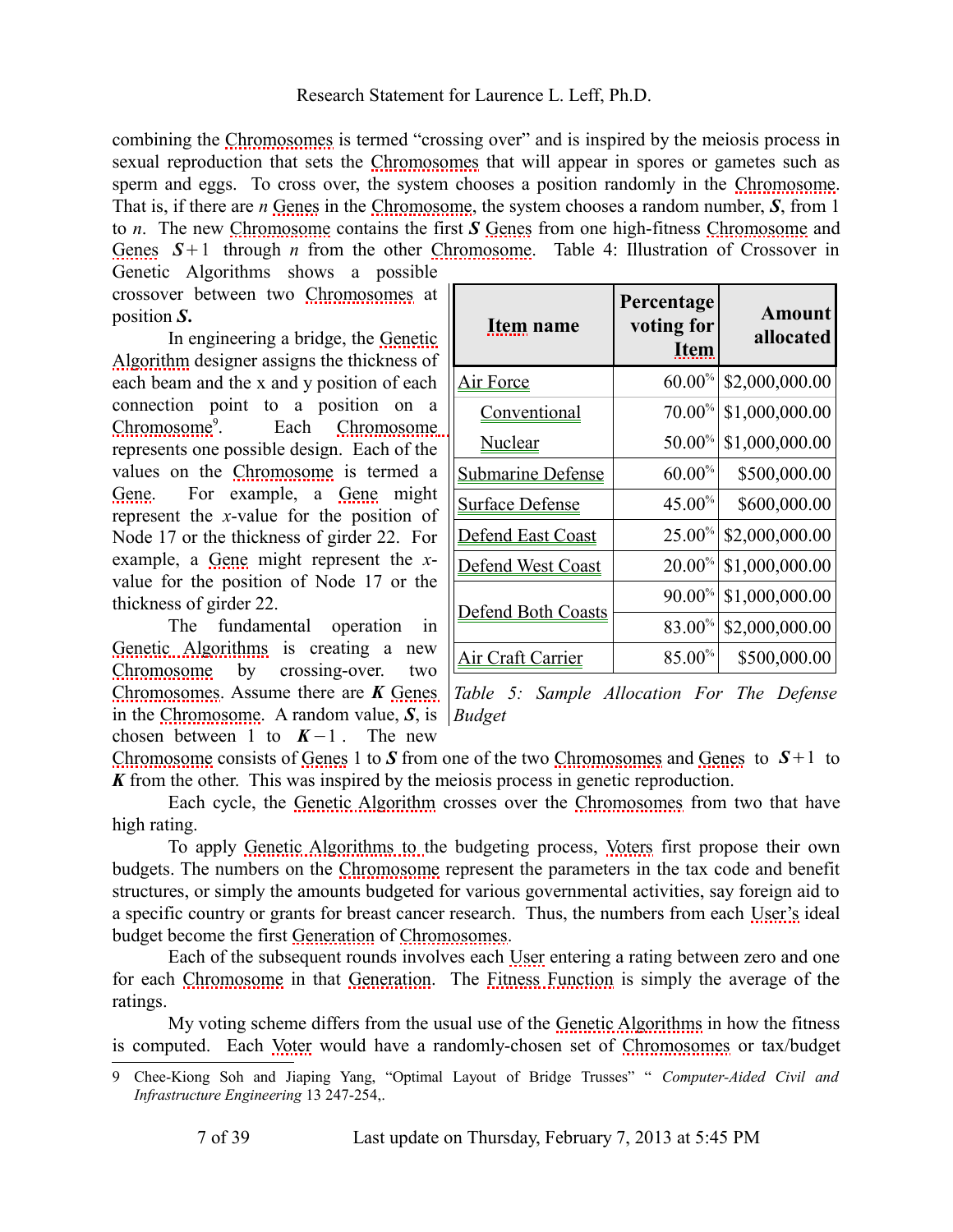plans to rate. That is, there would be millions of Chromosomes, and each U[ser would rate t](#page-32-3)en or twe[nty of them.](#page-34-9)

The cross-over and combination process would result in a new set of Chromosomes for a new Generation and a new round.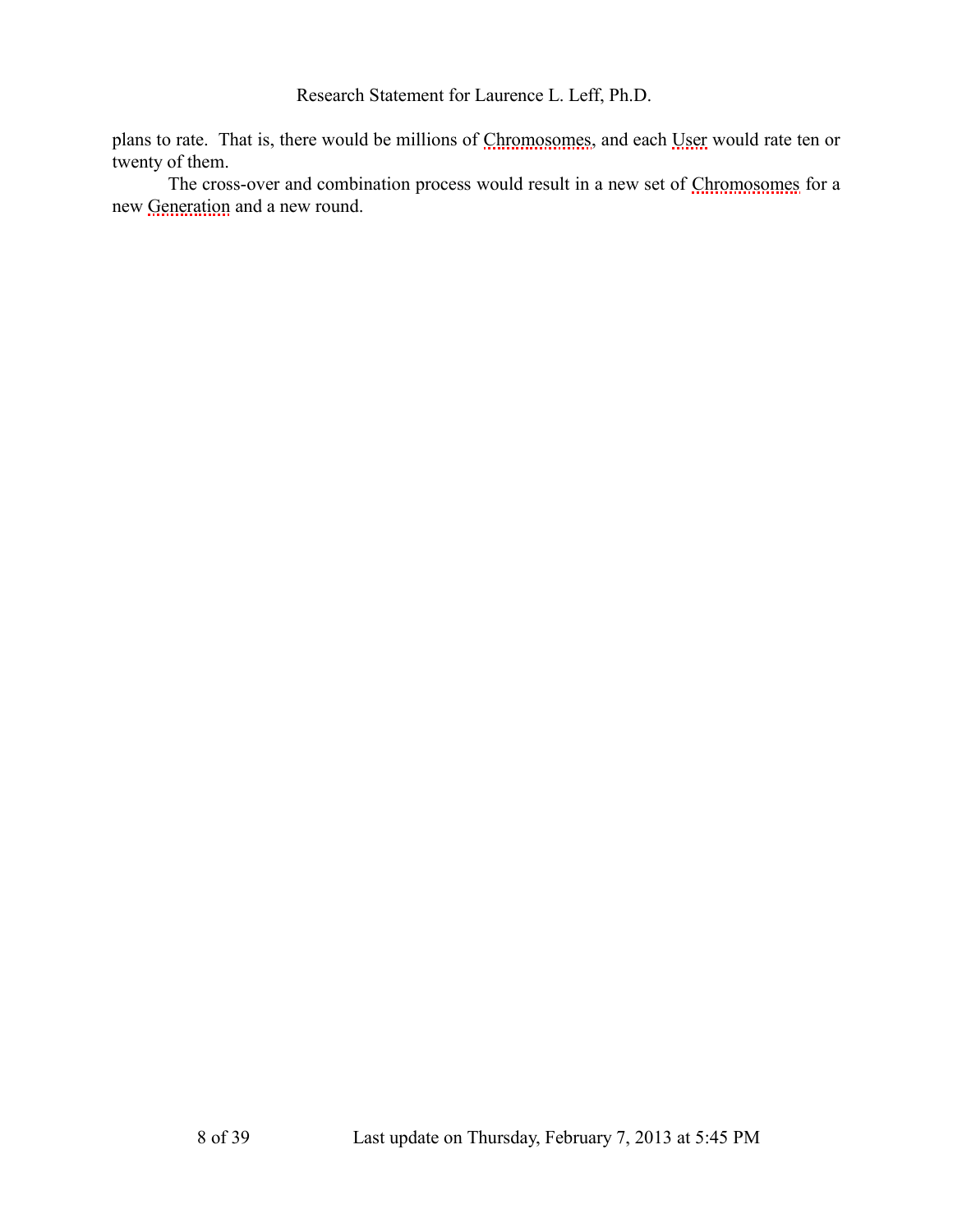### <span id="page-8-3"></span>*2.3. [Approve Budgeting](#page-32-6)*

This was inspired from Brams' work on Approval Voting[10](#page-8-2), see Section [1.](#page-2-4) [Computational Social Choice](#page-2-4) [Voting Background.](#page-2-4) The voters choose the priority for how to distribute the revenue. (Usually this would be taxes, but for a few fortunate countries it would be from an exportable natural resource like oil.) All the possible [Items](#page-34-11) on which they could spend the money would be available for vote. The [Voters](#page-38-0) vote for as many as they [Approve.](#page-32-5) The [Items](#page-34-11) with the most votes are [Approved.](#page-32-4) There are three types of [Items:](#page-34-11) the simplest are ones which are either funded at a specific amount of money or not funded at all, for example, an air craft carrier or monument. The second type would be a grant-like funding program. Each [User](#page-38-4) specifies the amount that he or she would be willing to fund. Finally, the third type would be benefit programs which would pay a specific amount of money to each person who qualifies—who met a specific set of conditions. (As discussed later in this section, this will use the [ID3](#page-34-4) [Decision Tree](#page-34-4) process above.)

In addition, [Items](#page-34-11) can be [Merged](#page-35-4) and [Split.](#page-37-3) For example, the group could vote to [Split](#page-37-3) the [Item](#page-34-10) for cancer research into several [Items,](#page-34-11) one for each of the different types of cancer (such as lung cancer or breast cancer). They could create new combinations to get more support. A facetious but instructive example would be [Merging](#page-35-4) funding the East Coast

defense with funding the West Coast defense. [Voters](#page-38-0) from the entire country would be more likely to vote for funding a complete coastal defense program than either program that only takes care of one region.

[Table 5: Sample allocation for the Defense budget](#page-6-1) shows a sample set of votes from the Electorate. Assume \$1.5 million were available. Then defending the coasts would be done at the one million dollar level and the aircraft carrier would be purchased.

The third type of [Item](#page-34-10) is a benefit program; each [Voter](#page-38-3) indicates the amount per person for each classification. The classification is given by an [ID3 Decision Tree.](#page-34-4) An, obviously oversimplified, example for military service people pensions is given in [Table 6: After Pension](#page-8-0) [Application Board classifies the Pension Applications.](#page-8-0) and [Figure 4: Decision Tree for](#page-8-1) [Classifying Service People for Their Pensions.](#page-8-1) Assume that we have the number of pensioners in each class as given in [Table 6.](#page-8-0) Then, assume that revenue is available in the steps given in [Table](#page-9-0) [7: How Pensions would be allocated for a combination of ID3 and Approve Budgeting.](#page-9-0) Each output class with the most votes gets all the votes until they reach the amount allocated by that

| Rank       | <b>Number</b><br>to divide<br>pensions<br>by | <b>Years</b><br>Of<br><b>Service</b> | <b>Output</b><br>class |
|------------|----------------------------------------------|--------------------------------------|------------------------|
| Private    |                                              | 3                                    | Q                      |
| Private    |                                              | 6                                    | J                      |
| <b>NCO</b> |                                              |                                      | R                      |
| Officer    |                                              |                                      |                        |

("Years of service" doesn't matter for officers and NCOs.)

<span id="page-8-0"></span>*Table 6: After Pension Application Board Classifies The Pension Applications*



<span id="page-8-1"></span>*Figure 4: [Decision Tree](#page-33-4) For Classifying Service People For Their Pensions*

<span id="page-8-2"></span><sup>10</sup> Brams, Stephen, Fishburn, Peter C., *Approval Voting* Cambridge MA Birkhauser Boston 1983.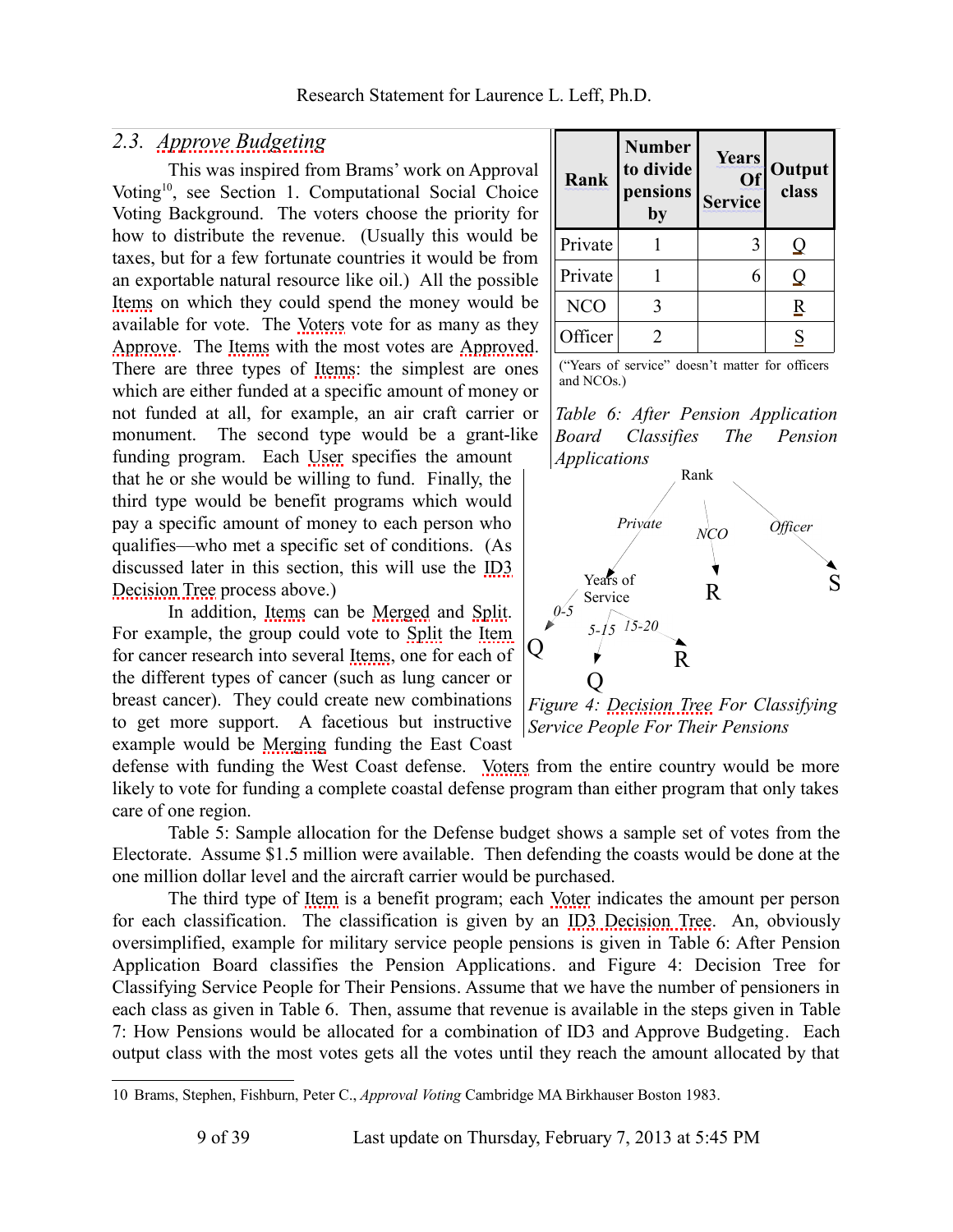percentage voting. Then the class which received the next smallest percentage receives money. Notice how output class Q is listed three times in the [Results](#page-36-5) tables. This means that the class gets money at three different points.

### <span id="page-9-2"></span>*2.4. The [Constitution](#page-33-3)  [Construction Kit](#page-33-3)*

This is a massive on-line role-playing game built upon [WorkFlow](#page-38-5) concepts and technology. More details are found in the Systems Requirement Specification $11$ .

In our system, there are multiple [Constitutions](#page-33-1) proposed. Each [Constitution](#page-33-2) is a set of [Workflows,](#page-38-6) and legislative objects or judicial cases or administrative matters move through the [Workflows.](#page-38-6) Every member of the group who could be [Voters](#page-38-0) in the nation under the new [Constitution](#page-33-2) can participate in simulating any of them. Then there is a [Ratification](#page-36-4) process. It generalizes the above in choosing from many [Constitutions](#page-33-1) so that [Voters](#page-38-0) choose the best one; "best" being defined on the basis of having the support

| Incoming<br>amount | Class(es)<br>getting<br>income | <b>Classes</b><br>for<br>amounts<br>to right | <b>New</b><br>amount for<br>each class<br>member | <b>New</b><br>balance for<br>each class<br>member |
|--------------------|--------------------------------|----------------------------------------------|--------------------------------------------------|---------------------------------------------------|
|                    |                                | $\overline{\mathsf{Q}}$                      | \$1,500.00                                       | \$1,500.00                                        |
| \$3,000.00         | $\Omega$                       | $\overline{\mathbf{R}}$                      | \$0.00                                           | \$0.00                                            |
|                    |                                | $\underline{\mathbf{S}}$                     | \$0.00                                           | \$0.00                                            |
|                    |                                | $\overline{\mathsf{Q}}$                      | \$3,500.00                                       | \$5,000.00                                        |
| \$7,000.00         | $\Omega$                       | $\overline{\mathbf{R}}$                      | \$0.00                                           | \$0.00                                            |
|                    |                                | S                                            | \$0.00                                           | \$0.00                                            |
|                    |                                | $\overline{Q}$                               | \$0.00                                           | \$5,000.00                                        |
| \$12,000.00        | $\overline{\mathbf{R}}$        | $\overline{\mathbf{R}}$                      | \$4,000.00                                       | \$4,000.00                                        |
|                    |                                | S                                            | \$0.00                                           | \$0.00                                            |
|                    |                                | $\overline{Q}$                               | \$0.00                                           | \$5,000.00                                        |
| \$6,000.00         | $\overline{\mathbf{R}}$        | $\overline{\mathbf{R}}$                      | \$2,000.00                                       | \$6,000.00                                        |
|                    |                                | S                                            | \$0.00                                           | \$0.00                                            |
|                    |                                | Q                                            | \$2,000.00                                       | \$7,000.00                                        |
| \$14,000.00        | $Q$ and $S$                    | R                                            | \$0.00                                           | \$6,000.00                                        |
|                    |                                | S                                            | \$5,000.00                                       | \$5,000.00                                        |
|                    |                                | Q                                            | \$0.00                                           | \$7,000.00                                        |
| \$6,000.00         | S                              | $\overline{\mathbf{R}}$                      | \$0.00                                           | \$6,000.00                                        |
|                    |                                | S                                            | \$3,000.00                                       | \$8,000.00                                        |

<span id="page-9-0"></span>*Table 7: How Pensions Would Be Allocated For A Combination Of [ID3](#page-34-1) And [Approve Budgeting](#page-32-6)*

spread over all groups or geographic regions of the country as well as a simple count of all individuals.

Our system shows [Constitutions](#page-33-1) and the legislative process as a flow diagram. [Figure 5](#page-10-0) shows a simplified diagram of the path of a bill in the United States from the House to the Senate to the President, including a possible veto override. The [Constitution Construction Kit](#page-33-3) construction mode creates this, or adds to it. [Voters](#page-38-0) add new steps and legislative bodies such a Constitutional Court or a Council of Experts; a smaller change would be to reconfigure a [WorkFlow.](#page-38-5) A simple example would be changing the percentage needed to override a veto or ratify a treaty.

<span id="page-9-1"></span><sup>11</sup> http://www.wiu.edu/users/mflll/CR.odt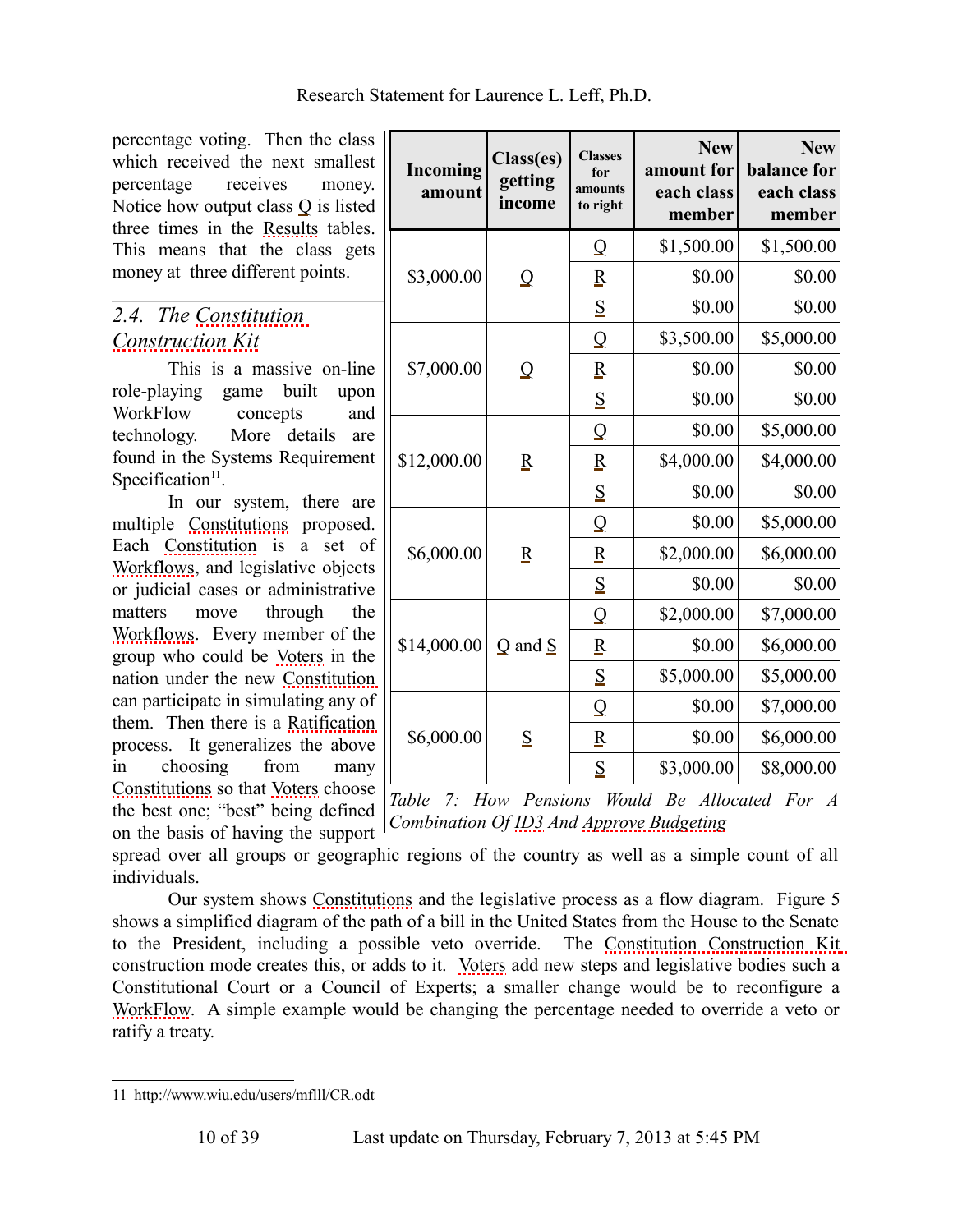But more than a simple percentage, a voting rule can ensure the representation of all [Ethnic Groups.](#page-33-7) Our system supports a multi-way voting rule so that the legislative body can choose from among several alternative bills. Also, rather than a simple victory to the candidate with the highest percentage of votes, the system can be configured to use rules to give an advantage to bills with support over several [Ethnic Groups](#page-33-7) or regions.

As a [Constitution](#page-33-2) is designed, the moderator of the game, termed an [RDF,](#page-36-6) puts the system into simulation mode. This is the true power of the **[Constitution](#page-33-3)** 



<span id="page-10-0"></span>Construction **Kit.** Figure 5: [StateFlow](#page-37-4) For A Bill In The United States Constitution (CCK). The [Demos](#page-33-8)

sign up to run for elections and participate in the political parties. They elect members, and they role-play the legislators. The legislators pass laws—the [RDF](#page-36-6) can pose crises such as natural disasters or the sudden windfall of finding new natural resources, that is, the Oil Curse.

I designed several techniques that can be designed in to ensure that bills would enjoy support over all or many [Ethnic Groups](#page-33-7) or geographic groups in addition just winning a majority vote. The United States federal government has examples of that—bills have to pass the Senate where each state gets the same two votes regardless of population. And the electoral college has been designed to ensure that the president gets a more geographically-dispersed support than if the president was simply elected by the majority of voters.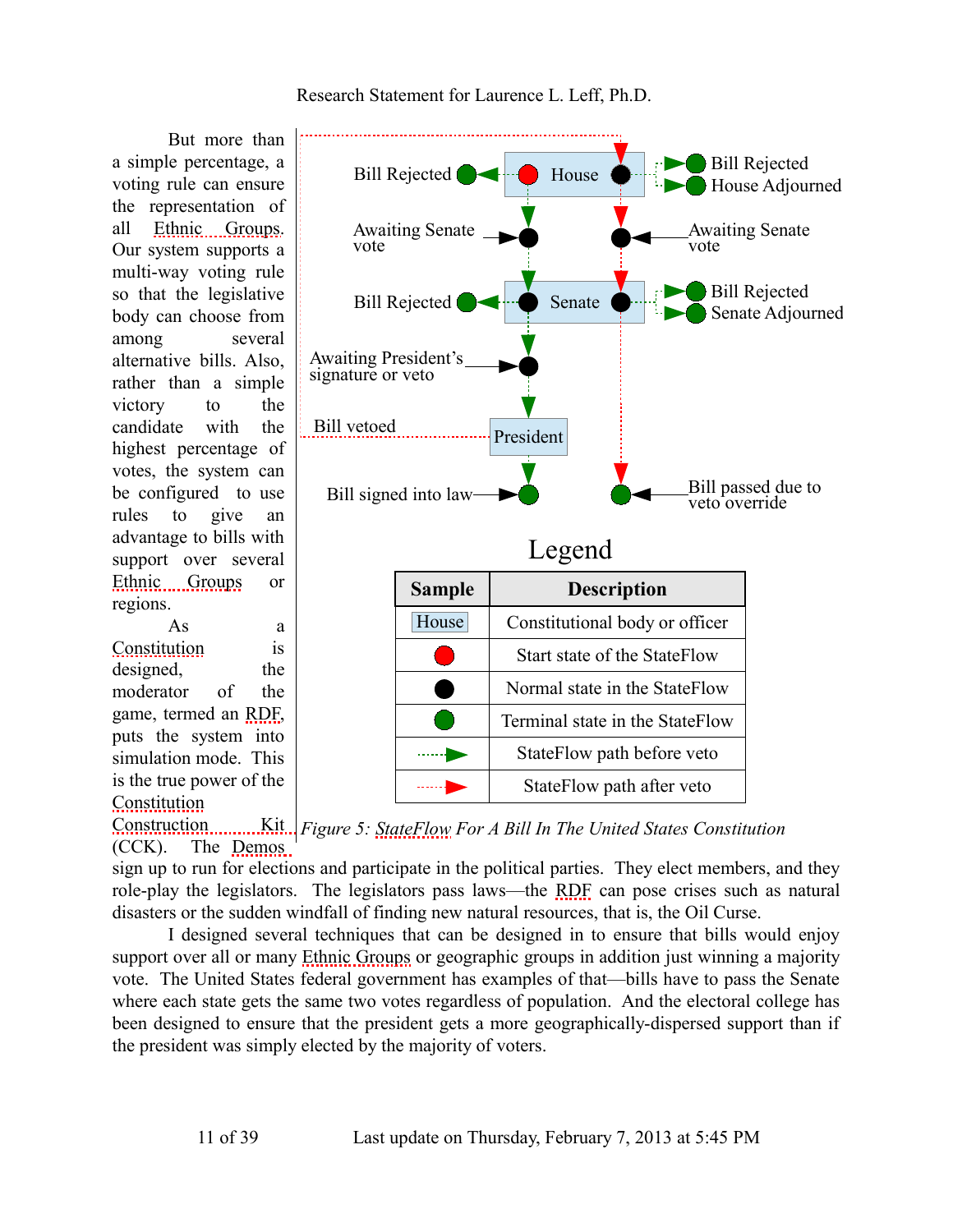The most important, albeit one-time, use of these voting rules is the way of selecting which [Constitution](#page-33-2) is ultimately chosen—a more powerful alternative to a simple [Ratification](#page-36-4) vote. Assume three candidates **X**, **Y**, and **Z** were proposed and simulated by large segments of the population, the [Results](#page-36-5) of which were, of course, reported in the country's news media. Also, assume there are seven [Provinces.](#page-36-9) [Table 8: Nth Smallest](#page-11-1) [Method of Selecting A Constitution](#page-11-1) gives the votes for each [Constitution](#page-33-2) in each [Province.](#page-36-8) Let's assume that the rule chosen was that the third smallest vote by [Province](#page-36-8) determines which [Constitution](#page-33-2) is ratified and used. Observe from [Table 5](#page-6-1) that the highest number is [Province](#page-36-8) 4 for [Constitution](#page-33-2) **Y**.

The [Nth](#page-36-7) smallest is one of the rules that the people configuring the bill approval process can specify as [Workflows](#page-38-6) are proposed for consideration.

One can simply add that before a bill is [Approved](#page-32-4) at a step, it must get the support of a certain percentage of the [Ethnic Group](#page-33-0) or geographic regions involved. Such rules may include:

- That a super-majority is needed
- That at least percentage *x* in *y* percent of the geographic regions [Approves](#page-32-4) the bill
- That at least percentage *x* in *y* percent of the [Ethnic](#page-33-7) [Groups](#page-33-7) [Approves](#page-32-4) the bill
- That at least *x* percent of each of the two genders [Approves](#page-32-4) the bill

The more interesting requirements would be for [Multi-Candidate](#page-35-2) elections, where one is choosing one of *n*

candidates for a position or choosing among *n* alternatives for a bill that was proposed.

<span id="page-11-0"></span>We can adjust the sum of the votes by a norm of each [Ethnic Group](#page-33-0) (or geographic region) votes. For example, assume there are three bills and only one is to be selected, or three people running for office. I will refer to them as **X**, **Y**, and **Z**. Assume the total votes are as [Error: Reference source not found,](#page-11-0) and the votes by each of the three [Ethnic Groups](#page-33-7) **A**, **B** and **C**. The system also allows votes to be [COAF](#page-32-0) or Score voting, such as approval where each [Voter](#page-38-3) can vote for as many choices as they like, or range-voting, where each [Voter](#page-38-3) can assign a number from zero to ten for each choice.

The system computes a norm for each candidate based upon the deviation from the average score in each [Ethnic Group](#page-33-0) See [Table 10: Averages and Percentages for Norm-Adjusted](#page-13-1) [Voting to Protect Minorities.](#page-13-1) When the [Users](#page-38-1) configure how voting will occur in the transition, they choose the weighting factor. The adjusted vote that is used to determine which candidate won is weighting **factor**×**norm**+**vote** . [Table 11: The Norms for Norm-Adjusted Voting](#page-13-0) [Example](#page-13-0) shows the calculation of the norm of the differences from the difference. The candidate

|                   |                         | <b>Candidates</b> |      |              |  |  |
|-------------------|-------------------------|-------------------|------|--------------|--|--|
|                   |                         | X                 | Y    | $\mathbf{Z}$ |  |  |
|                   | 1                       | 35                | 25   | 25           |  |  |
|                   | $\boldsymbol{2}$        | 38                | 33   | 38           |  |  |
|                   | $\overline{\mathbf{3}}$ | $*36$             | 42   | 30           |  |  |
| <b>Province 4</b> |                         | 49                | * 38 | 42           |  |  |
|                   | 5                       | 80                | 47   | $*35$        |  |  |
|                   | 6                       | 21                | 49   | 47           |  |  |
|                   | $\overline{7}$          | 50                | 50   | 50           |  |  |

<span id="page-11-1"></span>*Table 8: [Nth](#page-36-7) Smallest Method Of Selecting A [Constitution](#page-33-2)*

| Ethnic       |    | Candidate       |    | % of the   |
|--------------|----|-----------------|----|------------|
| Group        |    | X Y Z           |    | population |
| A            | 3  | 2               |    | $15\%$     |
| B            | 3  | 6               |    | $15\%$     |
| C            | 15 | 18              | 25 | 70%        |
| <b>Total</b> | 21 | $\overline{26}$ | 27 |            |

*Table 9: Sample Results In A [Multi-Candidate,](#page-35-2) To Show Norm-Adjusted Voting*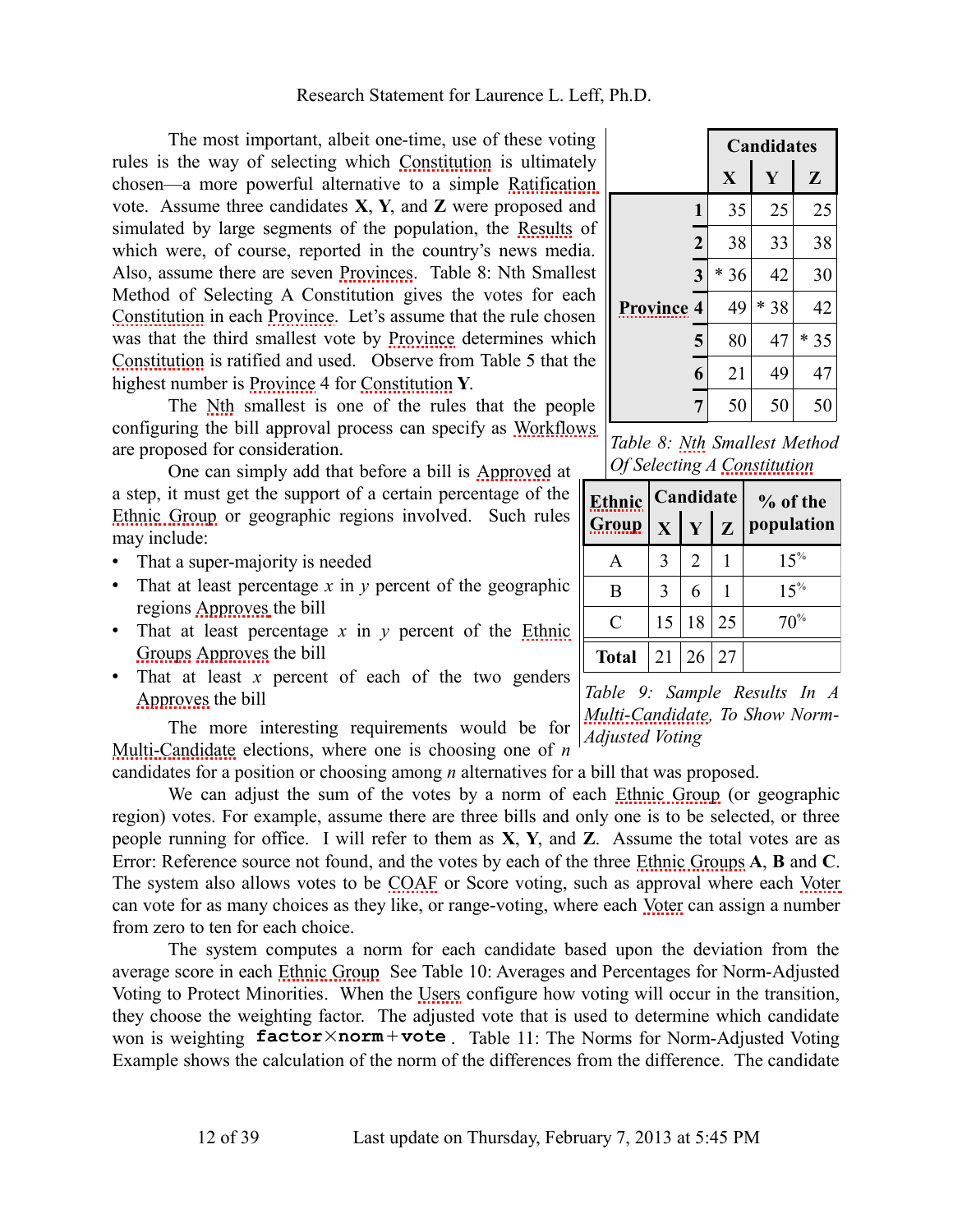with a high norm represents one whose support is mostly from a single [Ethnic Group](#page-33-0) (see [Table](#page-14-0) [12: Adjusted Score\)](#page-14-0).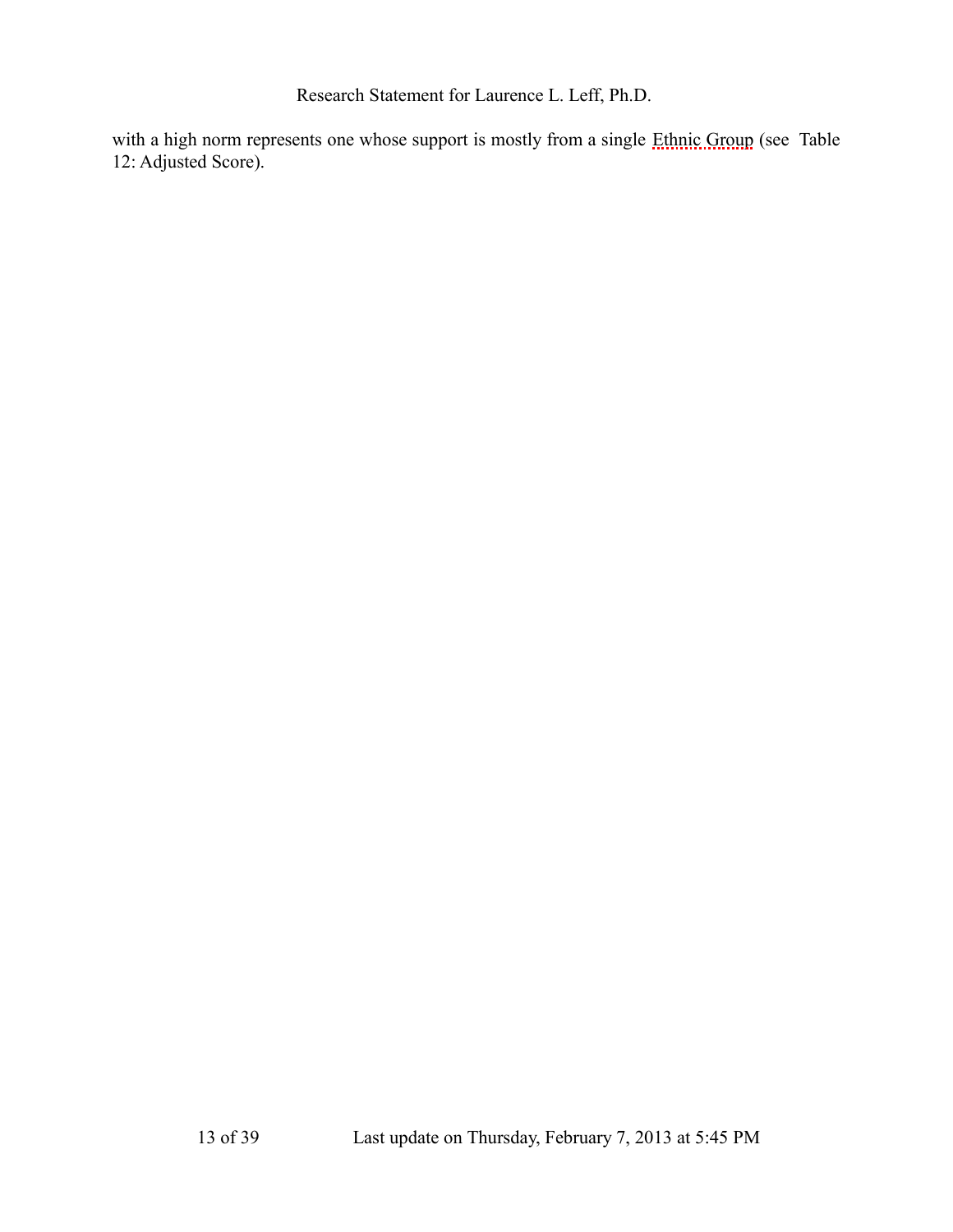### *3. Deliverables*

So what do we do?

### *3.1. Just Build Them*

After the system is built and tested using GUI regression testing tools such as Selenium, I will have a large number of people use the system. The system will be coded to record in a log the actions each [User](#page-38-4) takes, as well as a time stamp. This will, obviously, generate a large amount of data for statistical analysis. In the informed consent document, I will request permission to put the data anonymously on the internet for other political scientists to *Voting To Protect Minorities*

| <b>Ethnic</b>              | Candidate                 |               |              |  |  |  |
|----------------------------|---------------------------|---------------|--------------|--|--|--|
| <u>Group</u>               | X                         |               | $\mathbf{Z}$ |  |  |  |
| A                          |                           | 50.00% 33.33% | $16.67\%$    |  |  |  |
| B                          | $30.00\%$                 | $60.00\%$     | $10.00\%$    |  |  |  |
| $\mathcal{C}$              | $ 25.86^{\%} 31.03^{\%} $ |               | $43.10\%$    |  |  |  |
| Average 35.29 <sup>%</sup> |                           | 41.46% 23.26% |              |  |  |  |

<span id="page-13-1"></span>*Table 10: Averages And Percentages For Norm-Adjusted*

data mine. Of course, the web program will collect demographic information and at the end, ask for evaluations including free-form responses.

The sample might simply be those on the internet who care to try the project. We will ask people on the internet to just try it. Or we might bring in a specific group or groups such as senior citizens from a senior citizens' center. The convenience sample of a large number of college students comes to mind $12$ .

In addition to the specific experiments outlined below, various communication facilities will be provided. For example, the participating group could:

- *1)* be physically together in the same room and encouraged to talk and chat normally
- *2)* have video and voice communication
- *3)* have voice communication
- 4) use text communication.<sup>[13](#page-13-3)</sup>

I anticipate collecting relevant library materials, including recidivism statistics and articles about tax policy. This will allow library faculty to develop studies *Adjusted Voting Example* on how to present this information in participatory democracy situations.

### 3.1.1. **ID3** System

The development phase is to pay students to prototype an [ID3 Decision Tree](#page-34-4) process. The first one will be for a penal code. A good sample problem would be setting the circumstances under which it is prohibited to possess a gun. Another example will be setting the type of felony sentences for various homicides and related crimes. This includes the capital

<span id="page-13-3"></span><sup>13</sup> Dr. Alphonse Chapanis compared these types of communication where two students had to collaborate to solve various problems. In -person communication and voice took approximately half an hour while exchanging text took 67 to 69 minutes. *Scientific American* 75, Volume 232(3) 36-42.

| 4 of 39 |  |  |  |
|---------|--|--|--|
|---------|--|--|--|

| <b>Ethnic</b> | Candidate |           |           |  |  |
|---------------|-----------|-----------|-----------|--|--|
| <u>Group</u>  | X         |           | Z         |  |  |
| Α             | 14.71%    | $-8.12%$  | $-6.59%$  |  |  |
| B             | $-5.29%$  | $18.54\%$ | $-13.26%$ |  |  |
| C             | $-9.43%$  | $-10.42%$ | 19.85%    |  |  |
| Squares       | 216.5     | 66        | 43.4      |  |  |

<span id="page-13-0"></span>*Table 11: The Norms For Norm-*

<span id="page-13-2"></span><sup>12</sup> Every four years, my home institution, Western Illinois University, simulates the Presidential election process. 5000 students hold the "mock presidential election." See [http://www.wiu.edu/news/newsrelease.php?](http://www.wiu.edu/news/newsrelease.php?release_id=9262) release id=9262. A search on Google shows many "lesson plans" and resources for high school students to form a mock legislature. Certainly, these techniques and software can be used that way as well.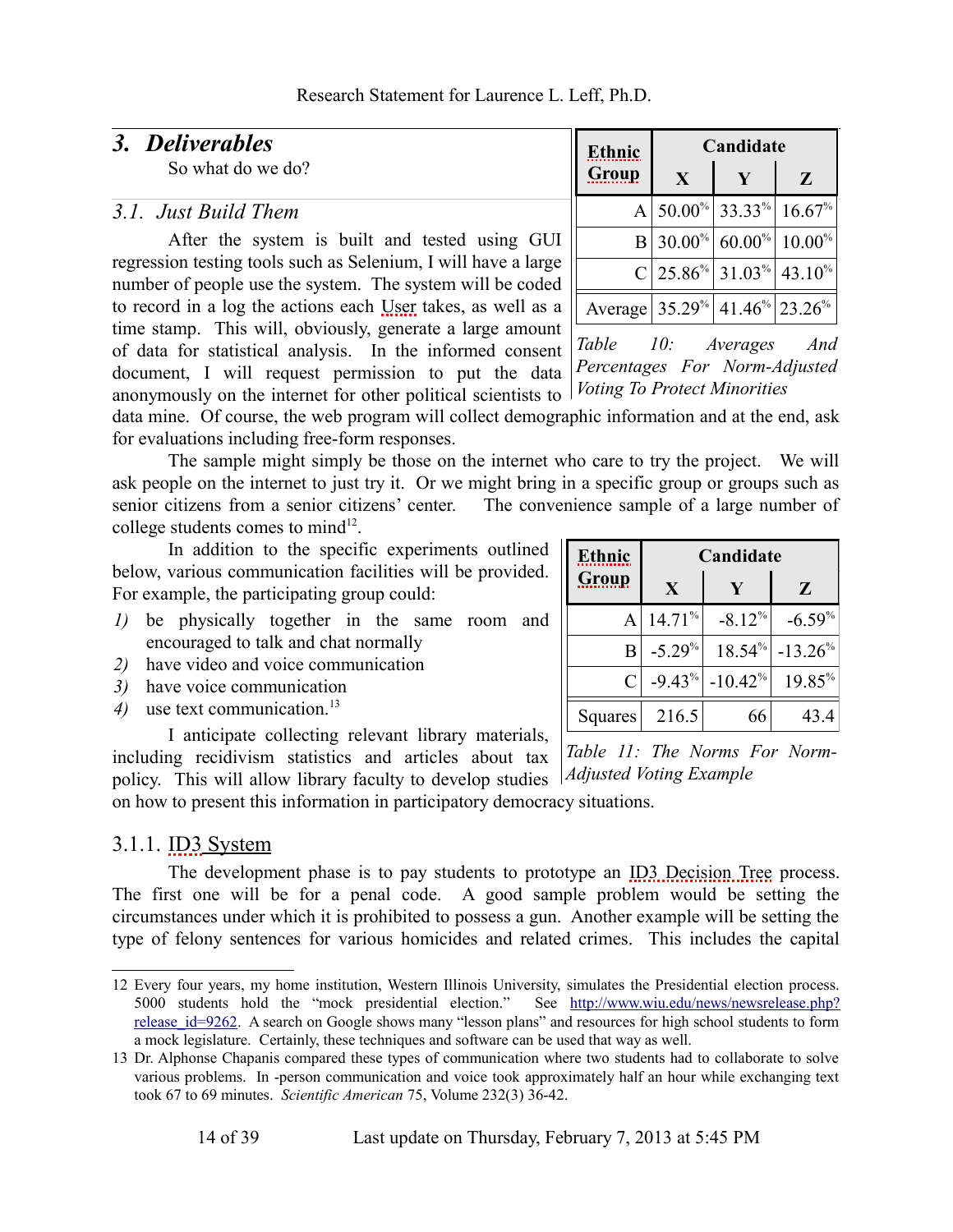punishment category. What happens when a person plans to kill over ten people, but only manages to injure one person? Under what combination of [Title](#page-37-2) values affects should the penal code distinguish between whether or not this was a murder for hire, whether the purpose of the murder is financial gain such as killing a person for insurance funds, for inheritance or due to

<span id="page-14-0"></span>

animosity towards a racial group, [Ethnic Group,](#page-33-0) religious group or sexual orientation?

New York State penal code classifies crimes as Class  $C$ ,  $B$ , and  $\Delta$  misdemeanors or Class E, D, C, B, and A felonies. A separate class  $X$  means that the crime is subject to capital punishment. These would be the [Results](#page-36-5) on which crime situations will be classified. I will refer to this as the "crime classification." The [Decision Tree](#page-33-4) will assign a crime classification to any set of circumstances, including one for no penalty.

#### *3.1.1.1. Experimental Comparison*

When this is run with real people, there will be example data. As is done in experimental work in machine learning, some of the examples will be the training set and the remainder will be a test set. As the experimental participants vote in the system, they will be encouraged to use the training set to see how each element would be classified. That is, at any [Node](#page-35-0) in the [Decision](#page-33-4) [Tree](#page-33-4) in progress, the software shows the participants how the example would be classified.

The experimental control group will simply assign a [Result](#page-36-2) to each example in the training set. Then a conventional [Decision Tree](#page-33-4) learning algorithm<sup>[14](#page-14-1)</sup> will generate a [Decision](#page-33-4) [Tree](#page-33-4) for each, using as examples each rating.

The participants will then be asked to classify each element of the test set and to state their satisfaction with other classifications of that training set. Thus, if the test set included a person convicted of a misdemeanor, having a BB-gun in a Bar, they will be asked to give their best classification for that crime. Assume they said it should be a misdemeanor of type B. They would be asked what they would think if it was in fact classified as a misdemeanor of type C or type A. Both the voting-generated and conventionally-generated [Decision Tree](#page-33-4) would be run on the test set and the examples compared.

Later, we could try categorizing people for tax or benefit purposes. One group would use the [ID3](#page-34-1) categorization system to assign each person a letter  $\underline{A}$ ,  $\underline{B}$ ,  $\underline{C}$ ,  $\underline{D}$ ,  $\underline{E}$ ; another group would vote on the amount of benefit for  $\underline{A}$ ,  $\underline{B}$ ,  $\underline{C}$ ,  $\underline{D}$ , and  $\underline{E}$ .

### 3.1.2. [Genetic Algorithm](#page-34-7) System

The first implementation of the [Genetic Algorithm](#page-34-7) system, Section [2.2,](#page-4-3) is budgeting. Some of the the parameters would represent the marginal tax rate for each of the quintiles bottom twenty percent of the income earners, next twenty percent, those who earn between the bottom  $40\%$  and the top  $40\%$ , as well as some top tax rates such as the top one percent and those earning more than one million dollars per year. The Internal Revenue Service Statistics of Income division published tables for the amounts earned, as well as deductions<sup>[15](#page-14-2)</sup>.

From these, I will have my group develop a model, with the emphasis on its feeling realistic to the participants rather than its being accurate. This will allow the [Users](#page-38-1) to set the tax

<span id="page-14-1"></span><sup>14</sup> Quinlan, J. R. *C4.5 Programs for Machine Learning*, Morgan Kaufman, 1992.

<span id="page-14-2"></span><sup>15</sup><http://www.irs.gov/taxstats/>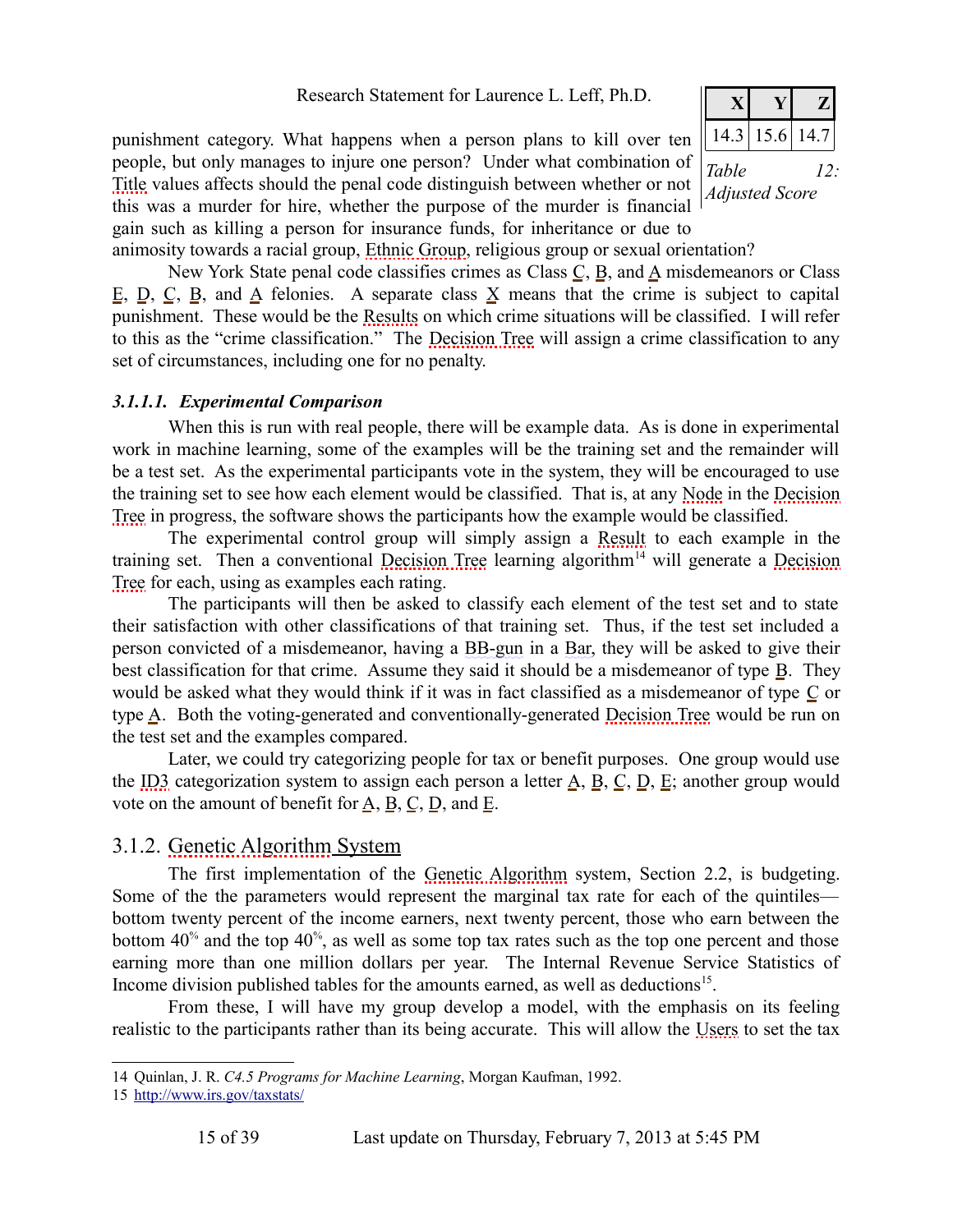rates on each quintile, the corporate income tax rate, the tax rate on capital gains as well as the amount of deductions or exclusions for R&D, taxes, etc.<sup>[16](#page-15-0)</sup>

On the spending side, the [Chromosome](#page-32-2) will have parameters for the total spending on non-entitlement programs such as highways and National Institute of Health grants. Benefit programs will also be controlled by parameters. In the Social Security System<sup>[18](#page-15-1)</sup>, when a person retires, each past year's income is multiplied by a factor to adjust for inflation. (That is, for a retiree now, the \$5000.00 earned in 1950 counts more than the same amount earned in 1975.) The top 35 years are summed and a monotonic function is applied to this to determine the monthly benefit. (For those retiring at 65, 90% of the first 767 dollars in indexed earnings, and 32% of the amount between \$767 and \$4624, is the benefit.) In [Genetic Algorithm](#page-34-7) calculations, the parameters would be:

- *1.* percentage of the first 767 dollars in indexed earnings for people retiring at 65
- *2.* percentage of the amount between \$767 and \$4624 in indexed earning retiring at 65
- *3.* percentage of the first 767 dollars in indexed earnings for people retiring at 62
- *4.* percentage of the amount between \$767 and \$4624 in indexed earnings for people retiring at 62

The [Users](#page-38-1) would be given boxes to fill in the numbers they would want in their ideal budget. As they do so, a Javascript implemented in the browser will display the deficit. When the [Users](#page-38-1) indicate they are satisfied, this is entered as a [Chromosome](#page-32-2) in first [Generation.](#page-34-9) Each round, each [User](#page-38-4) will be presented with a sampling from that [Generation.](#page-34-9)

The data from each [Chromosome](#page-32-2) will be displayed, along with the deficit. The [Users](#page-38-1) will enter their ratings. The ratings for each [Chromosome](#page-32-2) will be averaged and this entered into the crossover phase of the [Genetic Algorithm](#page-34-7) to generate the next [Generation.](#page-34-9)

The most basic question is do we have convergence. If 1000 people enter their initial budgets, each member rates five budgets randomly chosen from the individually-proposed budgets. The highest-rated from that set are crossed over to generate new budgets. Then, the participants rate five of the budgets from this set. The highest rated from that set are crossed over—repeat. Do we end up with any sort of convergence at what appears to be the most satisfactory possible budget to the participants?

<span id="page-15-0"></span><sup>16</sup> Nathan Newman nicely developed the National Budget Simulation, [http://www.nathanneman.org/nbs/longbudget06.html,](http://www.nathanneman.org/nbs/longbudget06.html) for people to do what-if games. It has many categories such as natural resources development, agriculture and social security old age and survivor insurance (OASI). Users entr "hold even" or raise or lower by  $10^{6}$ ,  $20^{6}$ ,  $30^{6}$ ... $100^{6}$ . (Lowering by  $100^{6}$  eliminates the program). On the tax side, the users spec wh to change the 2001 and 2003 tax cuts and if so, by what percentage to increase or decrease them. However, they do not set the actual amount of money that a social security annuitant receives each month or the percentage in taxes that a person earning in the top ten percent of the nation should pay. Recently, the Committee for a Responsible Federal Budget put out a similar system. (http://crfb.org/stabilizethedebt)

<span id="page-15-1"></span><sup>18</sup> [ww.ssa.gov/pubs/10070.html,](http://Www.ssa.gov/pubs/10070.html) SSA Publication No 05-10070. Also, the Social Security administration has data on recipients, [http://www.socialsecurity.gov/policy/docs/statcomps/supplement/2011/index.html](ttp://www.socialsecurity.gov/policy/docs/statcomps/supplement/2011/index.html)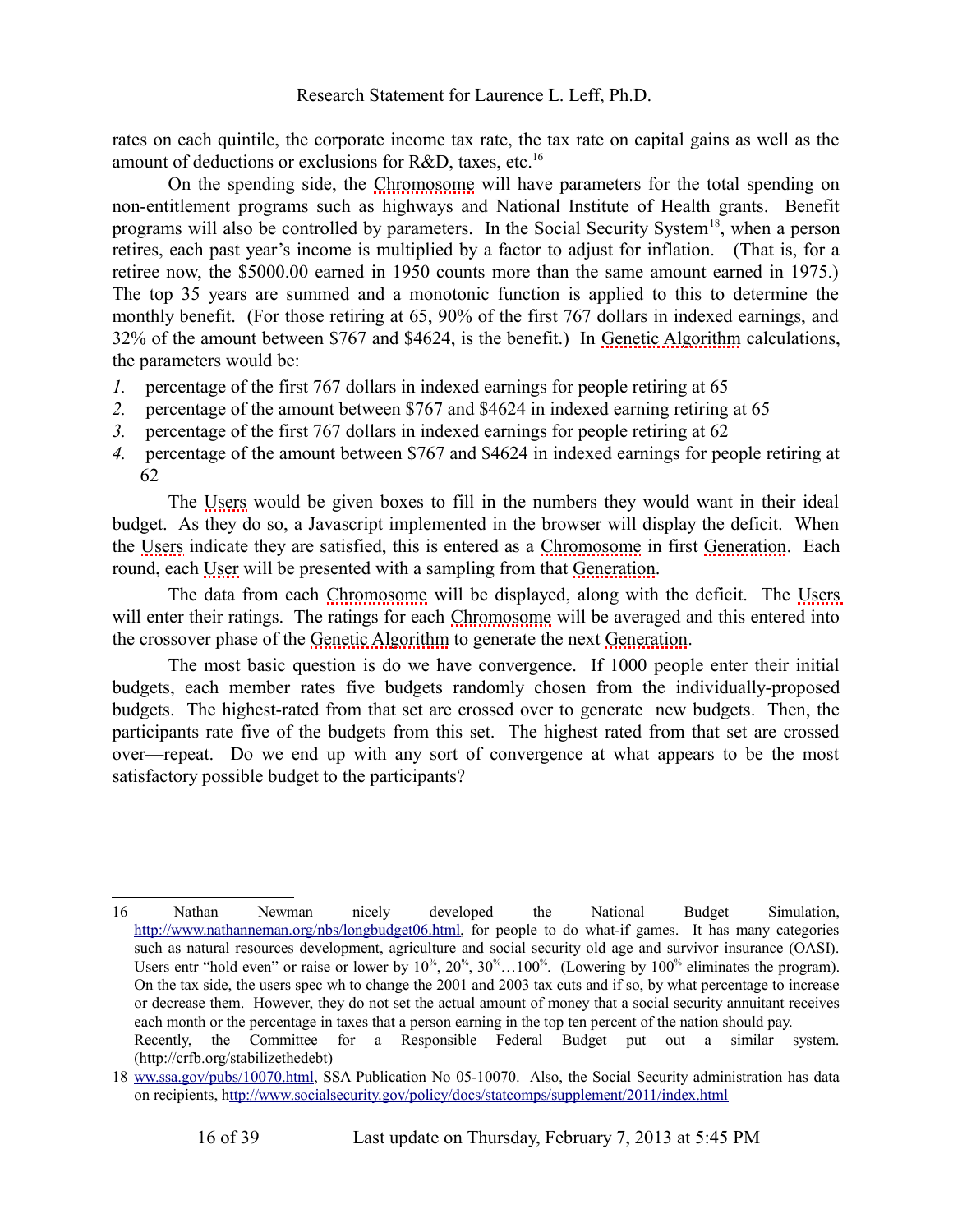### *3.2. [Approve Budgeting](#page-32-6)*

Implementing this is quite simple. We would  $\frac{2}{3}$ States federal budget or the budget for state in the [Users](#page-38-1) would enter an amount that they [Approve](#page-32-5) spe percentage of the average of the first \$767.00 that a solution shows show the percentage of the amount between \$767 and \$4624.6 the percentage of the amount between  $$767$  and  $$4624$ . Social Security works under [Genetic Algorithms.](#page-34-0))



[Users](#page-38-1) would enter the pa the tax system. That is, they wo List 1: [Voter](#page-38-3) F percentage of tax paid by each percentile of income, the percentage tax on capital gains, the percentage paid on dividends, the corporate income tax rate, etc. The computer would take the median for each of these numbers. From these the revenue would be computed. Then, the computer program would display the resulting budget.

<span id="page-16-2"></span><span id="page-16-0"></span>

*1* **A** →True (0.13,−0.13)

### <span id="page-16-1"></span>*3.2.1.1. Possible Later Additions*

We would compute a new budget in

each simulated year. That is, the [Voters](#page-38-0) could change their votes based upon the previous year's deficit and their views of the revenue collected and amounts paid out by the benefits programs. The parameters would change slightly, perhaps under the control of a "Dungeon Master," or as I term it to avoid trademark restrictions, the [Reality-](#page-36-0)[Detail-Filler-in.](#page-36-0) *HA*

However, in the [Constitution Construction Kit,](#page-33-3) I proposed two interesting additions involving hierarchies of [Approve Budgeting.](#page-32-6) One of these is for grant programs such as the National Science Foundation or the National Institute of Health. The main group would select a total level of funding for the granting program. Then a subgroup would allocate the funding to specific grant proposals. The problem is getting lists of possible things to fund. Of course, grant proposals are confidential, especially those that were not funded. However, I would hope the program directors would solicit permission from the applicants to use their proposals, possibly redacted. For National Aeronautics and Space Administration (NASA), I assume they could provide a list of missions on the drawing board.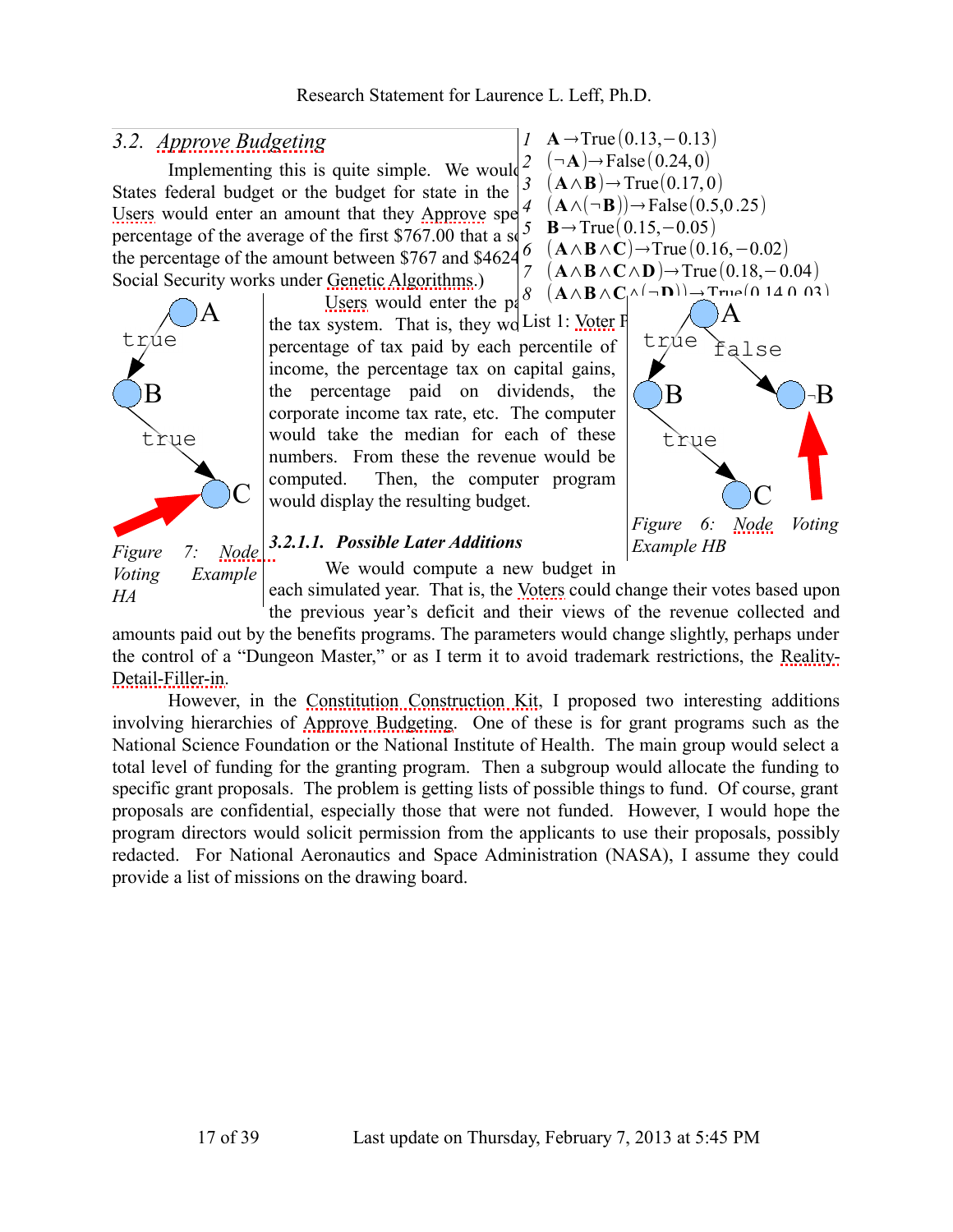### *4. Simulations—Experimental Algorithms*

### *4.1. [ID3](#page-34-1)*

Algorithms to play games are simulated. For example, when one is developing algorithms and techniques to play chess, one plays both opponents. In the same spirit, we will do the same thing with the [ID3](#page-34-1) techniques. However, we will simulate with a large number of groups. As described below, zero, one or two groups will be strategic. The others will vote truthfully. By strategic I mean that they will set up a game tree in an attempt to determine the best move, considering the moves of the other populations.

We will simulate the creation of a tree for four [Titles:](#page-37-1) **A**, **B**, **C**, and **D,** with two [Attributes](#page-32-1) (either true or false). For simplicity, we will also assume only two [Results—](#page-36-5)also, true and false. Input data will be the set of preferences for each of *P* simulated populations. A preference is a conjunction of literals in the [Titles,](#page-37-1) a [Result](#page-36-2) value (true or false), and real number satisfaction if that is classified correctly or incorrectly. In the gun-control example (see section [2.1\)](#page-3-1), a preference might correspond to (**location**=*Bar*, **guntype**=*Pistol*, **person-occupation**=*Security-guard*, **person-conviction**=*Misdemeanor*), Permitted, (0.37,-0.25). That means if a penal code says that if a person who previously committed a misdemeanor was now working as a security guard, and was permitted to have a pistol in a bar, that population would view that situation positively at 0.37 and if they were not permitted under those circumstances, the population would have a dissatisfaction represented by the negative number, -0.25. [List 1: Voter Preferences](#page-16-2) shows a sample set of preferences for a particular population.

| <b>Title</b>            | Preference<br>from List 1:<br><b>Voter</b><br><b>Preferences</b> | Difference   Total |      |
|-------------------------|------------------------------------------------------------------|--------------------|------|
| $\mathbf{A}$            | 1                                                                | 0.26               | 1.43 |
|                         | $\overline{2}$                                                   | 0.24               |      |
|                         | 3                                                                | 0.17               |      |
|                         | $\overline{4}$                                                   | 0.25               |      |
|                         | 6                                                                | 0.18               |      |
|                         | 7                                                                | 0.22               |      |
|                         | 8                                                                | 0.11               |      |
| B                       | 3                                                                | 0.17               | 1.13 |
|                         | $\overline{4}$                                                   | 0.25               |      |
|                         | 5                                                                | 0.2                |      |
|                         | 6                                                                | 0.18               |      |
|                         | 7                                                                | 0.22               |      |
|                         | 8                                                                | 0.11               |      |
|                         | 6                                                                | 0.18               |      |
| $\overline{\mathbf{C}}$ | 7                                                                | 0.22               | 0.51 |
|                         | 8                                                                | 0.11               |      |
|                         | 7                                                                | 0.22               |      |
| D                       | 8                                                                | 0.11               | 0.33 |

<span id="page-17-0"></span>*Table 13: Deciding Which [Title](#page-37-2) To Vote For To Expand The [Root Node](#page-36-3)*

Assume that the [Voters](#page-38-0) are voting on a [Node](#page-35-0) **C** in [Figure 7,](#page-16-1) indicated by a big red arrow. Of course, the options would be to expand on **D** or just choose a [Result.](#page-36-2) Since this population has preferences recorded for both **A**∧**B**∧**C**∧**D** and **A**∧**B**∧**C**∧(¬**D**) , they will vote to expand (at least if they are not voting strategically). Let us look at the same population confronted by the [Node](#page-35-0) corresponding to the conjunction **A**∧(¬**B**) in [Figure 6: Node Voting Example HB.](#page-16-0) Of course the choices would be to expand on [Title](#page-37-2) **C**, [Title](#page-37-2) **D**, or to just choose a [Result.](#page-36-2) Since that population has no preferences for  $\mathbf{A} \wedge (\neg \mathbf{B}) \wedge \mathbf{C}$  versus  $\mathbf{A} \wedge (\neg \mathbf{B}) \wedge (\neg \mathbf{C})$  or  $\mathbf{A} \wedge (\neg \mathbf{B}) \wedge \mathbf{D}$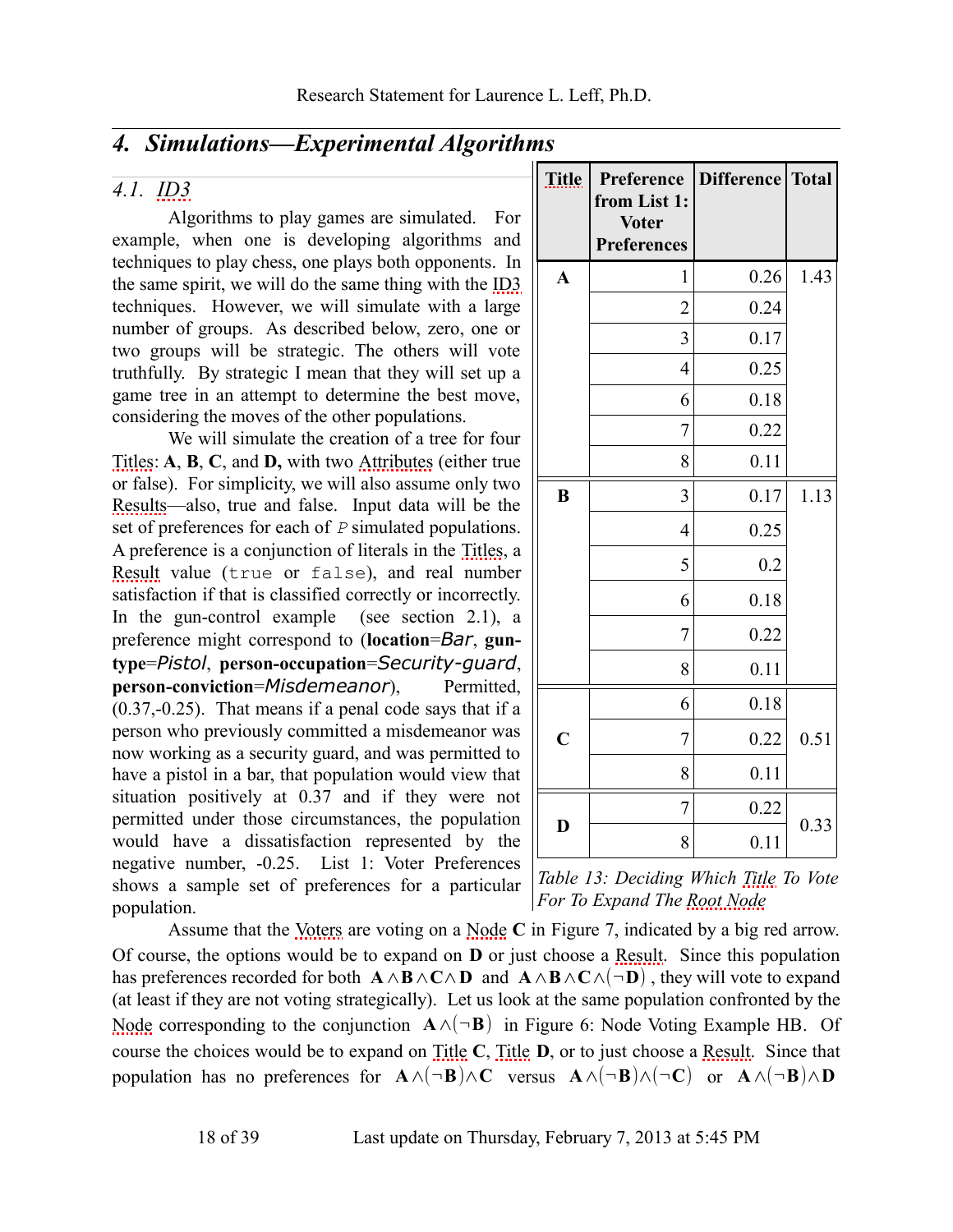versus  $\mathbf{A} \wedge (\neg \mathbf{B}) \wedge (\neg \mathbf{D})$ , they would vote to just choose a [Result.](#page-36-2)

A [Non-Strategic Population](#page-35-5) would vote to expand on the [Title](#page-37-2) for which there is the greatest difference in satisfaction between True and False for that [Title.](#page-37-2) This would be at the [Root Node,](#page-36-3) for the example population. So assume the population has the preferences given in [List 1](#page-16-2) and is non-strategic. [Table](#page-17-0) [13: Deciding Which Title to Vote for to Expand the](#page-17-0) [Root Node](#page-17-0) gives the differences that the population sees at the [Root Node.](#page-36-3)

Thus, at the root, this population would vote to expand on [Title](#page-37-2) **A**, whose total difference is 1.43.

If after voting, the [Root Node](#page-36-3) were in fact expanded in [Title](#page-37-2) **A**, then this population would vote to expand the [Node](#page-35-0) for **A** true by **B**. (Its difference would be 0.38 from  $\mathbf{A} \wedge \mathbf{B}$  and  $\mathbf{A} \wedge (\neg \mathbf{B})$  .) [Table 14:](#page-18-0) [Deciding how to expand the Node When A is true](#page-18-0) shows the differences that it sees at that [Node;](#page-35-0) as **B** has a difference of 0.93, it would vote to expand by **B.**

| <b>Title</b>            | Preference   Difference   Total<br>from List 1:<br><b>Voter</b><br><b>Preferences</b> |      |      |
|-------------------------|---------------------------------------------------------------------------------------|------|------|
| B                       | 3                                                                                     | 0.17 | 0.93 |
|                         | 4                                                                                     | 0.25 |      |
|                         | 6                                                                                     | 0.18 |      |
|                         | 7                                                                                     | 0.22 |      |
|                         | 8                                                                                     | 0.11 |      |
| $\overline{\mathbf{C}}$ | 6                                                                                     | 0.18 | 0.51 |
|                         | 7                                                                                     | 0.22 |      |
|                         | 8                                                                                     | 0.11 |      |
| D                       | 7                                                                                     | 0.22 | 0.33 |
|                         | 8                                                                                     | 0.11 |      |

<span id="page-18-0"></span>*Table 14: Deciding How To Expand*

Also, of course, each population would have an associated size, such as 55,323 people. Its vote would

*The [Node](#page-35-0) When A Is true*

be weighted by the population size. Then, one of the [Multi-Candidate](#page-35-2) social choice techniques would be used to determine which [Title](#page-37-2) was used to expand. (See [Figure 6: Node Voting](#page-16-0) [Example HB.](#page-16-0))

Keep in mind that at each [Node](#page-35-0) the alpha-beta tree contains a pointer to the sub-tree in the [ID3 Decision Tree](#page-34-4) being formed. I describe below four simulation types, followed by experimentation with desires for the tree.

#### **4.1.1.1. One Population Competing, The Max-Min Case**

In [Figure 8,](#page-19-0) assume that the manipulator does not have enough weight to force the [Root](#page-36-3) [Node](#page-36-3) to be expanded on **C.** (I show only one manipulator as the diagram is already complicated enough.) Thus, there is a forest of two trees, one rooted at **A**, the other rooted at **B.** For the left hand tree, rooted at **A**, observe that is pointed to by the alpha-beta tree entry (Choice of root) side for **A**. (The term alpha-beta as used here is of course a misnomer. I want the same term for the [Node](#page-35-0) in both this type of simulation and the one with two [Strategic Populations.](#page-37-5))

The other part of this points to the forest rooted with the [Title](#page-37-2) **B**. The simulation program observes when a voting choice has no effect on the output. Thus, if the manipulating Population votes to expand the root with [Title](#page-37-2) **C**, the non-manipulating populations have sufficient votes to prevail to expand with either **A** or **B**. Thus, the diagram does not have **C** in the [Root Node](#page-36-3) of the alpha-beta tree.

Once the [Root Node](#page-36-3) is expanded in **A**, the [Voters](#page-38-0) have to decide whether to expand **A** in either **B** or **C**, or vote for [Result.](#page-36-2) (Assume that the manipulator is less satisfied with the vote on

19 of 39 Last update on Thursday, February 7, 2013 at 5:45 PM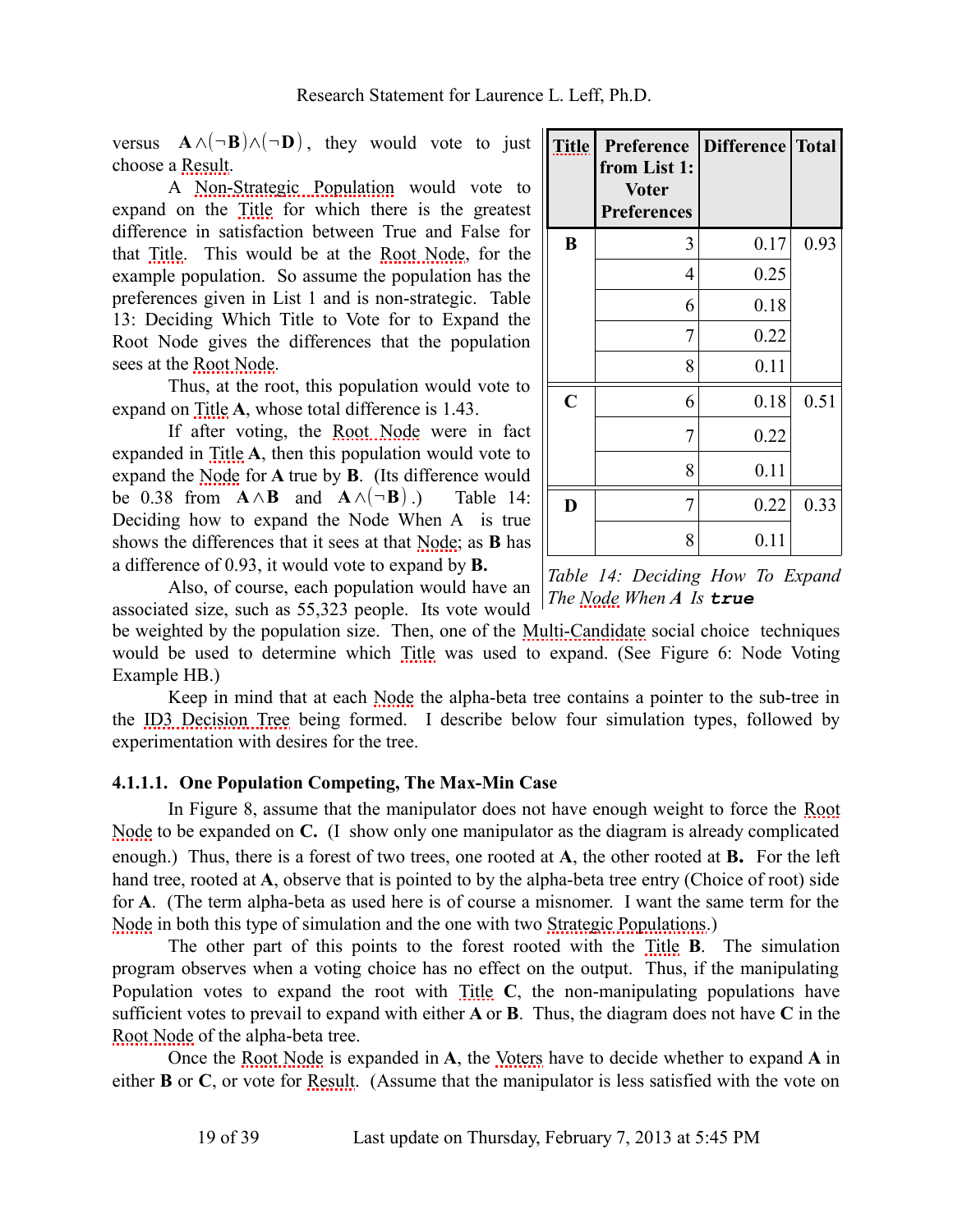[Research Statement for Laurence L. Leff, Ph.D.](#page-0-3)

just **A** than any possible expansion of the tree. Thus, there is no entry in that alpha-beta tree [Node](#page-35-0) for "vote for [Result.](#page-36-2)") Alpha-beta [Node](#page-35-0) 1 connects to the two [Nodes](#page-35-1) (2 and 3) for the expansion for **B.** Also, there is a connection from **A** to the expansion for **C** and  $\neg$ **C** (4 and 5) in the sub-tree for **A**. When the original [Root Node](#page-36-3) is expanded in **A**, the system will create a [Node,](#page-35-0) 6, for  $\neg A$ . Due to space constraints, I do not show its expansion. When **A**∧**B** , [Node](#page-35-0) 2, is expanded, alphabeta tree [Node](#page-35-0) 7 shows the choice of creating [Nodes](#page-35-1) for



<span id="page-19-1"></span><span id="page-19-0"></span>*Figure 8: The Very Complicated Way An Alpha-beta Tree Relates To A [Decision Tree](#page-33-4) In Experimental Algorithmics For The [ID3](#page-34-1) Algorithm*

**A**∧**B**∧**C** and **A**∧**B**∧(¬**C**) (8 and 9). Similarly, **A**∧(¬**B**) [\(Node](#page-35-0) 10 of the alpha-beta tree) is expanded into  $\mathbf{A} \wedge (\neg \mathbf{B}) \wedge \mathbf{C}$  and  $\mathbf{A} \wedge (\neg \mathbf{B}) \wedge (\neg \mathbf{C})$  [\(Nodes](#page-35-1) 11 and 12).

[Node](#page-35-0) 4 ( $\mathbf{A} \wedge \mathbf{C}$ ) is expanded by alpha-beta [Node](#page-35-0) 13 into  $\mathbf{A} \wedge \mathbf{C} \wedge \mathbf{B}$  and  $\mathbf{A} \wedge \mathbf{C} \wedge (\neg \mathbf{B})$ [\(Nodes](#page-35-1) 14 and 15). And [Node](#page-35-0) 5 ( $A \wedge (\neg C)$ ) is expanded by alpha-beta Node 16 into **A**∧(¬**C**)∧**B** and **A**∧(¬**C**)∧(¬**B**) [\(Nodes](#page-35-1) 17 and 18).

I won't describe all the [Nodes](#page-35-1) for the part of the [Decision Tree](#page-33-4) corresponding to the possibility that the original vote expands the [Root Node](#page-36-3) in **B**. However, one of them is the expansion of [Node](#page-35-0) for **B**∧**C** into **B**∧**C**∧**A** and **B**∧**C**∧(¬**A**) (alpha-beta [Node](#page-35-0) 19 and [Nodes](#page-35-1) 20 and 21 in the [Decision Tree\)](#page-33-4).

#### *4.1.1.2. Two-Populations Competing, The Alpha-Beta Pruning Case*

Here, two populations will be selected to be [Strategic Populations.](#page-37-5) Both of these populations perform a look-ahead which will be four levels deep. For the [Root Node,](#page-36-3) the four options will be:

20 of 39 Last update on Thursday, February 7, 2013 at 5:45 PM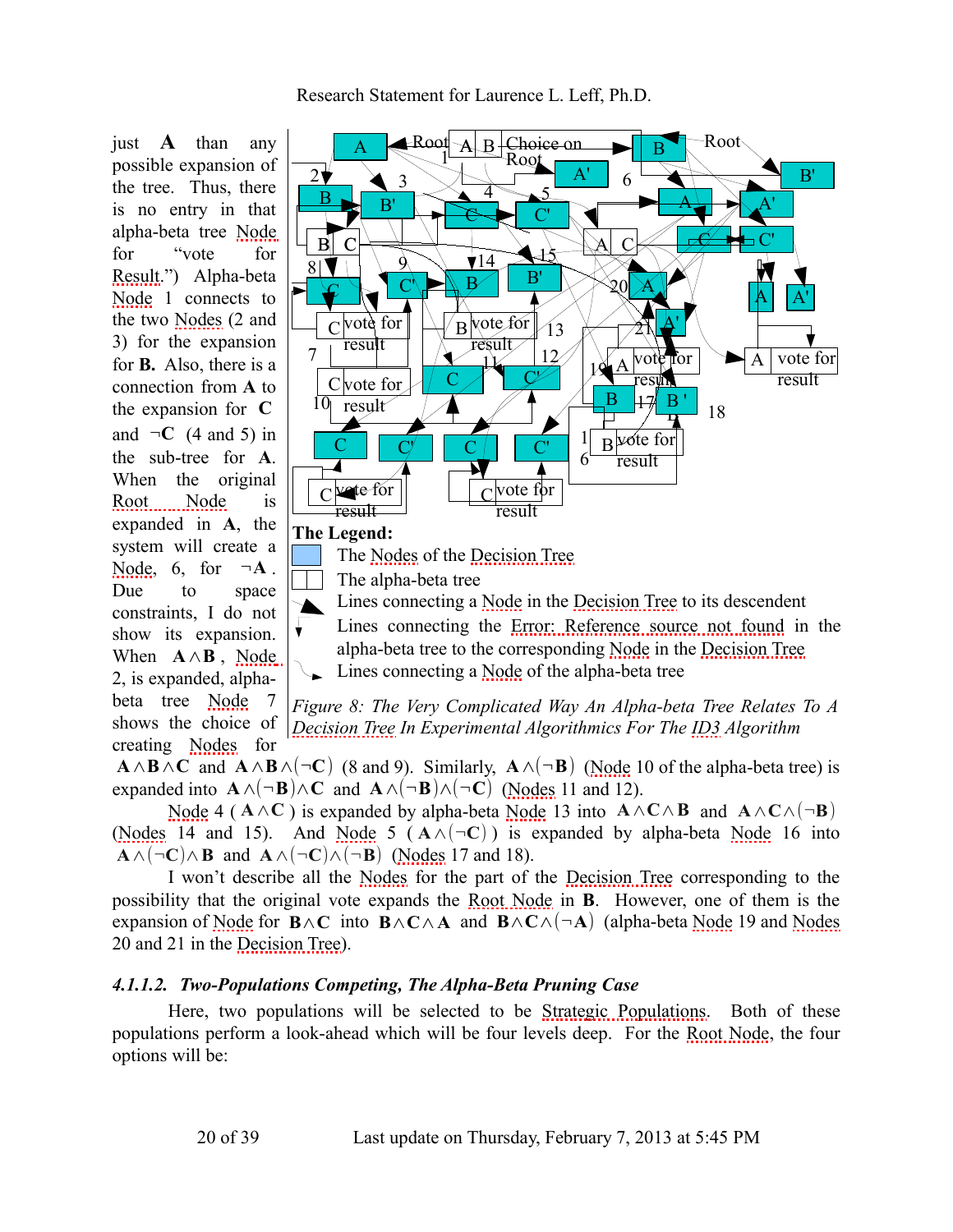- vote to expand by [Title](#page-37-2) **A**
- vote to expand by [Title](#page-37-2) **B**
- vote to expand by [Title](#page-37-2) **C**
- vote to expand by [Title](#page-37-2) **D**

If this [Strategic](#page-37-6) [Population](#page-37-6) has sufficient size to outweigh the [Non-](#page-35-6)[Strategic Populations,](#page-35-6) there would be four resulting [Nodes](#page-35-1) in the alpha beta tree:

- the [ID3 Decision Tree](#page-34-4) was expanded at the [Node](#page-35-0) by [Title](#page-37-2) **A**
- the [ID3 Decision Tree](#page-34-4) was expanded at the [Node](#page-35-0) by [Title](#page-37-2) **B**
- the [ID3 Decision Tree](#page-34-4) was expanded at the [Node](#page-35-0) by [Title](#page-37-2) **C**
- the [ID3 Decision Tree](#page-34-4) was expanded at the [Node](#page-35-0) by [Title](#page-37-2) **D**

For the first level [Nodes,](#page-35-1) there will be three remaining [Nodes.](#page-35-1) Thus, at an alpha-beta node corresponding to the [Decision Trees](#page-33-5) having been expanded to **A**, there will be two branches in the [Decision](#page-33-4) [Tree](#page-33-4)  $(A \text{ and } \neg A)$ . At each of these, there will potentially be three branches:

- vote to expand by [Title](#page-37-2) **B**
- vote to expand by [Title](#page-37-2) **C**
- vote to expand by [Title](#page-37-2) **D**



<span id="page-20-1"></span>*Figure 9: The Beginning Of The Two Trees For Simulating Two Manipulating Populations*



<span id="page-20-0"></span>

(If this population was totally indifferent between all conjunctions with **A** and any of the [Titles,](#page-37-1) it would vote to simply make the decision at this point, as it would not care what happened below that [Node.](#page-35-0) Similarly, the population would be totally indifferent at  $\neg A$  and any of the possible decisions for **B**, **C**, and **D**; it would vote to just make the decision at that point.)

[Figure 10: Two Manipulator Alpha-Beta/Decision Tree Examples for Node A](#page-20-0) shows a situation for [Node](#page-35-0) A. Assume that the [Non-Strategic Populations](#page-35-6) are such that only if both manipulators vote to expand this by **B** will it expand by that [Title,](#page-37-2) and only if both manipulators vote to expand this [Node](#page-35-0) by **C** will it expand by that [Title.](#page-37-2) Otherwise, the votes for just voting the [Result](#page-36-2) for the [Node](#page-35-0) corresponding to any case with **A** will prevail. In other words, the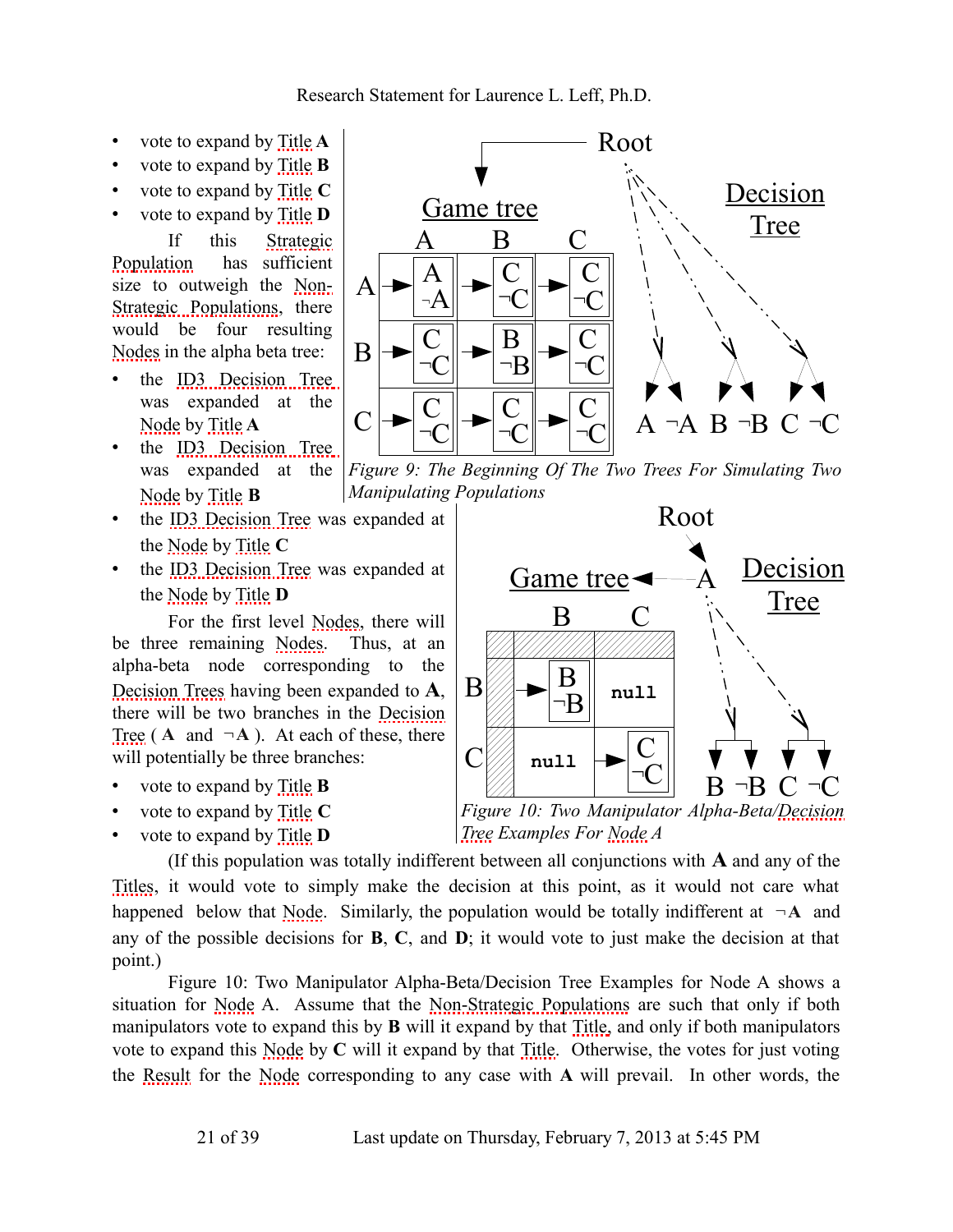[Decision Tree](#page-33-4) would have no [Nodes](#page-35-1) below **A**.

If this were a simulation of two manipulators competing against each other, each has simultaneous moves at each [Node,](#page-35-0) casting a vote on how to expand this. Thus at the [Root Node,](#page-36-3) there is a matrix with rows for **A**, **B**, and **C** corresponding to the possible votes for the first manipulator at

<span id="page-21-1"></span>

the [Root Node,](#page-36-3) and columns for **A**, **B**, and **C** for the second manipulator's votes.

Assume the non-manipulating populations favor expanding in **C** so much that only if the two manipulators vote for **A**, will the root be expanded in **A**, and only if the two manipulators vote for **B**, will the root be expanded in **B**. Then [Figure 9](#page-20-1) shows the alpha-beta [Node](#page-35-0) for the root.

#### *4.1.1.3. The Perfect Information Case*

This is the benchmark. The computer program would compute the satisfaction for each possible [Decision Tree.](#page-33-4) (There will be a relatively small number if there are only four levels—so exhaustive enumeration is possible). The best or ideal [Decision Tree](#page-33-4) from a social choice perspective is the one that maximizes the total satisfaction for all the populations weighted by their population size. The experimental algorithmic goal is to find out the social cost of strategic behavior in this voting context.

#### *4.1.1.4. Greedy*

Each population simply votes to expand a tree by the [Title](#page-37-2) that gives the greatest difference in satisfactions. It votes to just make a decision only when it sees no difference between all sets with any remaining [Titles.](#page-37-1) See Section [4.1.1.5..](#page-21-0) (We will also look at simplicity desires.)

#### <span id="page-21-0"></span>*4.1.1.5. Satisfaction*

The first set of simulations will have each population have no preference for simplicity. The only time they would vote not to vote on a [Result](#page-36-2) is when they have the same preference for all of the possible sub-trees.

However, some populations may prefer trees with fewer [Nodes;](#page-35-1) that is, as a tree gets larger, they may get fatigued and be more likely to vote to just classify. This will be modeled as a monotonically increasing function of the number of [Nodes.](#page-35-1) Assume the value of that function is *f* for the number of [Nodes](#page-35-1) in the tree. When that population is asked to vote, it computes the maximum gain in satisfaction if all the expansions on the sub-tree voted the way that population wanted it to. This will be compared to the, probably negative, satisfaction when all the nodes on that sub-tree were voted opposite to the desire of the population. If that difference is less than *f*, it will vote to classify the [Node](#page-35-0) and not to expand it further.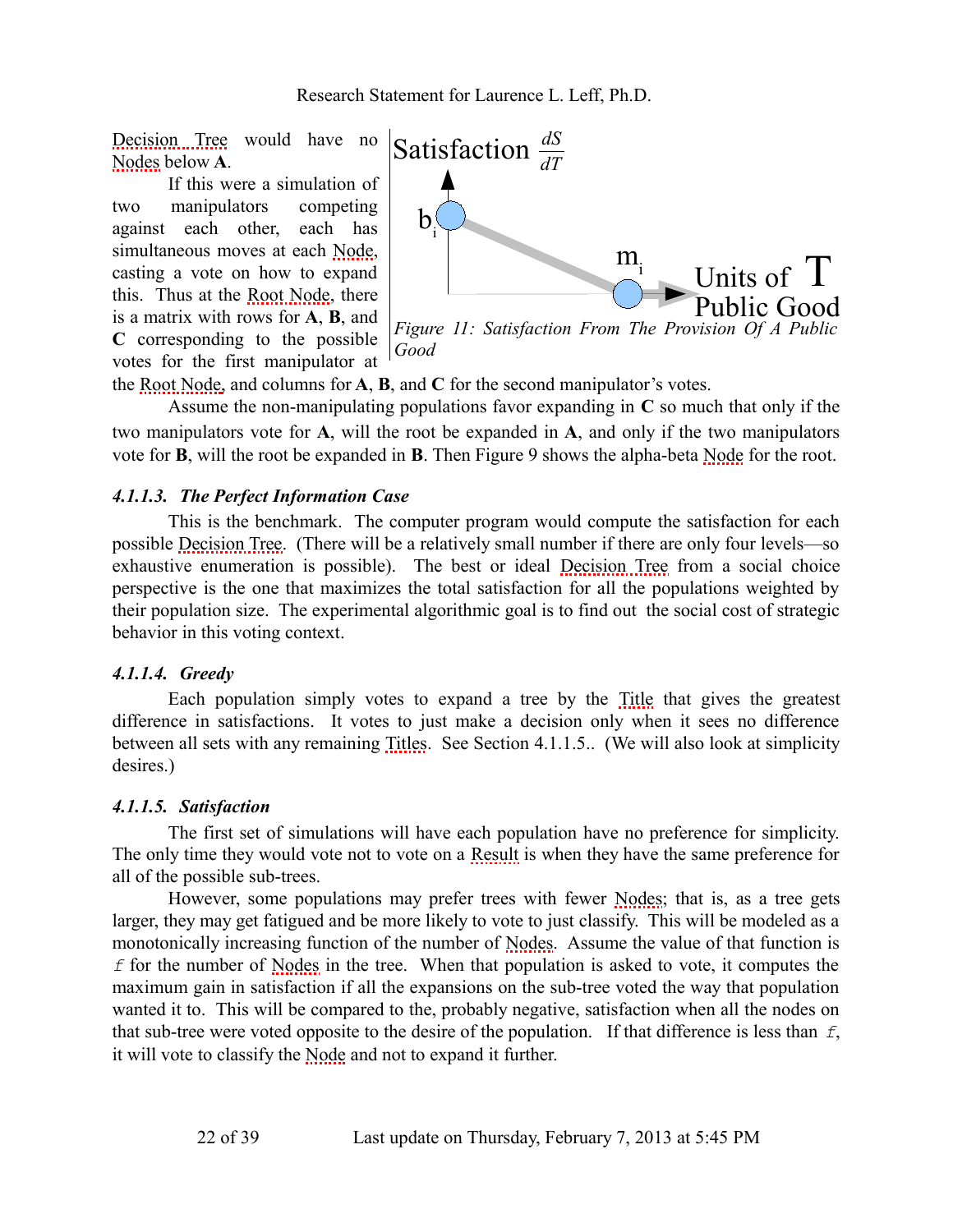The other issue is that a population may prefer simpler shallow trees. That is, there is a preference to classify **A**∧**B**∧**C** rather than **A**∧**B**∧**C**∧**D** and **A**∧**B**∧**C**∧(¬**D**). This is modeled as a monotonically increasing function of the depth of a sub-tree. Assume the value of that function is *g* for the depth of a particular [Node.](#page-35-0) When that population is asked to vote, it computes the maximum gain in satisfaction if all the expansions on the sub-tree were voted to be classified the way that the population wanted it to. If that is less than *g*, then it will vote to classify this [Node](#page-35-0) and not to expand it further.



<span id="page-22-1"></span>*Figure 12: What The [Genes](#page-34-8) On The [Chromosome](#page-32-2) Mean For A Simple Progressive Tax*

```
Solicit initial Chromosomes from each population:
for each Generation, i
 for each population
   Chromosome  Generation
     Assign Rating (See Below)
 for each Chromosome
   Sum the Ratings over all populations
 Let Set X be the W highest-rated Chromosomes from Generation i
 for 1 to e×G // the number of cross-overs
   Choose one weighted randomly-chosen from X as Wa
   Choose another weighted randomly-chosen from X as Wb
     Choose a cross-over location, k, randomly from 1 to K−1
    Create a new Chromosome consisting of Genes 1 to k from Wa
      plus Genes k+1 to K from Wb
   Put that Chromosome in the forming Generation i+1
Listing 1: Source For Chromosome Evaluation
```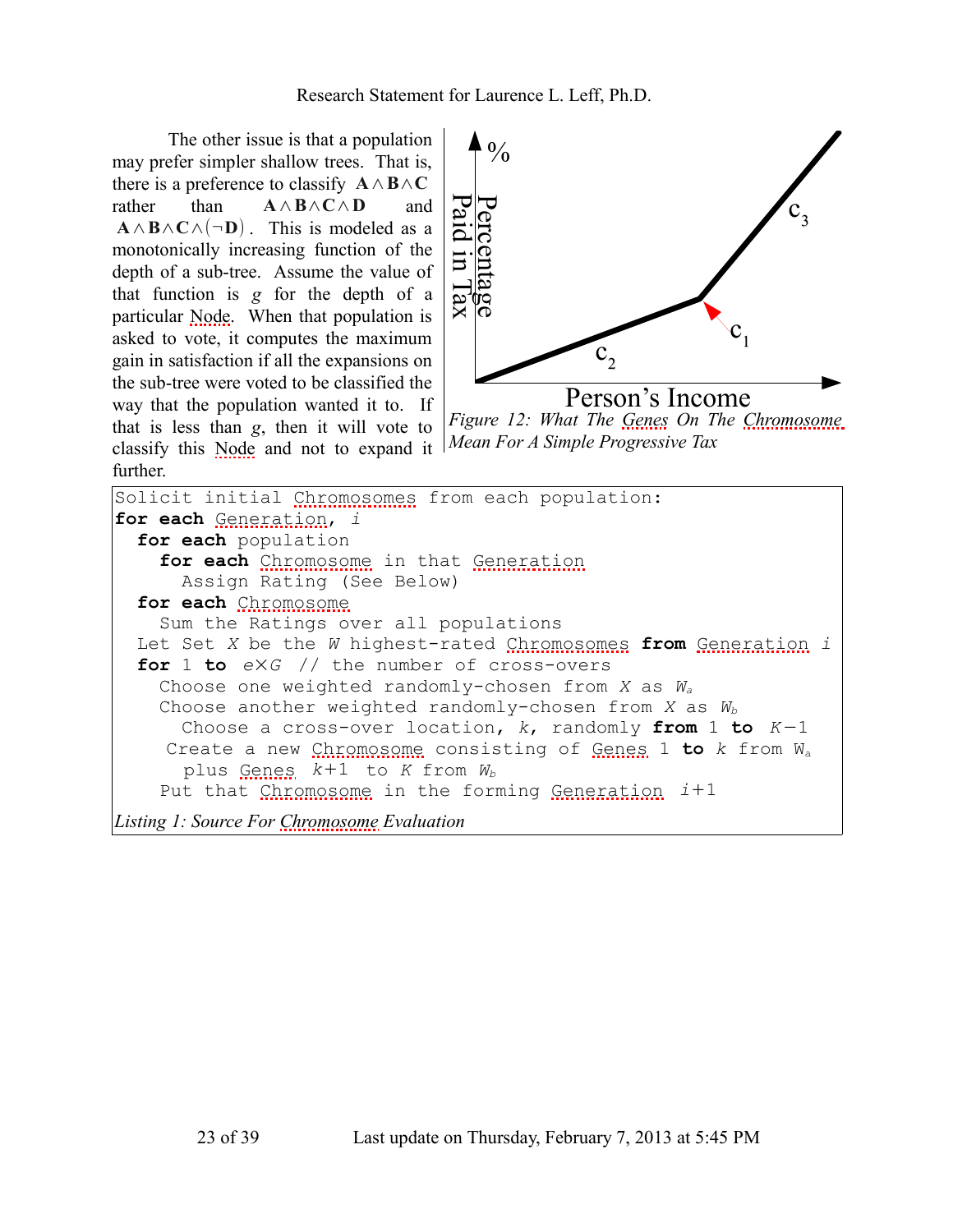### <span id="page-23-2"></span>4.2. [Genetic Algorithms](#page-34-0)

First simulate finding a tax plan to fund one public good. This tax plan will apply to all the *P*, populations. Each population has as input:

*1.* an Income distribution, g(%), a function of the percentage of the income

2. a preference for the public good based upon the following curve. Each population,  $\dot{\imath}$ , has its own value for  $m_i$  and  $b_i$ . This curve comes from Heyman<sup>[19](#page-23-1)</sup>. The curve in [Figure 11:](#page-21-1) [Satisfaction from the provision of a public good](#page-21-1) gives the marginal benefit or satisfaction from adding one more unit of the public good. Each population wants to maximize its total satisfaction. Let  $T$  be the total revenue collected, summing all the populations. Thus, the

satisfaction for this population can be given as as

$$
\int\limits_{0}^{\min(b_i,m_i,T)} m_i T - b_i \ dT - taxItPaid.
$$

The first example will be a simple progressive tax, [Figure 12: What the](#page-22-1) [Genes on the Chromosome mean for a](#page-22-1) [simple progressive tax.](#page-22-1) The tax on each person's income is determined by three values on the [Chromosome:](#page-32-2)  $c_1$ placement of the kink in the curve,  $C_2$  – the tax rate on all income below  $c_1$ ,  $c_3$  – *Table 15: Parameters For [Listing 1](#page-22-0)* 

| Name | <b>Definition</b>                                                                                                           |
|------|-----------------------------------------------------------------------------------------------------------------------------|
| G    | Size of each Generation                                                                                                     |
| W    | Take the W highest-rated elements of<br>Generation <i>i</i> before crossing over                                            |
| e    | Cross-over percentage. $e\%$ of the new<br>Generation is given by cross-overs. The<br>remainder is taken from Generation I. |
| K    | Length of Chromosome                                                                                                        |

<span id="page-23-0"></span>

the tax rate on each dollar of any income above  $c_1$ . We compute the tax on the population for a given [Chromosome](#page-32-2) as ∫ **c**1  $\mathbf{c}_2 \mathbf{g}(\%) \mathbf{d} \% + \int$ 100  $\mathbf{c}_3\mathbf{g}(\%)$ d %.

0 **c** First, we will simulate where each population has a constant income,  $I_i$ . For these simulations, the tax on that population is multiplied by the size of the  $\begin{pmatrix} c_2 I_i \\ c_2 c_1 + c_3 \end{pmatrix}$  $c_2 c_1 + c_3 (I_i - c_1)$  $I_i \leq c_1$ *I <sup>i</sup>*>*c<sup>i</sup>*

population.

The text in [Listing 1: Source for Chromosome evaluation](#page-22-0) gives the pseudo-code of the [Genetic Algorithm](#page-34-7) simulation. It uses the parameters shown in [Table 15.](#page-23-0) Observe that in this set of simulations, the [Chromosome](#page-32-2) will have three [Genes,](#page-34-8) the values for  $c_1$ ,  $c_2$ , and  $c_3$ .

<span id="page-23-1"></span><sup>19</sup> Heyman, *Public Finance*, Fifth Edition, Dreyden Press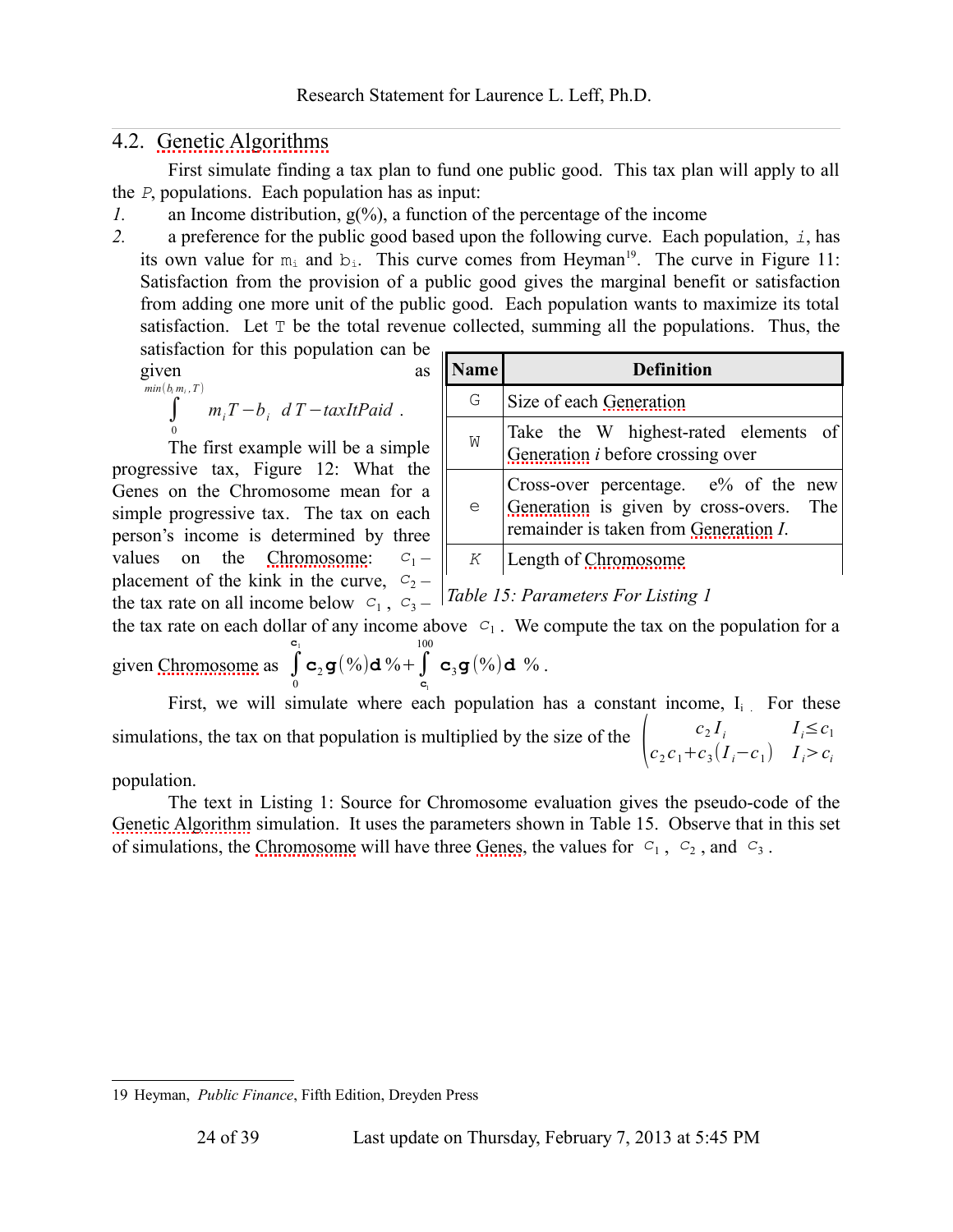```
DoGeneration(CS:ChromosomeSet, W:SetOfWeights)
RS:ChromosomeSet
RS=null
for each Chromosome in CS
  Sum that column in W.
 Let Set X be the W highest-rated Chromosomes
  for 1 to e×G // the number of cross-overs
    Choose one weighted randomly-chosen from X as Wa
    Choose another weighted randomly chosen from X as Wb
    Choose a cross-over location S randomly from 1 to K−1
    Create the new Chromosome consisting of Genes 1 to S in Wa
      followed by Genes S+1 from Wb to K
    add that Chromosome to RS
  end for
return RS
```
<span id="page-24-1"></span>*Listing 2: Doing One [Generation](#page-34-9) Of A [Genetic Algorithm](#page-34-7)*

Experiments will be done with zero, one and two [Strategic Populations—](#page-37-5)the remaining populations will be [Non-Strategic Population.](#page-35-5) Two techniques for these populations:

- Each population rates the [Chromosome](#page-32-2) which gives it the highest satisfaction at one and the remaining [Chromosomes](#page-32-3) in that [Generation](#page-34-9) will be rated at zero.
- Each population rates the [Chromosome](#page-32-2) which gives it the highest satisfaction at one. All other [Chromosomes](#page-32-3) are rated proportional to their satisfaction. Assume there are four [Chromosomes](#page-32-3) and population one has satisfaction for them at 25, 10, 7, and 4. That means they would be rated at 1, 0.4, 0.28, and 0.16, respectively.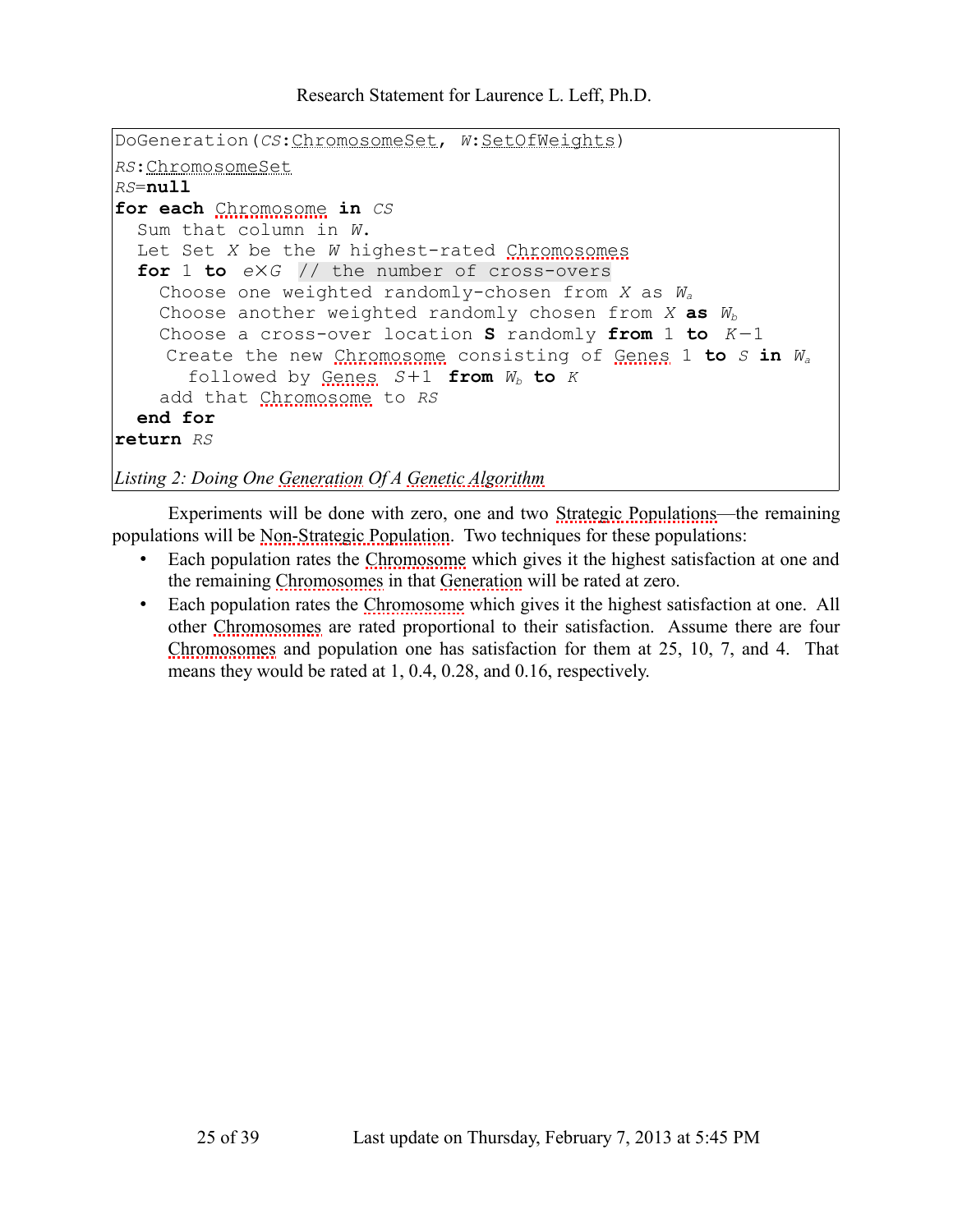```
StrategicFloat(CS:ChromosomeSet, I, J) returns float
NS:ChromosomeSet
W1:SetOfWeights
max1:float
temp1:float
In W1, assign Weights for the rows for Populations Two through P
  as discussed at end of section of 4.2
max1 = very negative number
For N times
  generate a random set of weights for Population One in the 
    first row of W1
 NS = DoGeneration(CS, W1)
  if (J < DT) then
   temp1 = StrategicFloat(NS, I, J+1 )
    if (I=0)∧(temp1>max1) then
     max1 = temp1
     maxweight = NS
   end if
  else
    Let temp1 = the average of the satisfaction of NS
  if (temp1>max1) then
   max1 = temp1
 maxweight = NS
end for
if (J=0)∧(I!=DT ) then
 maxweight is the weight used at this level and we then call 
  Generation e
 Genetic Algorithm.
end if
return max1
Listing 3:One Strategic Population
```
<span id="page-25-1"></span>When experimenting with one [Strategic Population,](#page-37-6) it will calculate the expected value for a given set of weights from this population. That is a greedy strategy. The simulation will calculate for the population which weights will optimize the expected value for the next [Generation.](#page-34-9) Note, in this experiment, the [Strategic Population](#page-37-6) will not look ahead more than one [Generation.](#page-34-9)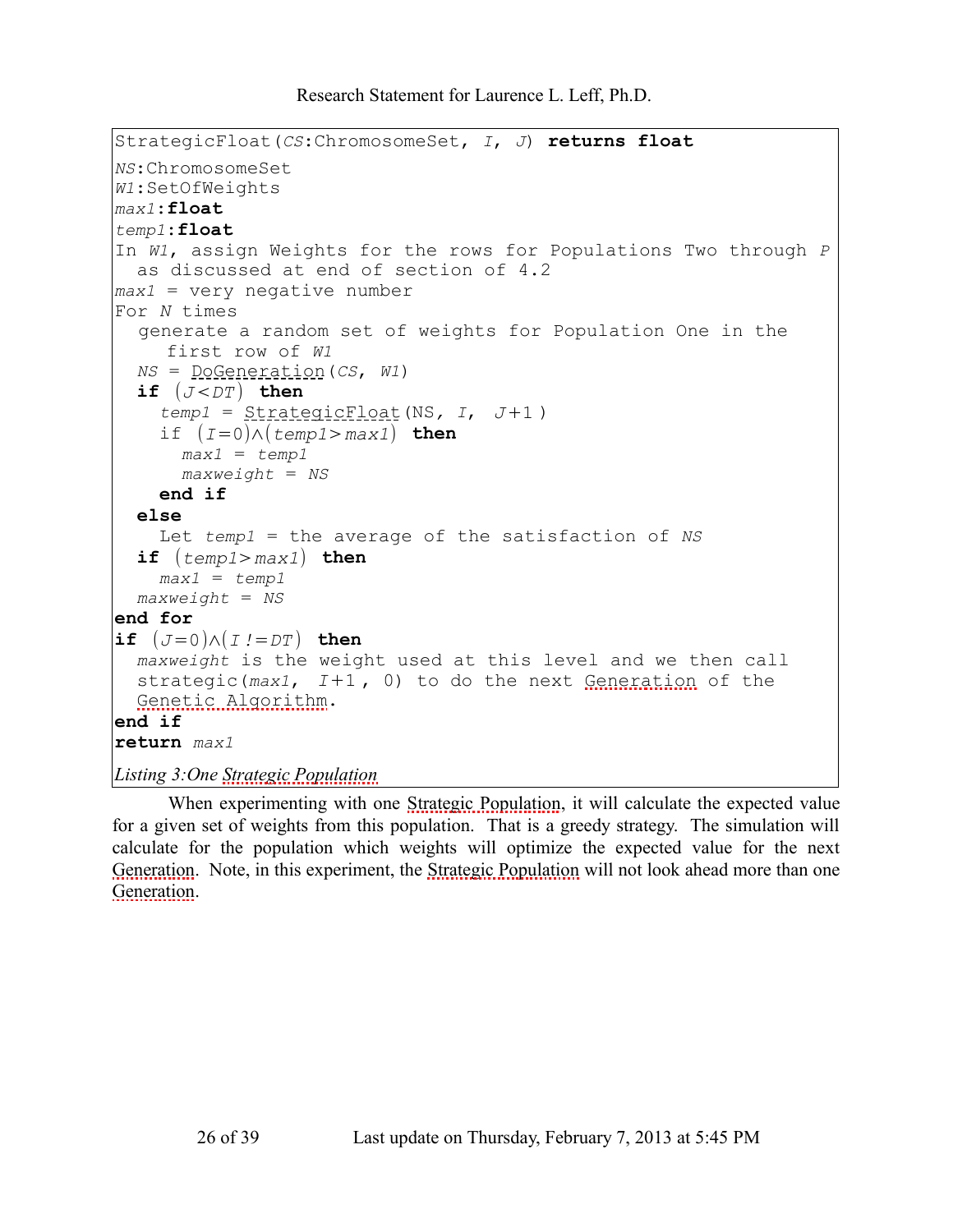```
Strategic(CS ChromosomeSet, I, J) returns SatisPair
NS:ChromosomeSet
W1:SetOfWeights
max1:SetofWeights
GameTheoryData:matrix with P rows and G columns/* contains two 
  numbers per element */
in W1, assign weights for populations three through P as 
  discussed above
for Q=1 to N // Population One
  for R=1 to N // Population Two
    generate a random set of weights for population one and put 
      it in the first row of W1
    generate a random set of weights for population two and put 
      it in the second row of W1
     NS[Q, R] = DoGenerator(CS, W1)if (J < D_T) then
      temp1 = StrategicFloat(NS, I, J+1 )
       fill in GameTheoryData[Q ,R ] with the two "payoff" numbers
         from temp1
    else
       fill in GameTheoryData[Q, R] with average value for
         satisfaction for Population One and average value for 
         satisfaction for Population Two of all Chromosomes in NS
    end if
  end // for R
end // for Q
Get the Nash Equilibrium for GameTheoryData using a tool such as 
  GAMUT.
if (J=0) then
  if GameTheoryData has one Pure Solution let [q , r] be the 
       values of Q and R corresponding to the pure solution
    return \frac{Strateqic(NS[q, r], I+1, 0)}{StrqS(q, r)}end if
  if GameTheoryData has multiple pure solutions
    choose one of the pure solutions randomly, let [q, r] be the
      values of Q and R corresponding to the pure solution
    Strategic( N_S<sup>[</sup>\alpha \alpha<sup>]</sup> \tau<sup>1</sup> \alpha<sup>0</sup>) \alpha<sub>0</sub>) \alpha<sub>0</sub>, i . Let S(c<sub>1,</sub>c<sub>2,</sub>c<sub>3</sub>) be the
 Chromosome  Genes are c_1, c_2, and c_3.
c_{1,i,j}, c_{2,i,j}, and c_{3,i,j} Genes  Chromosome<sub>i</sub> from the
Generation.
```
<span id="page-26-1"></span>Let  $W_{(\tau,i)}$  [be the t](#page-26-0)otal weights from the all the <u>Non-Strategic Populations</u> for [Chromosome](#page-32-2) *j*. Let  $W_{TT}$  be the sum of  $W_{(T, j)}$  for all populations, both this one and the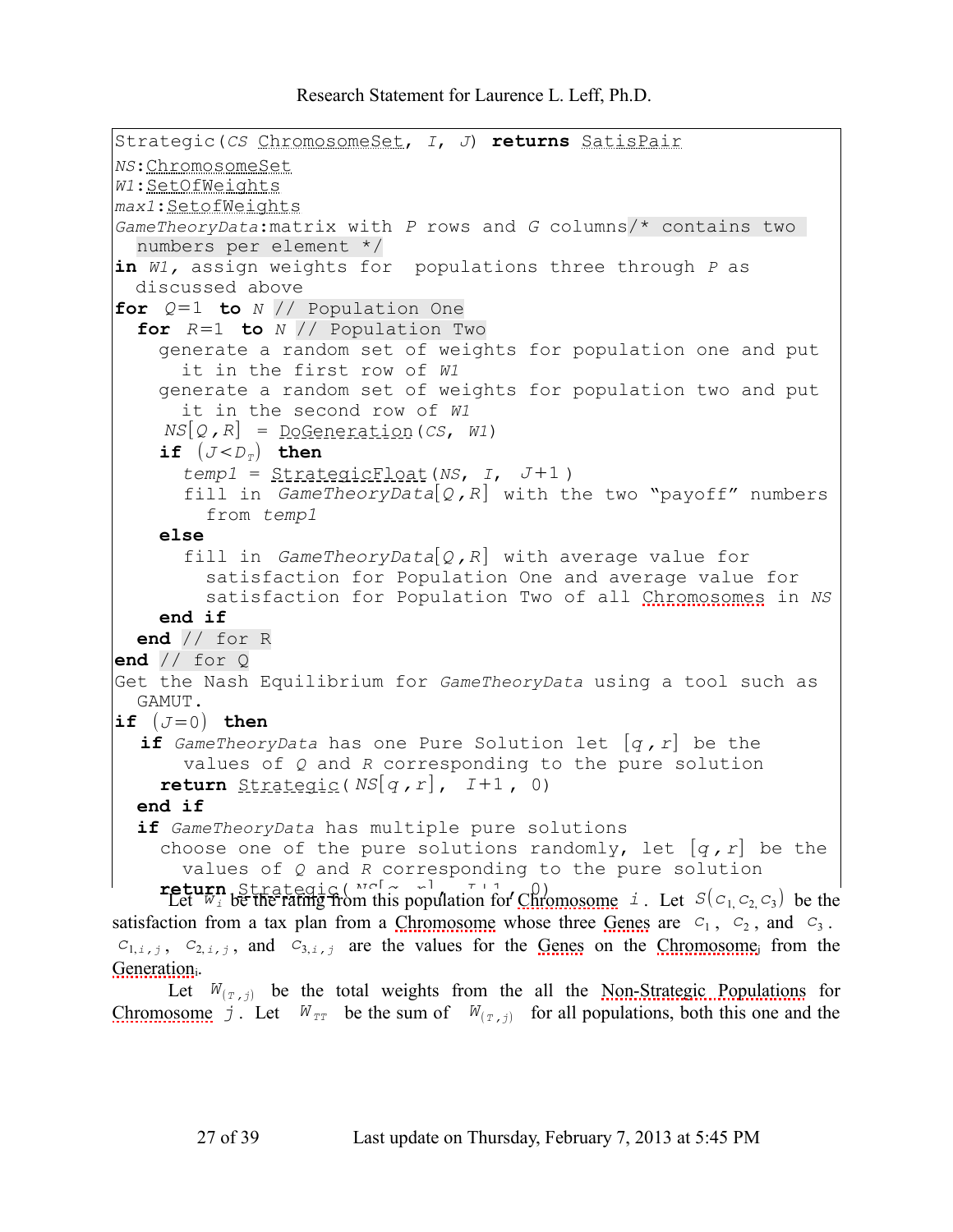[Non-Strategic Populations.](#page-35-6)  $c_{1,i,j}$ ,  $c_{2,i,j}$ , and  $c_{3,i,j}$  are the values for the [Genes](#page-34-8) on the [Chromosome](#page-32-2)<sub>i</sub> from the [Generation](#page-34-9).<sup>[20](#page-27-0)</sup>

For a particular weighting scheme, the number:  
\n
$$
\sum_{j=1}^{G} (1-e) \frac{W_{T,j}}{W_{TT}} S(c_{1,i,j}, c_{2,i,j}, c_{3,i,j}) + \sum_{j=1}^{G} \sum_{k=1}^{G} e \frac{W_{T,j} W_{T,k}}{W_{TT}} S(c_{1,i,j}, c_{2,i,j}, c_{3,i,j})
$$
 is the expected

value for the [Chromosomes](#page-32-3) in the next [Generation.](#page-34-9) Assume the system allows range-voting; that is, each population can enter a real number between zero and one for the weight for each range. Then, finding the optimal set of weights is calculated by linear programming.

For two [Strategic Populations,](#page-37-5) I hope to generate a game theory equilibrium, that is, the min-max weighted scheme. Each ply of the game tree would have many elements. There are many [Chromosomes](#page-32-3) in each [Generation.](#page-34-9) Thus, if the only possible strategy is to rate a single [Chromosome](#page-32-2) at one, with zero for all other [Chromosomes](#page-32-3) in the [Generation,](#page-34-9) there would be *G* rows and columns in the game-theory payoff matrix. If there are more complicated voting systems or decisions or social choice mechanisms, the payoff matrix would be even larger or possibly infinite.

#### 4.2.1. Strategic Game Tree Approaches

We assume each [Strategic Population](#page-37-6) looks ahead  $D_1$  steps and that the [Genetic](#page-34-7) [Algorithm](#page-34-7) proceeds for  $D_T$  [Generations.](#page-34-12) Both  $D_1$  and  $D_T$  are parameters to the simulation.

We begin by taking [Listing 1](#page-22-0) and making a subroutine to be invoked for generating each [Node](#page-35-0) of a game tree. A ChromosomeSet represents a [Generation](#page-34-9) of [Chromosomes.](#page-32-3) The subroutine returns the [Result](#page-36-2) of one round of the [Genetic Algorithm](#page-34-7) if the weights were as specified by  $W$ . A WeightSet represents the a possible assignment of weights by each member of the population. It will be a two-dimensional matrix where the rows represent the populations and the columns represent the ratings for each [Chromosome.](#page-32-2) Thus, it is *P* rows by *G* columns ( *P* is the number of populations). See [Listing 2: Doing One Generation of a](#page-24-1) [Genetic Algorithm.](#page-24-1)

Obviously, in most cases, it will not be possible at each level of the game tree to explore every possible alternative. For example, if the populations can assign a zero or one weight to each [Generation](#page-34-9) there would be  $2<sup>G</sup>$  possible branches. And, of course, if the system allows the weights to be real numbers, proportional to the satisfaction given by each [Chromosome,](#page-32-2) then there would be an infinite number of branches. The parameter  $N$  is the number of branches examined at each play.

Each [Strategic Population](#page-37-6) will choose randomly possible strategies to apply. I will explore sampling from a uniform distribution and searching in the vicinity of the solution that leads to the best expected value for satisfaction in the next [Generation.](#page-34-9) *I* represents the [Generation](#page-34-9) being processed.  $J$  represents the position in the look-ahead.

Hence, if the program passes  $J=0$  to Strategic, this is a signal that this is the actual application of preferences in the [Genetic Algorithm.](#page-34-7) The values of  $J$  range from 1 to  $D_1$ .

<span id="page-27-0"></span><sup>20</sup> This may require normalization so the denominator  $W_{TT}$  is constant.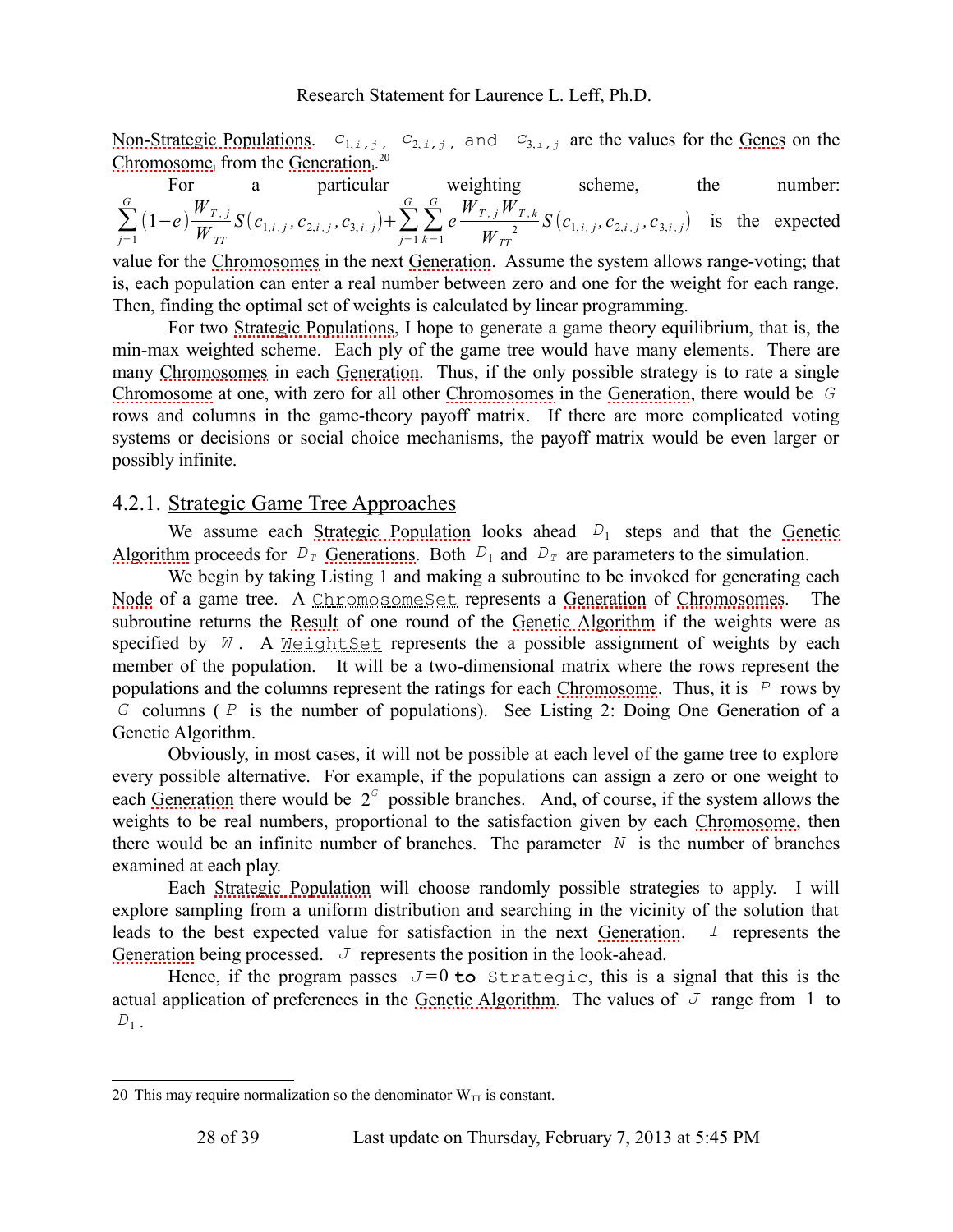The routine returns the best satisfaction it finds for the first population. This will be the average value for the [Chromosomes](#page-32-3) in the [Node](#page-35-0) of the game tree whose average is highest. See [Listing 3:One Strategic Population.](#page-25-1)

The second simulation will involve two [Strategic Populations.](#page-37-5) It is similar to the pseudo-code for one [Strategic Population,](#page-37-6) above. At each [Generation,](#page-34-9) we assume that the populations will choose a Nash equilibrium based upon the look-ahead [Result.](#page-36-2) The first two rows of the <u>SetOfWeights</u> represent the weights for the two populations. The subroutine will set up the payoff matrix *GameTheoryData*. This, of course, is a two-dimensional *N*×*N* array, each element containing the satisfaction for each of the two [Strategic Populations.](#page-37-5) Then it solves this using existing software<sup>[21](#page-28-0)</sup> to find the Nash equilibrium. It returns, as a [Result,](#page-36-2) the expected value for the satisfaction for each of two values. The type set will be SatisPair. See [Listing 4:Two Strategic Populations.](#page-26-1)

### *5. Reasons From Theory Why I Think The [ID3](#page-34-1) And [Genetic](#page-34-7)  [Algorithm](#page-34-7) Voting Techniques I Propose Would Be Difficult For Strategic [Voters](#page-38-0) To Manipulate*

As mentioned in Section [1.](#page-2-4) [Computational Social Choice Voting Background,](#page-2-4) in a [Multi-](#page-35-2)[Candidate](#page-35-2) voting system, there are situations such as the Nader-Bush-Gore election where it would be rational for some voters to vote for someone other than their true preference. One would think that is just an artifact of the plurality system we use in the United States. Unfortunately, it is not. The Gibbard-Satterthwaite Theorem says that whenever the voter must choose from among three or more candidates, such a situation must arise. This is in spite of how clever we are in designing the voting scheme $2^2$ .

However, this rule only applies to the methods where we choose a single output. Instead, I propose systems that return a relation, and perhaps a relation with the range containing real or floating point numbers.

Bartholdi and Conitzer found that this manipulation problem does not exist when there are a large number of candidates. Finding the manipulation is NP-complete as the number of candidates increases<sup>[23](#page-28-2)</sup>. Unfortunately, Conitzer<sup>[24](#page-28-3)</sup> showed that a single voter or voting block can manipulate a social choice system with few (finite) number of candidates, if the social choice method is polynomial time complexity. They simply try every possible preference order, plug in the other voter's votes and compute the result. They take the preference that gives them the best result.

<span id="page-28-0"></span><sup>21</sup> GAMUT. Also see Sandholm, Tuomas W, Gilpin, A., Conitzer, V., Mixed-Integer Nash Equilibrium, Carnegie Mellon University Research Showcase 1-1-2005.

<span id="page-28-1"></span><sup>22</sup> Conitzer, op. Cit., citing Gibbard, A. 1973, "Manipulation of Voting Schemes" *Econometrica* 41, 587 – 602.

Note, a voter would have no incentive to be dishonest in a dictatorship, where the choice of a single person was the person elected. Nor would they have an incentive to be dishonest if the voting system ignored the preferences entirely and chose someone at random to be "elected". However, those are not reasonable voting schemes, and the theorem says that any voting scheme that is neither a dictatorship nor a totally random choice is manipulable.

<span id="page-28-2"></span><sup>23</sup> Conitzer op cit and J. J. Bartholdi III, C. A. Tovey and M. A. Trick, "The Computational Difficulty of Manipulating an Election" *Social Choice and Welfare*, 1989, 6:227-241.

<span id="page-28-3"></span><sup>24</sup> Conitzer op Cit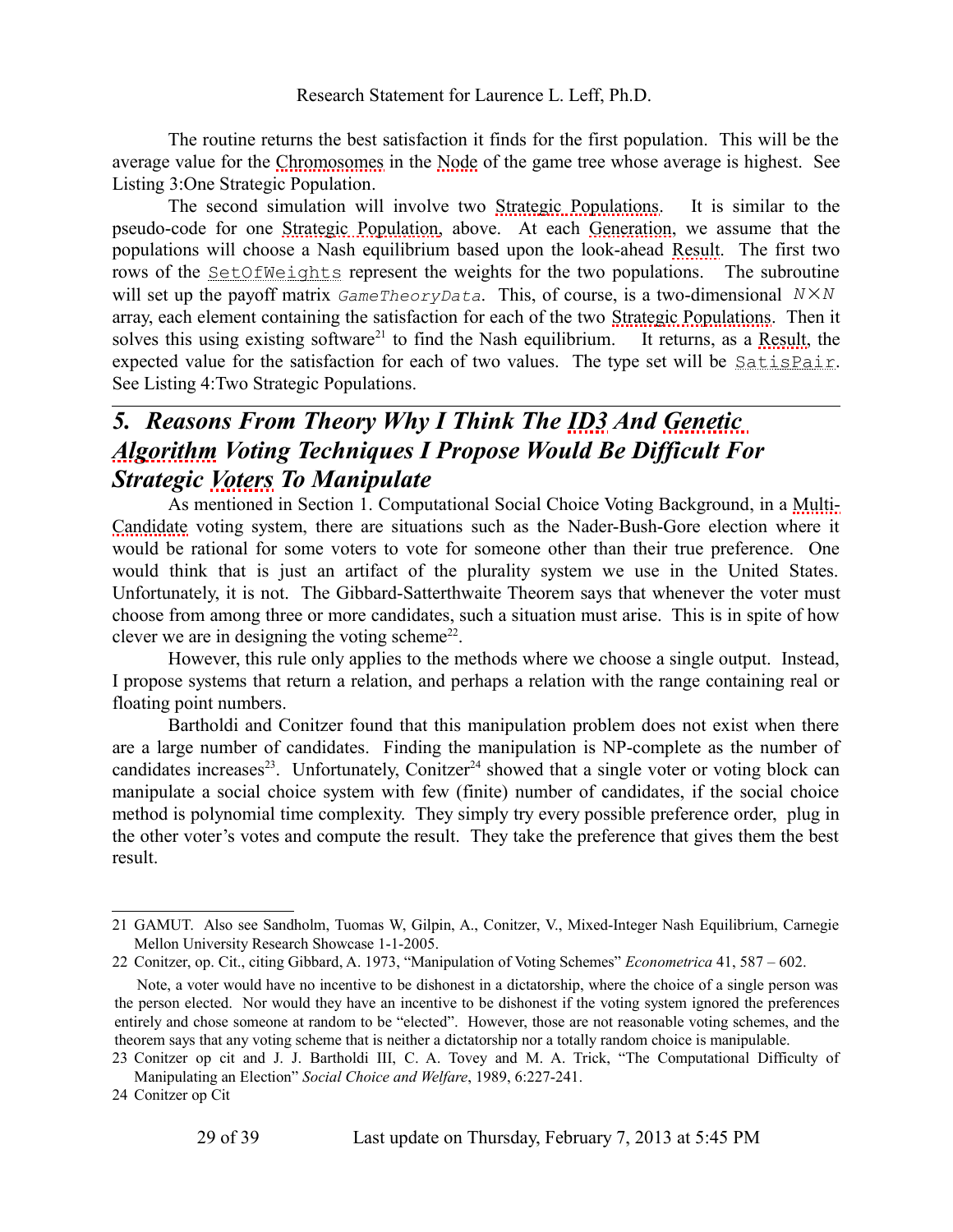However, this paper's seminal result found that many voting schemes are NP-complete to manipulate if we have a large number of voting blocks with different preferences. In a democracy, a leader for a group would calculate the manipulation and have the ditto-heads vote a certain way, even though it would not be obvious to a layperson.<sup>[25](#page-29-0)</sup> This could also be done by a firm or an environmental group trying to get a candidate elected that favors their interests. Imagine that there are *n* of these, each controlling a different number of ditto-heads. And assume there are *m* candidates. Then, for what number of candidates, *m ,* is the manipulation problem NP-complete? The authors provide a table for the most prominent voting choice systems. For "constructive manipulation," finding a manipulation that will have a particular candidate win, the single-transferable-voting system is NP-complete for three or more candidates, plurality is never NP-complete, and in a tournament whose choice is randomized, it is NP-complete for seven or more candidates.

In contrast to an election for a person to fill a position, e.g. President of the United States, I propose that voters develop and choose a budget or a penal code. These have large numbers of alternatives. Imagine an [ID3](#page-34-1) system with the n binary [Titles.](#page-37-1) The penal code simply is permitted or not permitted. Then, there are  $2<sup>n</sup>$  possible relations between the values of the [Titles](#page-37-1) and the true or false [Result.](#page-36-2) Of course, a penal code divides crimes into categories such as class B felony or class A Misdemeanor, and most [Titles](#page-37-1) such as type of gun would have several [Attributes.](#page-32-1) Thus, there is hope that Bartholdi's result would help us design a practical computationally manipulation-resistant voting scheme.

And of course, in choosing a tax plan with coefficients, such as 37.6<sup>%</sup> tax rate for income in a certain class, there truly is an infinite number of tax plans. In [Genetic Algorithms,](#page-34-0) [Voters](#page-38-0) choose a rating for each "Chromosome," or possible tax system or budget. If the system permits only the weights zero or one, one has an integer programming problem. The general integer programming problem is NP-complete.

The probability that a manipulation is profitable also goes down both as the number of [Voters,](#page-38-0) and presumably voting blocks, goes up, and more importantly as the number of alternatives goes  $up^{26}$  $up^{26}$  $up^{26}$ . Researchers found a lower bound for the probability of a given voter

$$
\frac{e^2}{2n^3q^6(q!)^2}
$$
 where:

*1. q* is the number of candidates

having a profitable manipulation. It is

- *2. n* is the number of voters
- *3. e* is the percentage of times the social choice function differs from a dictatorship

My techniques generate a number of candidates exponential in the number of [Titles;](#page-37-1) note there is a factorial in the denominator of this probability expression; this is very favorable to voting among decision-trees.

On the other hand, probability distributions are important in using NP-complete. An NPcomplete proof for a problem says that there are some problems that cannot be solved—but there may be infinitely many or a high percentage of problems that are resolvable. As a trivial

<span id="page-29-0"></span><sup>25</sup> The term "ditto-head" is taken from a phrase for the followers of Rush Limbaugh, a Conservative talk-radio show host—see the Wikipedia article on this show.

<span id="page-29-1"></span><sup>26</sup> Marchus Isaksson, Guy Kindler and Elchanan Mosel, "The Geometry of Manipulation—A Quantitative Proof of the Gibbard Satterthwaite Theorem" *Combinatorica* Volume 32 Number 2 (2012) 221-250 DOI: 10.1007/s00493-012-2704-1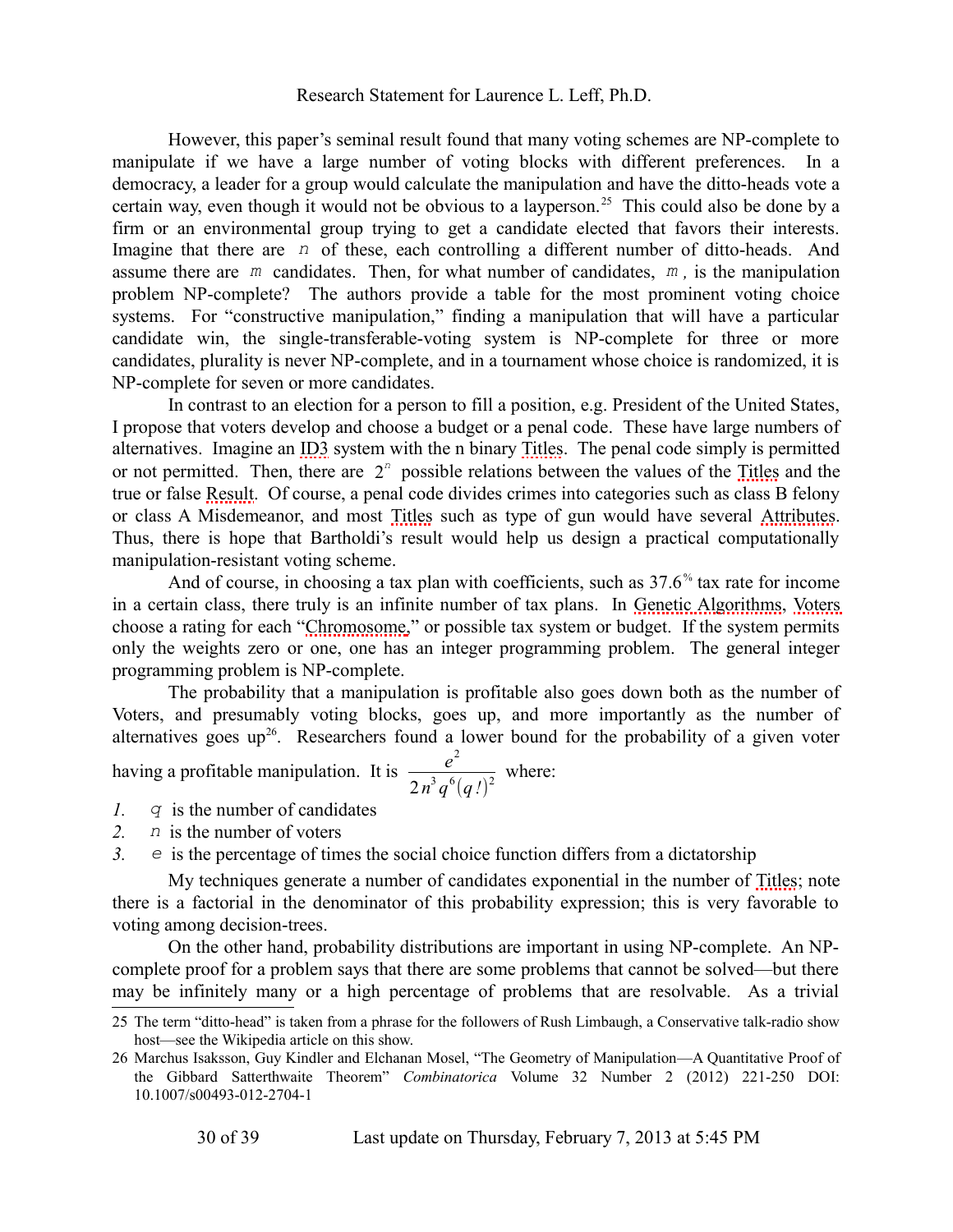example, in the Republican primaries for the 2012 Presidential election, an Obama supporter knows that an extreme Republican such as Rick Santorum or Ron Paul would be easier for Obama to beat. Thus, they could "manipulate" the election by entering the Republican primary and voting for such a candidate. Unfortunately, most meaningful voting or social choice rules have a reasonable probability of being manipulable, finding a manipulation in polynomial time, even though the manipulation algorithms are in NP.<sup>[27](#page-30-0)</sup> Some of the calculations assume that each voter's ranking is randomly chosen from a uniform distribution—there isn't a tendency for groups of voters to prefer a certain candidate. $^{28}$  $^{28}$  $^{28}$ 

More favorably, one can engineer voting systems that are very difficult to manipulate. One combines different candidate mechanisms, by having several rounds. In some hybridization possibilities, the first rounds might use a different mechanism, e.g. Borda, to eliminate some candidates. The remaining candidates are eliminated by single-transferable voting.<sup>[29](#page-30-2)</sup> Also, one can combine several steps, e.g. [Borda Voting](#page-32-7) for the first rounds and for the final rounds, and get an algorithm whose manipulation problem is NP-complete.<sup>[30](#page-30-3)</sup>

The [ID3](#page-34-1) mechanism I propose involves many instances of a voting scheme, one on each [Node](#page-35-0) in the [Decision Tree.](#page-33-4) The [Genetic Algorithm](#page-34-7) for budgeting uses a voting scheme for each [Generation](#page-34-9) of [Chromosomes,](#page-32-3) trial budgets.

A [Decision Tree](#page-33-4) for a tax code would include [Formulae](#page-34-5) at the leaves. For example, a person with a particular citizenship status, marital status, income bracket and sources of income would pay a  $\text{tax}=0.37\times\text{I}-3000\times\text{C}$  where *I* is the taxpayer's income and *C* is the number of children. The numbers "0.37" and "3000" could be [Median Parameters.](#page-35-3) Independent of approving the tax code, each year, the taxpayers can give the number they wanted for the income coefficient and deduction for number of children. The number used for computing the taxes would be the median of the expressed preferences. The [Voters](#page-38-0) would go to the election office on any day to change their numbers. As citizens leave the jurisdiction, the median would be readjusted.

Chevaleyre et al.<sup>[31](#page-30-4)</sup> developed techniques and analyzed the space complexity of compilation so that if most of the votes are known, the system can calculate the effect of the remaining [Voters](#page-38-0)<sup>[32](#page-30-5)</sup>. That is, if  $x\%$  of the votes were known, it could pre-process these, so that as

<span id="page-30-0"></span><sup>27</sup> Vincent Conitzer, Tuomas Sandholm and Jerome Lang, "When are Elections with Few Candidates Hard to Manipulate?" J*ournal of the ACM,* Vol 24, No. 3 citing Conitzer and Sandholm, "Nonexistence of Voting Rules that are Usually Hard to Manipulate" *Proceedings of the National Conference on Artificial Intelligence*2006 Boston Massachusetts.

<span id="page-30-1"></span><sup>28</sup> Faliszewski, Piotr, and Ariel D. Procaccia. "AI's War on Manipulation: Are We Winning?." *AI Magazine* 31.4 (2010): 53.

<span id="page-30-2"></span><sup>29</sup> Elkind, Edith, and Helger Lipmaa. "Hybrid voting protocols and hardness of manipulation." *Algorithms and Computation* (2005): 206-215

<span id="page-30-3"></span><sup>30</sup> Also, see page 78 and 81 of *Communications of the ACM*, Vol 53 No 11 November 2010.

<span id="page-30-4"></span><sup>31</sup> Yann Chevaleyre, Jérôme Lang, Nicolas Maudet, Guillaume Ravilly-Abadie, "Compiling the Votes of a Subelectorate" in IJCAI 2009, pages 97-102.

<span id="page-30-5"></span><sup>32</sup> Chevalreyre, ibid., asked the question of how these results can be improved if one knows there are only *u* voters left to vote, for example, given a simple plurality voting rule with candidate **X** 1000 ahead of **Y**, the second highest score. If there are only 50 voters left to vote, one can predict the election. If there were 1001 voters left to vote, one would only need to know that all of them had to vote for the other candidate and, for the purposes of determining the winner, one can throw away all the other information. Lirong Xia, Vincent Conitzer, "Compilation Complexity of Common Voting Rules", American Association for the Advancement of Artificial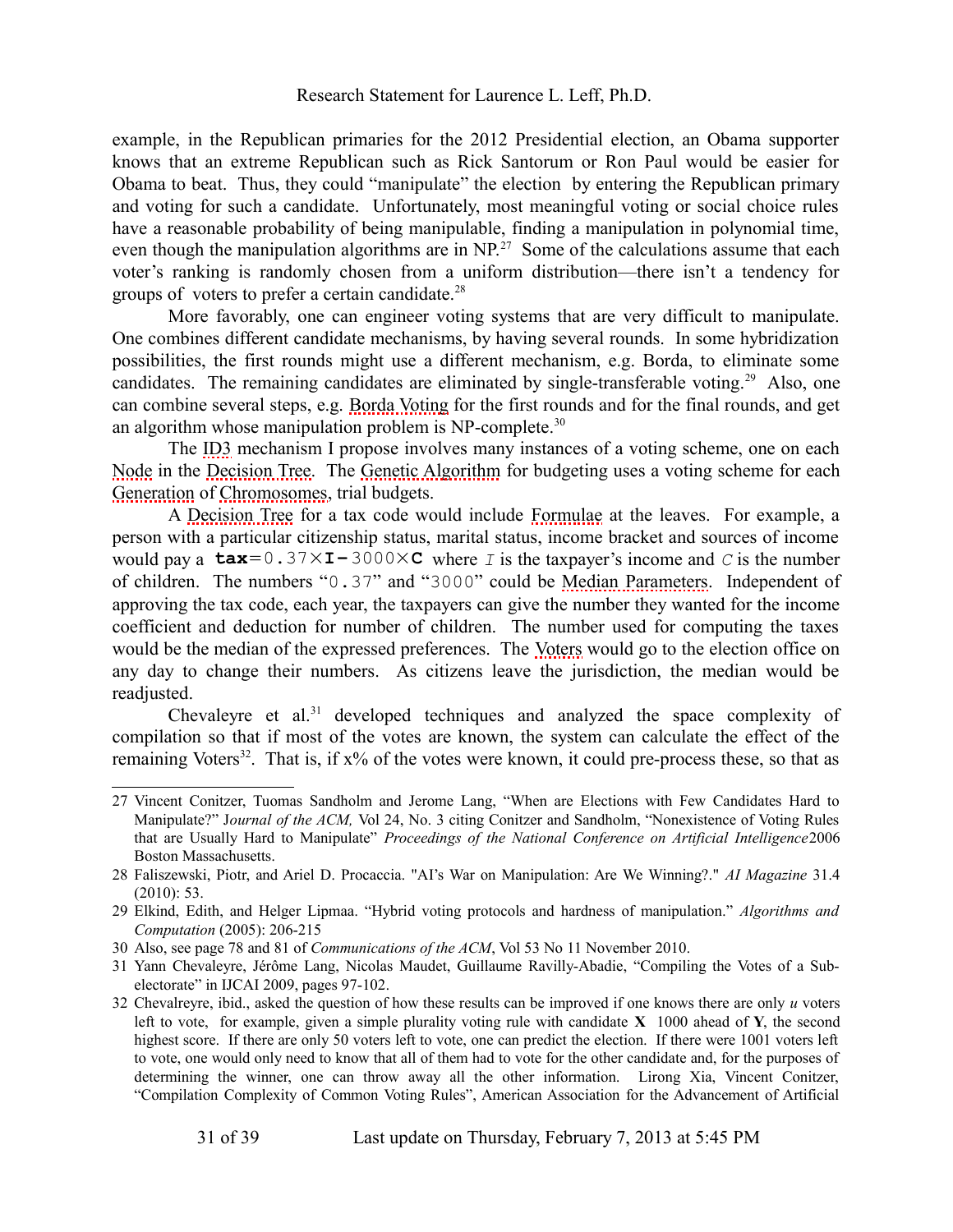the last y% of the data come in, the system can calculate the final winner. I hope to develop analogous techniques to allow us to calculate these effects quickly in these systems $33$ .

As stated above, assume that a voting block or voter is willing to vote for something other than their own preferences in order to get a preferred candidate into office. It is sometimes NPcomplete to determine if there is a set of votes they can cast that is more likely to get their candidate into office than by just voting their true preferences. But these results assume that they know the preferences of those not planning their votes. For a single manipulator, most of the voting rules specified are manipulable and the manipulator can compute what they should do by polynomial time when there are a fixed number of alternatives. However, in voting, as we know, there are many voters whose behavior cannot be predicted; they don't respond to pollsters or they say they are undecided. If there are four such groups, that makes many manipulations NP-complete to compute<sup>[36](#page-31-1)</sup>.

<span id="page-31-0"></span>Intelligence, 2010 covers these ideas in detail.

<sup>33</sup> Last century, I developed symbolic math methods for pre-compiling mechanical engineering objects for design and engineering analysis. Assume one had a plate with a hole in it, where *h* was the height of the plate, *w* was the width of the plate, *r* was the radius of the hole, *x* and *y* gave the position of the center of the hole with respect to the lower-left hand corner of the plate. Develop expressions that would tell when the hole exceeded the perimeter of the plate—in other words, the object was no longer geometrically similar. Also, I developed techniques for precompiling the finite element analysis matrix that computed the stress and strains in the plate so they could be quickly recalculated when the values of *x*, *y*, *h*, *w*, or *r* changed. See my papers:

*<sup>1.</sup>* Compiler for Generating the Global Stiffness Matrix for Symbolically-Defined Regular Finite Element Analysis Grids" *Computers and Structures*, Vol 76, 461-469, 2000 (with Kyaw, M., Caplan, R, and Mogdans, D. A.)

*<sup>2.</sup>* "Symbolic Math Applications to Constructive Solid Geometry and Finite Element Analysis" *Computers and Structures,* Volume 59, Number 3, 561-582, 1994 (with Yun, D. Y. Y.)

*<sup>3.</sup>* "The Symbolic Finite Element Analysis System" *Computers and Structures*, Volume 34, No 4, 1990 (with Yun, D. Y. Y)

<span id="page-31-1"></span><sup>36</sup> Conitzer, Vincent, Walsh, Toby and Xia, Lirong, "Dominating Manipulations in Voting with Partial Information" Association for the Advancement of Artificial Intelligence, 2011.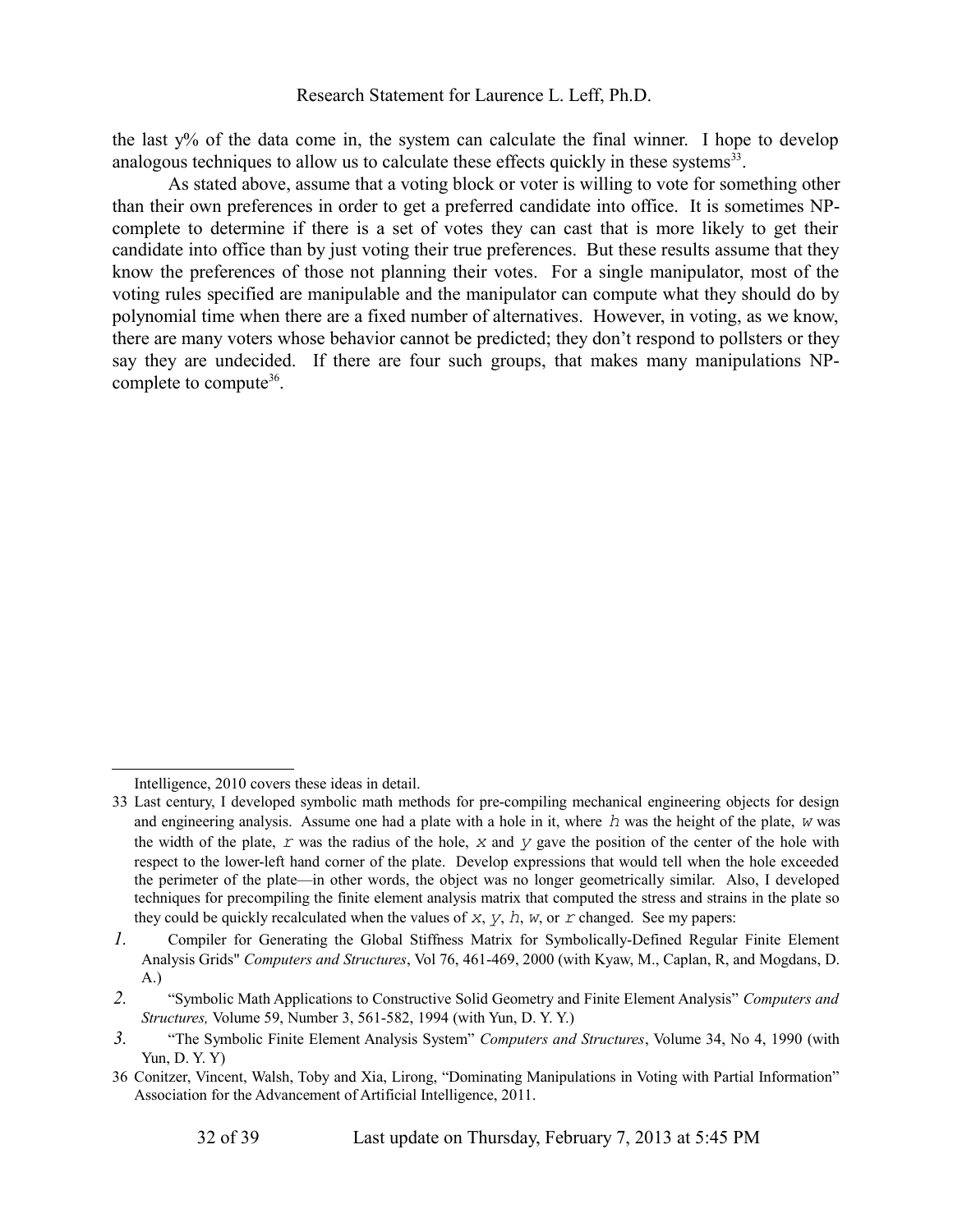<span id="page-32-9"></span><span id="page-32-8"></span><span id="page-32-7"></span><span id="page-32-6"></span><span id="page-32-5"></span><span id="page-32-4"></span><span id="page-32-3"></span><span id="page-32-2"></span><span id="page-32-1"></span><span id="page-32-0"></span>

| <b>Term</b>                  | <b>Definition</b>                                                                                                                                                                                                                                                                                                                                                                                                                                                                                                                                                                                                                                                                                                                                                                                                                                                                                                                                                                                                                                                                                                                                                                                                                                                                                                                              |
|------------------------------|------------------------------------------------------------------------------------------------------------------------------------------------------------------------------------------------------------------------------------------------------------------------------------------------------------------------------------------------------------------------------------------------------------------------------------------------------------------------------------------------------------------------------------------------------------------------------------------------------------------------------------------------------------------------------------------------------------------------------------------------------------------------------------------------------------------------------------------------------------------------------------------------------------------------------------------------------------------------------------------------------------------------------------------------------------------------------------------------------------------------------------------------------------------------------------------------------------------------------------------------------------------------------------------------------------------------------------------------|
|                              | This is a COAF voting system in which voters can vote for as many<br>Approval Voting candidates as they wish. Each vote is added as one. Thus, the vector consists<br>of zeros and ones. The candidate with the most total votes wins.                                                                                                                                                                                                                                                                                                                                                                                                                                                                                                                                                                                                                                                                                                                                                                                                                                                                                                                                                                                                                                                                                                         |
| Approve                      | This means that the voters or legislators have to vote affirmative in a<br>certain percentage, e. g. 50%, in order for the bill to become law.                                                                                                                                                                                                                                                                                                                                                                                                                                                                                                                                                                                                                                                                                                                                                                                                                                                                                                                                                                                                                                                                                                                                                                                                 |
| Approve.<br><b>Budgeting</b> | This is a method by which all the Voters or the legislators can<br>participate in what Items are funded. All the possible Items are available for<br>vote. The one with the most votes gets funded first. If money is still available<br>from the revenue source, then the next one with the most votes gets funds, and<br>so on until money runs out.                                                                                                                                                                                                                                                                                                                                                                                                                                                                                                                                                                                                                                                                                                                                                                                                                                                                                                                                                                                         |
| Attribute                    | One of the possible categories for a Title $(q.v.)$ in an ID3 Decision Tree<br>Process $(q.v.)$ .                                                                                                                                                                                                                                                                                                                                                                                                                                                                                                                                                                                                                                                                                                                                                                                                                                                                                                                                                                                                                                                                                                                                                                                                                                              |
| <b>Borda Voting</b>          | Borda voting is a COAF voting system in which the highest-rank vote<br>gets the largest number and each successive vote gets one less. For example,<br>if each Voter gives a first, second, and third choice, these are summed as 3, 2,<br>and 1 respectively.                                                                                                                                                                                                                                                                                                                                                                                                                                                                                                                                                                                                                                                                                                                                                                                                                                                                                                                                                                                                                                                                                 |
| Chromosome                   | A collection of values in Genetic Algorithm budgeting. The Voters<br>will have to to rate Chromosomes in each Generation.                                                                                                                                                                                                                                                                                                                                                                                                                                                                                                                                                                                                                                                                                                                                                                                                                                                                                                                                                                                                                                                                                                                                                                                                                      |
| Chromosome<br>Entry          | One of the values in a Chromosome. It might represent the percentage<br>of income threshold for deducting medical expenses.                                                                                                                                                                                                                                                                                                                                                                                                                                                                                                                                                                                                                                                                                                                                                                                                                                                                                                                                                                                                                                                                                                                                                                                                                    |
| <b>COAF</b>                  | "Compact set based, One-vote, Additive, Fair"-One of several voting<br>processes for Multi-way elections. Each person voting enters a series of<br>numbers, one for each candidate. The numbers that each User enters are<br>added up for each candidate and the one with the most votes wins. This can<br>be configured into one of several types:<br>Plurality voting-this is conventional majority voting. Each Voter says<br>yes to exactly one Candidate. The one with the most votes wins. The more<br>mathematical would state this as each Voter can enter a vector with a single<br>one. The vectors are added and the one with the highest number wins.<br>Multi-Candidate—Here Voters can vote for as many candidates as they<br>Gun Type<br>choose. The one wil<br>votes wins.<br>Rank or Borda Voting—Each Vistor assigns a Rank to each candidate.<br>They are conglomerated by adding up the<br>course, the one that a<br>Location<br>Voter like<br>s the highest number, $\overline{N}$ Assume there are three<br>Age<br>Candidate: $\overline{A,B}$ and C. If a Voter likes $B_{\text{bar}}$ most and then C second best,<br>They would give the number 3 to <b>B</b> , 2 $_{\text{Rilm}}^{\text{max}}$ and 1 to $_{\text{Rilm}}^{\text{hom}}$<br>Interval voting—Each Voter gives Casnumber between one and ten for<br>18-22 |
| 33 of 39                     | Age<br>Permitted<br>Felony<br>Class E<br><b>Mast update on Thursday, February 7, 2013 at 5:45 PM</b><br>Class A<br>22                                                                                                                                                                                                                                                                                                                                                                                                                                                                                                                                                                                                                                                                                                                                                                                                                                                                                                                                                                                                                                                                                                                                                                                                                          |
|                              | 18-22<br>Felony<br>Class E<br>Permitted                                                                                                                                                                                                                                                                                                                                                                                                                                                                                                                                                                                                                                                                                                                                                                                                                                                                                                                                                                                                                                                                                                                                                                                                                                                                                                        |

Misdemeanor Class B

# *Appendix I: Glossary*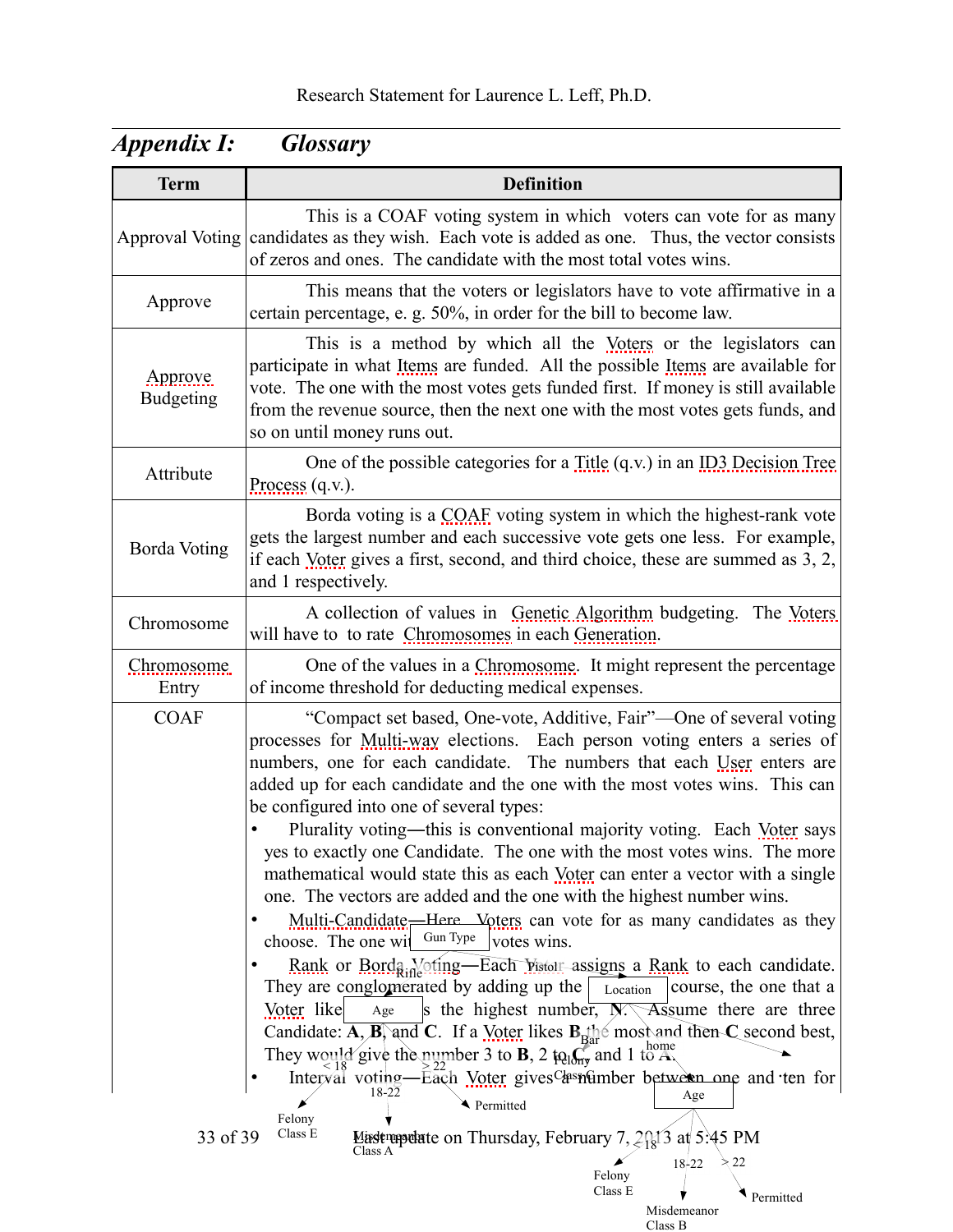<span id="page-33-9"></span>

| Research Statement for Laurence L. Leff, Ph.D. |
|------------------------------------------------|
|------------------------------------------------|

<span id="page-33-10"></span><span id="page-33-8"></span><span id="page-33-7"></span><span id="page-33-6"></span><span id="page-33-5"></span><span id="page-33-4"></span><span id="page-33-3"></span><span id="page-33-2"></span><span id="page-33-1"></span><span id="page-33-0"></span>

| <b>Term</b>                         | <b>Definition</b>                                                                                                                                                                                                                                                                                                                                        |
|-------------------------------------|----------------------------------------------------------------------------------------------------------------------------------------------------------------------------------------------------------------------------------------------------------------------------------------------------------------------------------------------------------|
|                                     | each Candidate. These are added up and the one with the highest total wins.<br>This is how Olympic Skaters are scored and a winner determined.                                                                                                                                                                                                           |
| Constitution                        | In the Constitution Construction Kit, the system will present several<br>Constitutions. The Users can simulate them.                                                                                                                                                                                                                                     |
| Constitution<br>Construction<br>Kit | This is the name for a system being proposed. Information is available<br>in the Constitution Construction Kit System Requirements Specification<br>document.                                                                                                                                                                                            |
|                                     | This is the output of the ID3 Decision Tree mechanism available to the<br>Voter to use to develop complicated laws such as a penal code, tax code and a<br>benefit code (such as for Social Security). An example Decision Tree for the<br>gun control section of a penal code (somewhat oversimplified) might be as<br>shown below.                     |
|                                     | Figure 13: ID3 Decision Tree                                                                                                                                                                                                                                                                                                                             |
| Decision Tree                       |                                                                                                                                                                                                                                                                                                                                                          |
|                                     |                                                                                                                                                                                                                                                                                                                                                          |
| Demos                               | The word is derived from the Greek word for people and here<br>represents the people of a country.                                                                                                                                                                                                                                                       |
| Ethnic Group                        | In some countries, it may be desired to have the political system<br>protect some ethnic groups. Thus the Constitution Construction Kit may be<br>configured to require voters or bills to receive support distributed over several<br>ethnic groups. See section 2.4.                                                                                   |
|                                     | Genetic Algorithms will see that the Chromosomes in a Generation<br>that have a high Fitness Function are more likely to be used to generate the<br>Fitness Function Chromosomes in the next Generation. In this work, each Voter rates each of<br>From these, the programs will compute the Fitness<br>the Chromosomes.<br>Function of each Chromosome. |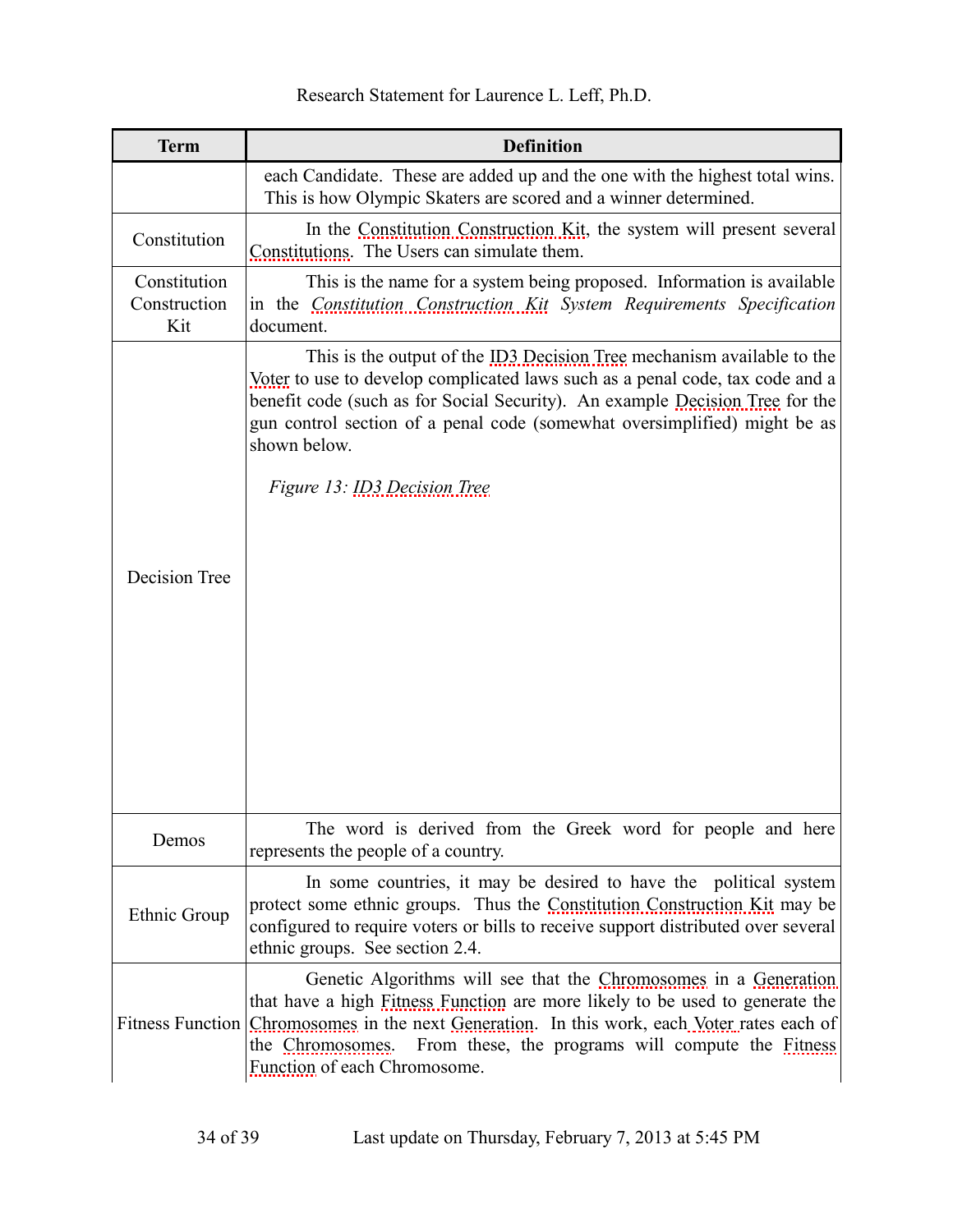<span id="page-34-14"></span><span id="page-34-13"></span><span id="page-34-12"></span><span id="page-34-11"></span><span id="page-34-10"></span><span id="page-34-9"></span><span id="page-34-8"></span><span id="page-34-7"></span><span id="page-34-6"></span><span id="page-34-5"></span><span id="page-34-4"></span><span id="page-34-3"></span><span id="page-34-2"></span><span id="page-34-1"></span><span id="page-34-0"></span>

| <b>Term</b>                                | <b>Definition</b>                                                                                                                                                                                                                                                                                                                                                                                                                                                                      |
|--------------------------------------------|----------------------------------------------------------------------------------------------------------------------------------------------------------------------------------------------------------------------------------------------------------------------------------------------------------------------------------------------------------------------------------------------------------------------------------------------------------------------------------------|
| Formula                                    | In an ID3 Decision Tree of Type 3, one can label a Node with a<br>computation to compute the Result. The Result will be the median of the<br>Result of all at that Node. For example, in an ID3 Decision Tree of Type 3 for<br>taxes, a Node might represent the individuals earning between \$20,000 and<br>\$30,000 with two children and who are citizens. One Voter might suggest the<br>Formula \$500.00 plus ten percent of the income above \$20,000 for the tax to<br>be paid. |
| Gene                                       | Synonym for Chromosome Entry                                                                                                                                                                                                                                                                                                                                                                                                                                                           |
| Generation                                 | A collection of Chromosomes. They are awaiting the full completion<br>of Rating by the Voters.                                                                                                                                                                                                                                                                                                                                                                                         |
| Genetic<br>Algorithm                       | This applies the Genetic Algorithm paradigm to voting. Each voter<br>will get to Rate several Chromosomes.                                                                                                                                                                                                                                                                                                                                                                             |
| Genetic<br>Algorithm<br>Model              | This takes a Chromosome and generates the revenue if for a tax<br>structure, or the cost if for a benefit program.                                                                                                                                                                                                                                                                                                                                                                     |
| ID3                                        | See ID3 Decision Tree Process.                                                                                                                                                                                                                                                                                                                                                                                                                                                         |
| <b>ID3</b> Decision<br><b>Tree</b>         | See ID3 Decision Tree Process.                                                                                                                                                                                                                                                                                                                                                                                                                                                         |
| <b>ID3</b> Decision<br>Tree of Type 1      | This simply returns true or false; for example, a person can or<br>cannot have a gun in a certain situation.                                                                                                                                                                                                                                                                                                                                                                           |
| <b>ID3</b> Decision<br>Tree of Type 2      | The ID3 Decision Tree will have at each Leaf Node one of a set of<br>values. For example, an ID3 Decision Tree representing part of a penal code<br>will have Results that will be a crime classification such as Felony Type C or<br>Misdemeanor B.                                                                                                                                                                                                                                   |
| <b>ID3</b> Decision<br>Tree of Type 3      | A Decision Tree that returns a Result which is a number. Each Leaf<br>Node will generally have a Formula.                                                                                                                                                                                                                                                                                                                                                                              |
| <b>ID3</b> Decision<br><b>Tree Process</b> | Section 2.1 discusses how a penal code, tax code, etc. can be created<br>by a series of votes on each Node. This creates a Decision Tree $(q.v.)$ . An ID3<br>Decision Tree Process has a set of Titles and Attributes (q.v.).                                                                                                                                                                                                                                                         |
| Item                                       | A category to be budgeted by the Approve Budgeting. See section 2.3.                                                                                                                                                                                                                                                                                                                                                                                                                   |
| Item of Type<br>One                        | An <u>Item</u> in Approve Budgeting to be assigned a fixed amount of<br>money, say a bridge whose costs are estimated at one billion dollars. It will<br>either be funded or not funded at all.                                                                                                                                                                                                                                                                                        |
| Item Of Type<br>Two                        | An Item in Approve Budgeting that will allow Users to Approve at a<br>specific level of funding. The system can fund any amount up to the<br>maximum specified by a Voter, depending upon how much revenue is<br>available.                                                                                                                                                                                                                                                            |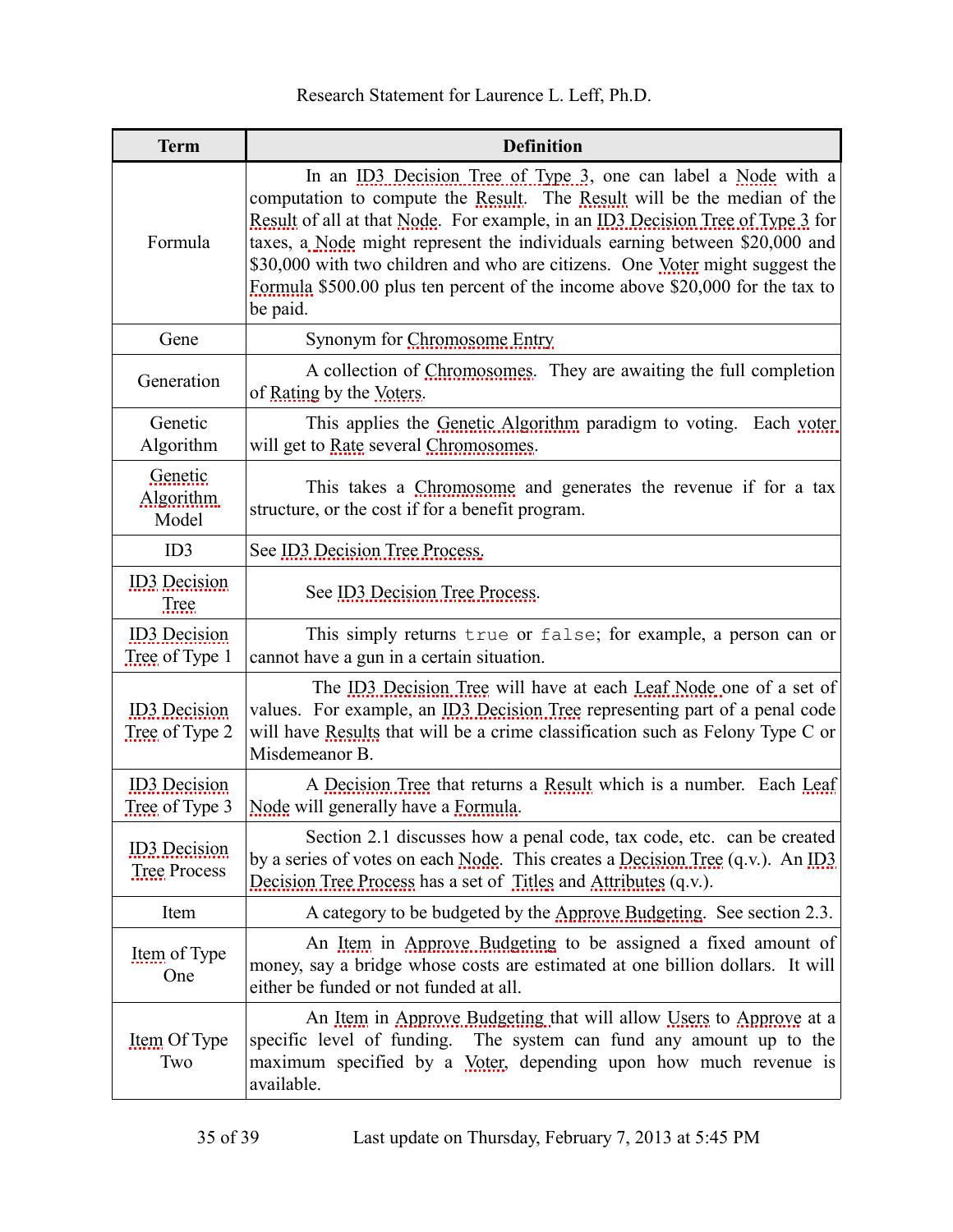[Research Statement for Laurence L. Leff, Ph.D.](#page-0-3)

<span id="page-35-10"></span><span id="page-35-9"></span><span id="page-35-8"></span><span id="page-35-7"></span><span id="page-35-6"></span><span id="page-35-5"></span><span id="page-35-4"></span><span id="page-35-3"></span><span id="page-35-2"></span><span id="page-35-1"></span><span id="page-35-0"></span>

| <b>Term</b>                 | <b>Definition</b>                                                                                                                                                                                                                                                                                                                                                                                                              |
|-----------------------------|--------------------------------------------------------------------------------------------------------------------------------------------------------------------------------------------------------------------------------------------------------------------------------------------------------------------------------------------------------------------------------------------------------------------------------|
| Item Of Type<br>Three       | An Item in Approve Budgeting that is per person. For example, it<br>might be the amount that individuals who are 67 years old and who worked<br>for 40 years should get for Social Security. Again, it can be funded at any<br>amount up to the maximum specified by a Voter, depending upon how much<br>revenue is available.                                                                                                 |
| Leaf Node                   | A Node with no branches.                                                                                                                                                                                                                                                                                                                                                                                                       |
| Lewis Dodgson               | A method for converting a Ranking into the Person or Persons elected.<br>This is defined in Wikipedia and also in J. Bartholdi III, C. A. Towey and M.<br>A. Trick, "Voting Schemes for which it can be difficult to tell who won the<br>election." Social Choice and Welfare Volume 6 no 2 1989 pages 157 to 165.<br>Computing this is an NP-complete problem.                                                                |
| Manipulate                  | This means a voter will not vote their true preference. The canonical<br>example is a simple plurality voting for three candidates: $B$ , $N$ , and $G$ . A<br>voter prefers N but would rather have G win than B. However, N does not<br>have enough votes to win. If the population is manipulating, they will vote<br>for $G$ in order to avoid $B$ winning. If they vote their true preferences, they<br>would vote for N. |
| Median<br>Parameter         | A Voter can enter a number for it, at any time. The value used will be<br>the median of all entries.                                                                                                                                                                                                                                                                                                                           |
| Merge                       | This is a term from the Approve Budgeting process $(q.v.)$ , Two or<br>more Items are combined. Then the voters can vote on a new Item that<br>includes both source Items. For example, the first group would vote to Merge<br>an <u>Item</u> to support the West Cost with an Item to support the East Coast,<br>hoping to get the support of <u>Voters</u> from both coasts.                                                 |
| Multi-Candidate             | This means that the Voters will be selecting among more than two<br>possibilities, E.Ge.g., several people running for office or several possible<br>bills. There are three types:<br>a COAF system<br>a Ranking based system<br>Nth system<br>٠                                                                                                                                                                               |
| Multi-way                   | See Multi-Candidate.                                                                                                                                                                                                                                                                                                                                                                                                           |
| Node                        | This is part of a Decision Tree constructed using an ID3 Decision Tree<br>Process. It represents dividing the cases on the bases of one of the $\overline{\text{fitless}}$ (q.v.)<br>into a group for each Attribute of that Title.                                                                                                                                                                                            |
| Non-Strategic<br>Population | Used to refer to a population when simulating Genetic Algorithm or<br>ID3 Decision Tree development.<br>This population votes its true preferences.<br>It does not consider the other populations and how to give a vote that would<br>most likely create a more-preferred Result.                                                                                                                                             |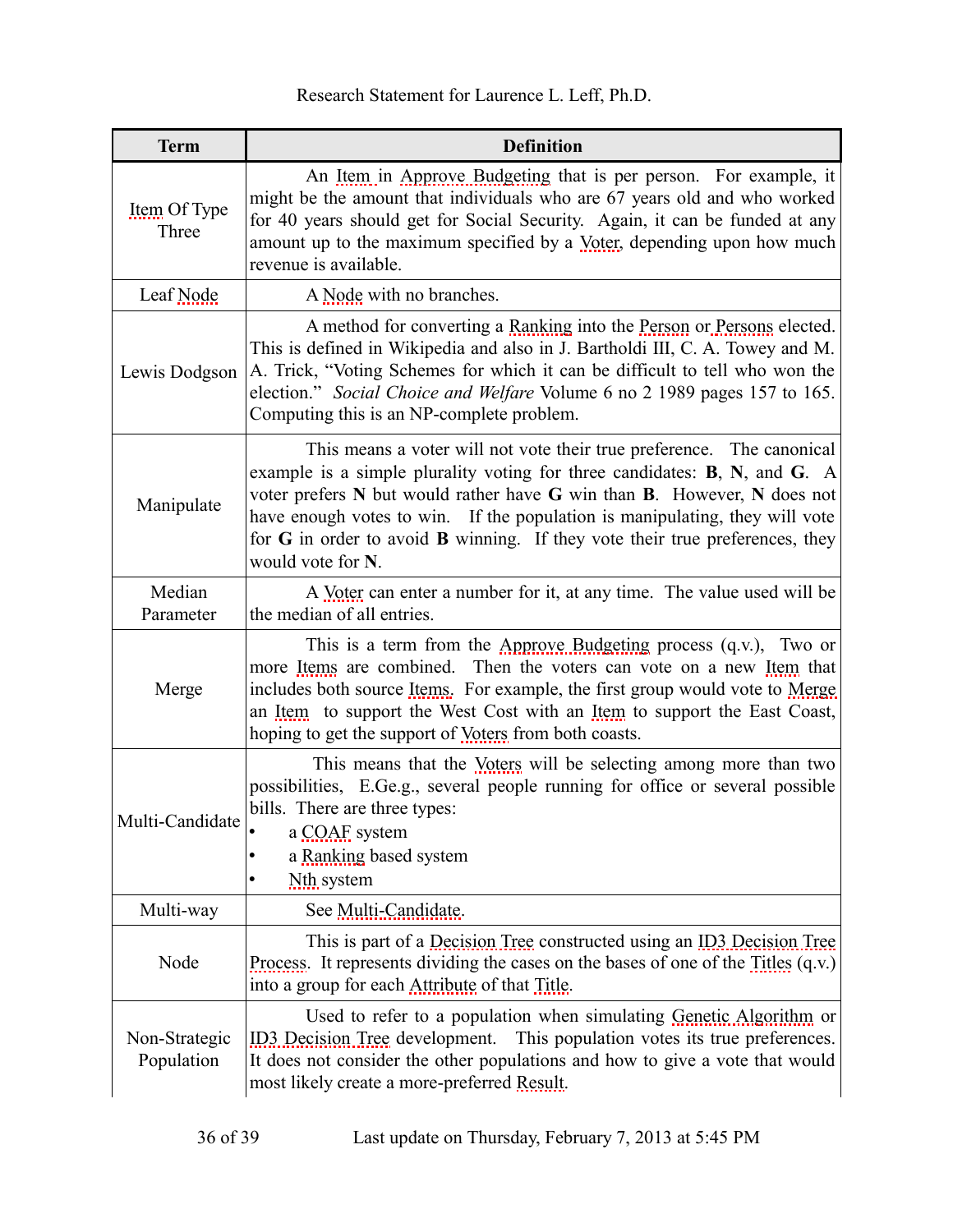<span id="page-36-15"></span><span id="page-36-14"></span><span id="page-36-13"></span><span id="page-36-12"></span><span id="page-36-11"></span><span id="page-36-10"></span><span id="page-36-9"></span><span id="page-36-8"></span><span id="page-36-7"></span><span id="page-36-6"></span><span id="page-36-5"></span><span id="page-36-4"></span><span id="page-36-3"></span><span id="page-36-2"></span><span id="page-36-1"></span><span id="page-36-0"></span>

| <b>Term</b>                  | <b>Definition</b>                                                                                                                                                                                                                                                                                                                                                                                                                       |
|------------------------------|-----------------------------------------------------------------------------------------------------------------------------------------------------------------------------------------------------------------------------------------------------------------------------------------------------------------------------------------------------------------------------------------------------------------------------------------|
| N <sup>th</sup>              | This is one of the ways one can define a <u>Multi-Candidate</u> vote. It<br>consists of choosing the <u>Item</u> for which to vote by <b>Province</b> .                                                                                                                                                                                                                                                                                 |
| Person                       | Either a User or a Voter.                                                                                                                                                                                                                                                                                                                                                                                                               |
| Province                     | A region of a nation-to-be. Of course it may have another name in the<br>country, such as "state." Each Voter can be assigned a Province.                                                                                                                                                                                                                                                                                               |
| Range Voting                 | Each Voter gives a number between 1 and 10 for each candidate.<br>These are added up and the one with the most votes wins. This is how<br>Olympic Skaters are scored and a winner determined. Also called interval<br>voting.                                                                                                                                                                                                           |
| Rank                         | See Ranking.                                                                                                                                                                                                                                                                                                                                                                                                                            |
| Ranking                      | One of two types of Multi-way voting systems. Each User Ranks the<br>Candidates in order. One must specify either Single Transferable Vote or a<br>Lewis Dodgson System. (Note that the latter is NP-complete so the system<br>may take a long time to find the winner.)                                                                                                                                                                |
| <b>Rating Rate</b>           | In Genetic Algorithm budgeting, each Voter will give a number from<br>one to to ten that is an evaluation of a particular Chromosome in the current<br>Generation.                                                                                                                                                                                                                                                                      |
| Ratification                 | The Voters choose which Constitution would be used in reality. This<br>is a Multi-Candidate vote among possibilities. It is the final step of a session<br>of the Constitution Construction Kit.                                                                                                                                                                                                                                        |
| <b>RDF</b>                   | RDF stands for Reality-Detail-Filler-in, and has no relationship to the<br>World-Wide Web XML standard Resource Description Framework.<br>See<br>section 2.4 for more information.                                                                                                                                                                                                                                                      |
| Reality-Detail-<br>Filler-in | This is analogous to the game master, Dungeon Master, Game<br>Operation Director, Referee and Storyteller in other games. The RDF sets up<br>various situations, such as the finding of large deposits of a natural resource<br>such as oil, disasters, wars, etc. See www.wiu.edu/users/mflll/CR.odt section<br>15 for more information.                                                                                               |
| Result                       | This applies to an ID3 Decision Tree of Type 2 Process.<br>It is $a$<br>Thus, for example, a penal code might be created by an $\Pi_{.}^{3}$<br>category.<br>Decision Tree Process. It might designate felonies as $Type A$ , Type B, Type C,<br>etc. At a Leaf Node, the Voters will be presented with a vote as to which of<br>the above would be chosen. If there are more than two, this will be done as a<br>Multi-Candidate vote. |
| Root Node                    | The Node at the start of an ID3 Decision Tree.                                                                                                                                                                                                                                                                                                                                                                                          |
| Simulate                     | The Constitution Construction Kit's purpose is to allow Users to<br>interact with several possible Constitutions, voting and playing the role of the                                                                                                                                                                                                                                                                                    |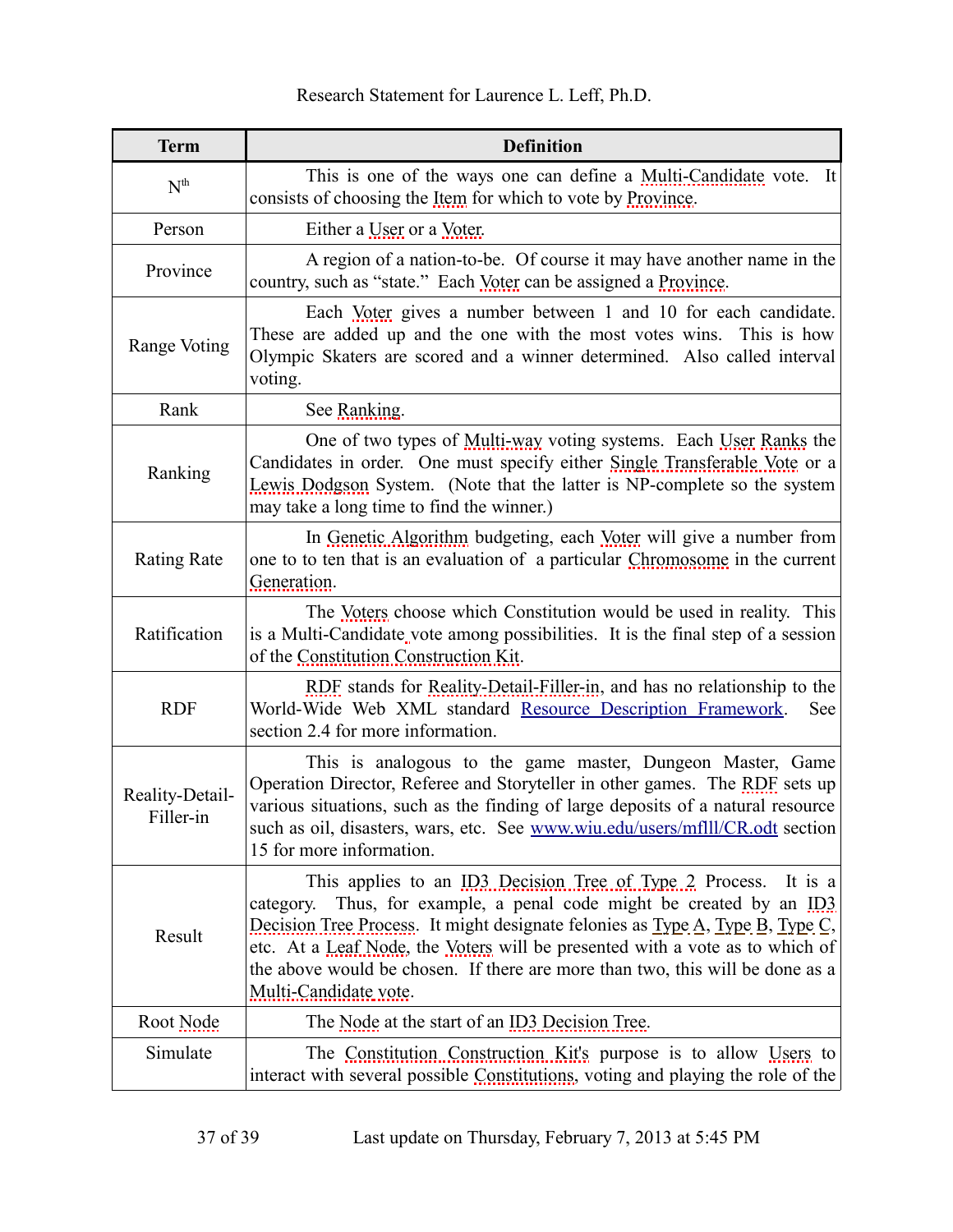[Research Statement for Laurence L. Leff, Ph.D.](#page-0-3)

<span id="page-37-9"></span><span id="page-37-8"></span><span id="page-37-7"></span><span id="page-37-6"></span><span id="page-37-5"></span><span id="page-37-4"></span><span id="page-37-3"></span><span id="page-37-2"></span><span id="page-37-1"></span><span id="page-37-0"></span>

| <b>Term</b>                    | <b>Definition</b>                                                                                                                                                                                                                                                                                                                                                                                                                                                                                                                                                                                                                                                                                                                                                                                                                                                                                                                                                                                |
|--------------------------------|--------------------------------------------------------------------------------------------------------------------------------------------------------------------------------------------------------------------------------------------------------------------------------------------------------------------------------------------------------------------------------------------------------------------------------------------------------------------------------------------------------------------------------------------------------------------------------------------------------------------------------------------------------------------------------------------------------------------------------------------------------------------------------------------------------------------------------------------------------------------------------------------------------------------------------------------------------------------------------------------------|
|                                | elected legislature, elected and appointed officials and even judges.                                                                                                                                                                                                                                                                                                                                                                                                                                                                                                                                                                                                                                                                                                                                                                                                                                                                                                                            |
| Single<br>Transferable<br>Vote | One of two possible ways for choosing the winner or winners from a<br>Ranking Multi-way voting system.                                                                                                                                                                                                                                                                                                                                                                                                                                                                                                                                                                                                                                                                                                                                                                                                                                                                                           |
| Split                          | In Approve Budgeting, one can start with an Item and add two or<br>more new Items that are only a portion of the source Item. The original Item<br>remains. For example, one might take a health care funding bill and Split it<br>into one Item, medical funding without abortion, and another Item with<br>abortion funding.                                                                                                                                                                                                                                                                                                                                                                                                                                                                                                                                                                                                                                                                   |
| <b>State</b>                   | State corresponds to "states" in a computer science state diagram and<br>are shown as a relatively-large black diagram on a StateFlow in the Visual<br>Drawing Tool. They are connected by Transitions. Most States will be drawn<br>in a box designated with the legislative body or the electorate who will be<br>voting on the bills or other items flowing through the workflow.                                                                                                                                                                                                                                                                                                                                                                                                                                                                                                                                                                                                             |
| <b>StateFlow</b>               | The diagram used to represent a WorkFlow.                                                                                                                                                                                                                                                                                                                                                                                                                                                                                                                                                                                                                                                                                                                                                                                                                                                                                                                                                        |
| Strategic<br>Population        | Used to refer to a population when simulating Genetic Algorithm or<br>ID3 Decision Tree development. This population may not vote its true<br>preferences. It will set up a game tree to determine the optimal votes to make,<br>considering the preferences of the other populations.                                                                                                                                                                                                                                                                                                                                                                                                                                                                                                                                                                                                                                                                                                           |
| Terminal State                 | A State at which a bill going through a WorkFlow no longer move<br>That is, it only has an incoming Transition and no outgoing<br>forward.<br>Transition. It can be marked Approved, in which case the bill becomes law.<br>It can also be marked rejected, which means that the bill will no longer be<br>considered.                                                                                                                                                                                                                                                                                                                                                                                                                                                                                                                                                                                                                                                                           |
| Title                          | In an ID3 Decision Tree Process, Titles are how the people or things<br>being classified can be divided. For example, in developing a gun law as part<br>of the penal code, Titles might be "gun type," "location where gun is carried,"<br>and "person's mental health status."<br>The Voters might vote to use the "gun type" for the Root Node.<br>This creates a Node for each Attribute for that Title. Then the Voters would<br>have the option to choose the Title for each of these Nodes.<br>In the above example, suppose the Attributes for Gun Type are<br>"pistol", "antique", and "rifle". The system would create Nodes for<br>quntype="pistol",<br>quntype="antique",<br>and<br>guntype="rifle". (See Figure 13: ID3 Decision Tree, above, under<br>Decision Tree.) The Voter would now have the opportunity to choose one of<br>the remaining Titles for each Node. For example, the Voters may vote to<br>classify those having an antique gun on the basis of the "location". |
| Transition                     | Transitions are connections between one State and an another. Voting                                                                                                                                                                                                                                                                                                                                                                                                                                                                                                                                                                                                                                                                                                                                                                                                                                                                                                                             |